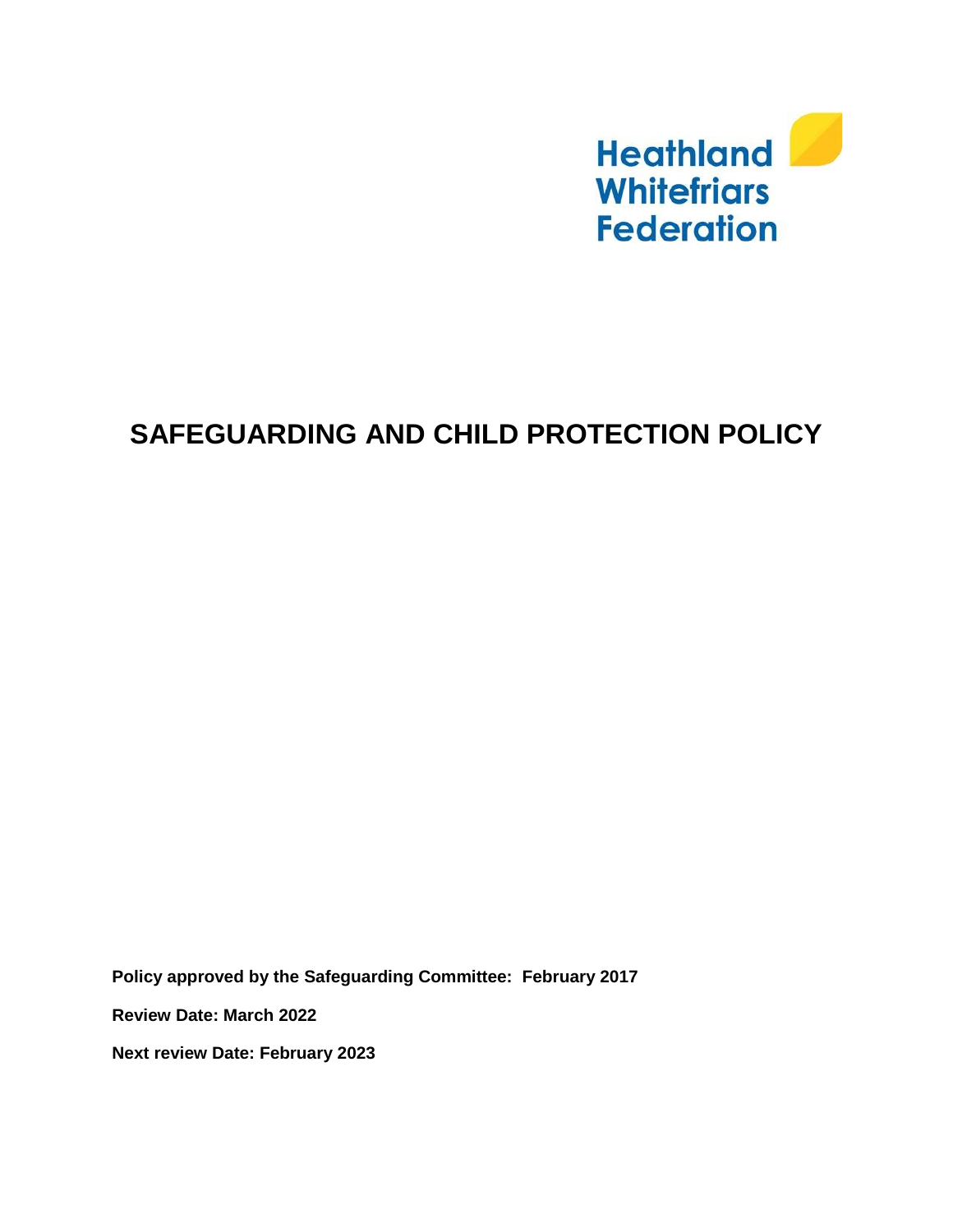# **SAFEGUARDING AND CHILD PROTECTION POLICY AND PROCEDURE FOR**

# **HEATHLAND WHITEFRIARS FEDERATION**

*This document has been adapted from the* 

#### *HSCB model policy and procedure*

nicef<sup>6</sup> *Article 3: Everyone who works with children should always do what is best for each child.*

#### **Contents**

- 1. Introduction and legislative framework
- 2. Key contacts
- 3. School's Safeguarding Mission Statement
- 4. Responsibilities
	- Directors
	- Designated Safeguarding Lead
	- What all staff should look out for
	- Thresholds for intervention
- 5. Federation Procedures
	- General
	- When concerned about a child
	- Dealing with a disclosure
	- Confidentiality and communication with parents
	- Record keeping
	- Transfer of files/records
- 6. Information sharing
- 7. Safer Workforce
	- Safer recruitment
	- Safer working practice<br>- Managing allegations a
	- Managing allegations against staff and volunteers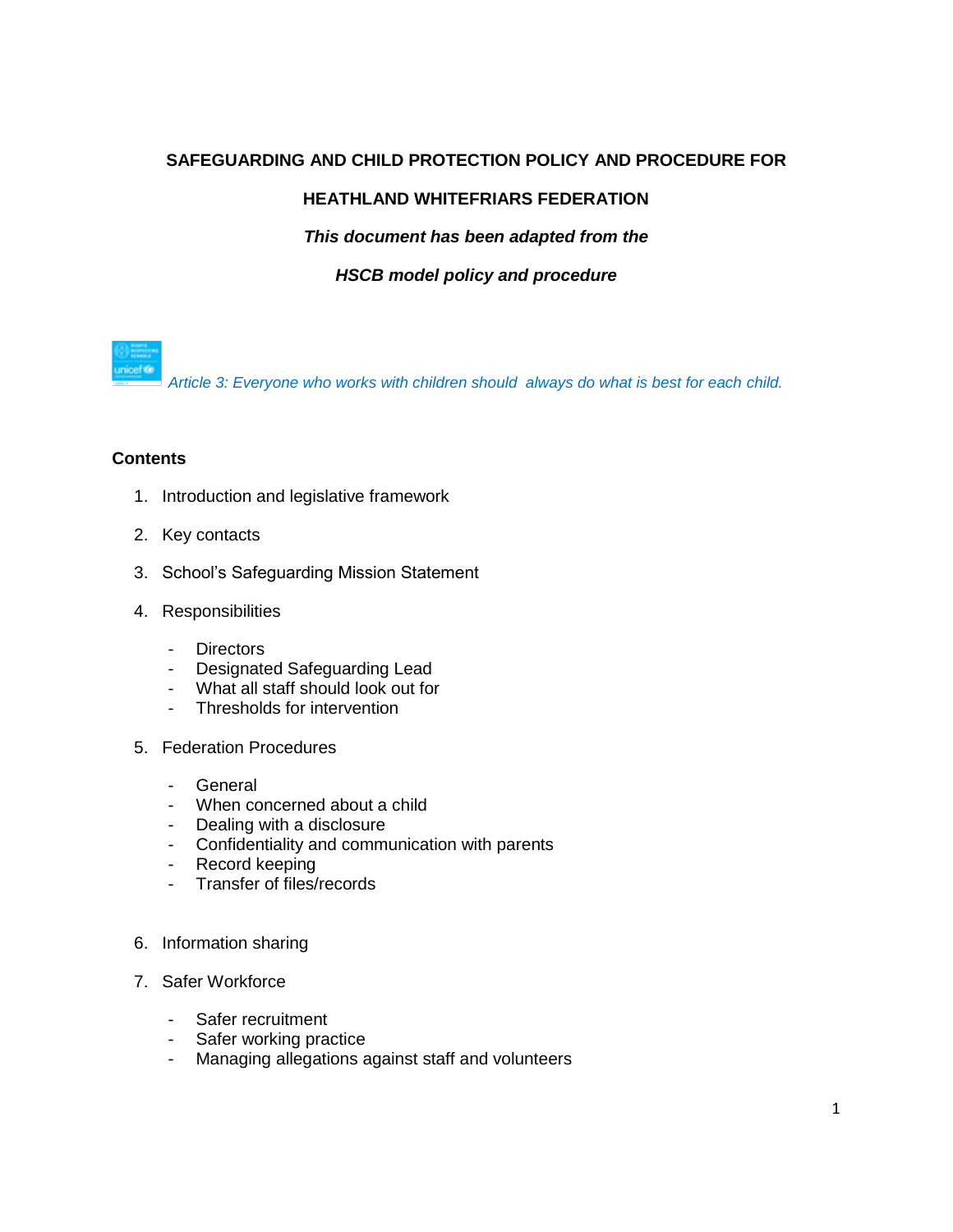- 8. Physical Intervention / Positive Intervention
- 9. Whistleblowing
- 10. Supporting vulnerable children
- 11. On-line Safety
- 12. Peer on Peer Abuse
	- Bullying
	- Child on child sexual violence and sexual harassment
	- Management of sexual violence/harassment cases
- 13. Further Information Safeguarding Children in Specific Circumstances.
	- 13.1 Children and the court system
	- 13.2 Children with Disabilities or Special Educational Needs
	- 13.3 Children with a family member in prison
	- 13.4 Child Sexual Exploitation and Child criminal exploitation,
	- 13.5 Gangs and Youth Violence
	- 13.6 County Lines
	- 13.7 Domestic abuse
	- 13.8 So called 'honour-based abuse'
	- 13.9 Female Genital Mutilation
	- 13.10 Forced Marriage
	- 13.11 Homelessness
	- 13.12 Homestay children staying with host families
	- 13.13 Missing education or missing from home and care
	- 13.14 Preventing Radicalisation
	- 13.15 Private fostering
	- 13.16 Substance Misuse
	- 13.17 Mental Health
	- 13.18 Trafficking and Modern-Day Slavery
	- 13.19 Young carers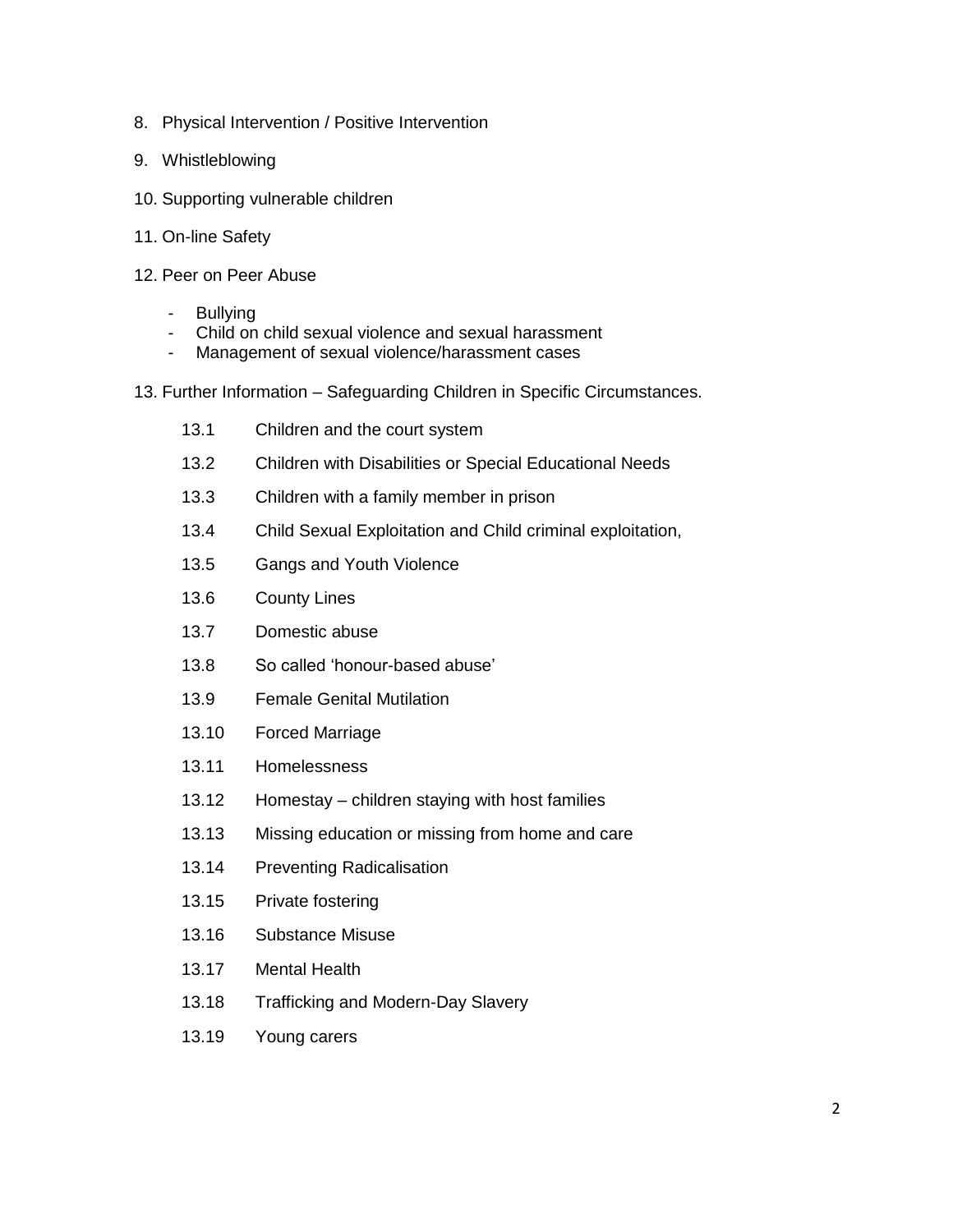- Appendix 1 Role Description for Designated Safeguarding Lead
- Appendix 2 Template for Record of Concern
- Appendix 3 Types of abuse and neglect definitions
- Appendix 4 Actions where there are concerns about a child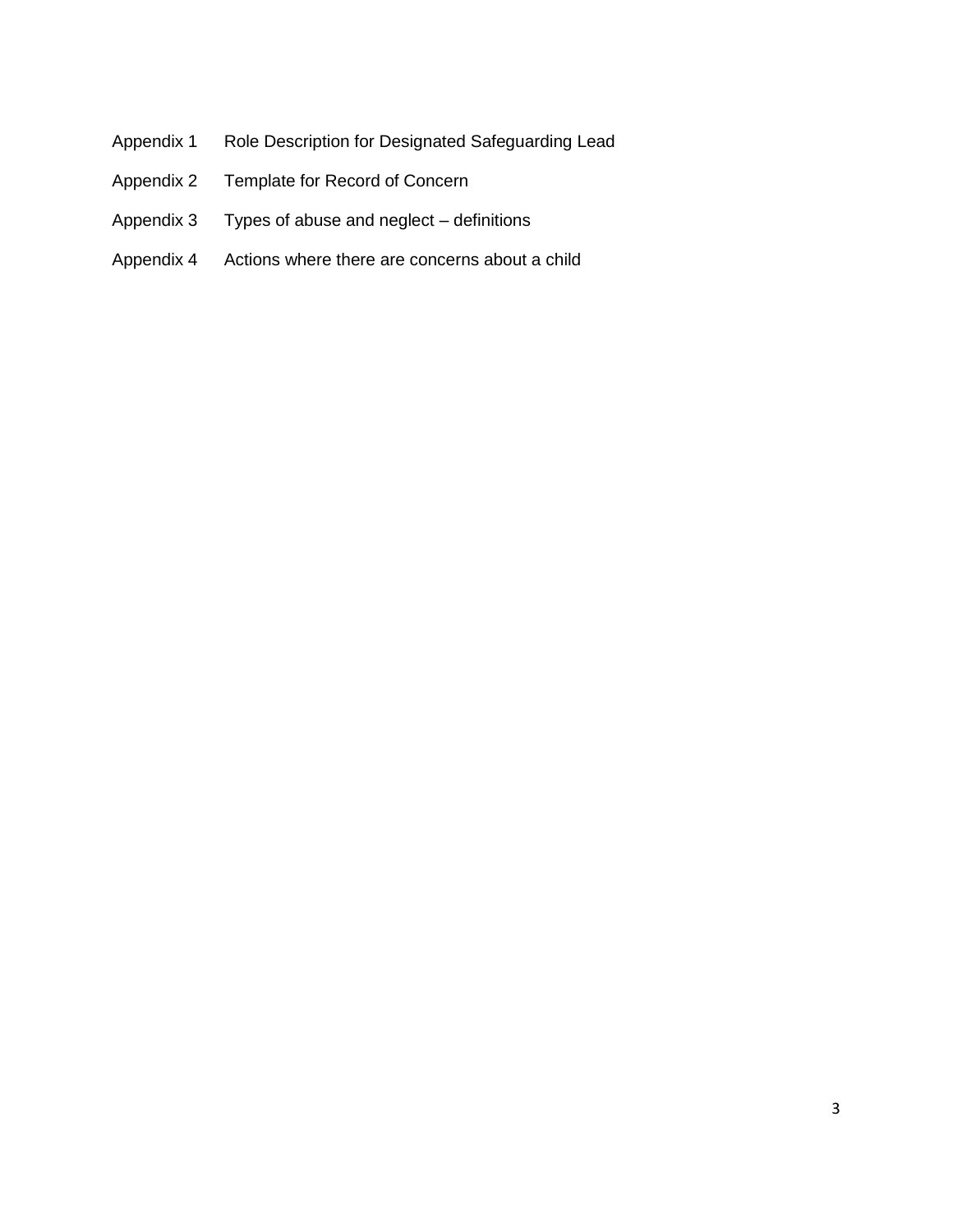

*Article 19: You should not be harmed and should be looked after and kept safe.*

#### **FEDERATION POLICY AND PROCEDURE**

#### **1. Introduction – legislative framework**

**Heathland Whitefriars Federation** is fully committed to meeting its responsibility to protect and safeguard the welfare of children and young people in its care. We recognise the important part we have to play in identifying children and young people at risk of abuse and neglect and in securing appropriate support for them and their families.

Safeguarding and promoting the welfare of children is defined in the Department for Education's (DfE) statutory guidance ['Keeping Children Safe in Education'](https://www.gov.uk/government/publications/keeping-children-safe-in-education--2) as:

- Protecting children from maltreatment
- Preventing impairment of children's health or development
- Ensuring that children grow up in circumstances consistent with the provision of safe and effective care
- Taking action to enable all children to have the best outcomes

'Children' includes everyone under the age of 18.

#### **1.1 'A child centred and coordinated approach to safeguarding'**

The child's best interests will remain our paramount focus and this is best achieved by Heathland Whitefriars Federation working within the context of the following statutory duties and government guidance which require effective inter-agency cooperation:

**Section 175** of the [Education Act 2002](http://www.legislation.gov.uk/ukpga/2002/32/contents) places a statutory duty on the Directors to have policies and procedures in place that safeguard and promote the welfare of children who are pupils of the school.

[Section 11 Children Act 2004](http://www.legislation.gov.uk/ukpga/2004/31/contents) sets out the arrangements that schools and other specified settings must make to safeguard and promote the welfare of children. These arrangements are outlined within our policy and procedure so that all staff, families and the local community are provided with a clear understanding of our school's processes and commitment to safeguard and promote the welfare of children and young people in our care.

[Children and Social Work Act 2017](https://www.legislation.gov.uk/ukpga/2017/16/contents) brought about a new partnership arrangement to safeguard children. [Harrow Safeguarding Partnership Arrangement](http://www.harrowscb.co.uk/wp-content/uploads/2019/06/Harrow-Safeguarding-Children-Arrangements-May-2019.pdf) oversees a collaborative approach by Harrow Safeguarding Children Board and Harrow Safeguarding Adults Board in order to promote a 'Think Whole Family' approach to safeguarding. As a relevant agency Heathland Whitefriars Federation is committed to fulfilling its statutory duty to engage with these arrangements.

All staff which includes headteachers, teachers, non-teaching/support staff, governing bodies, proprietors and management committees should read part 1 of statutory guidance [Keeping](https://www.gov.uk/government/publications/keeping-children-safe-in-education--2)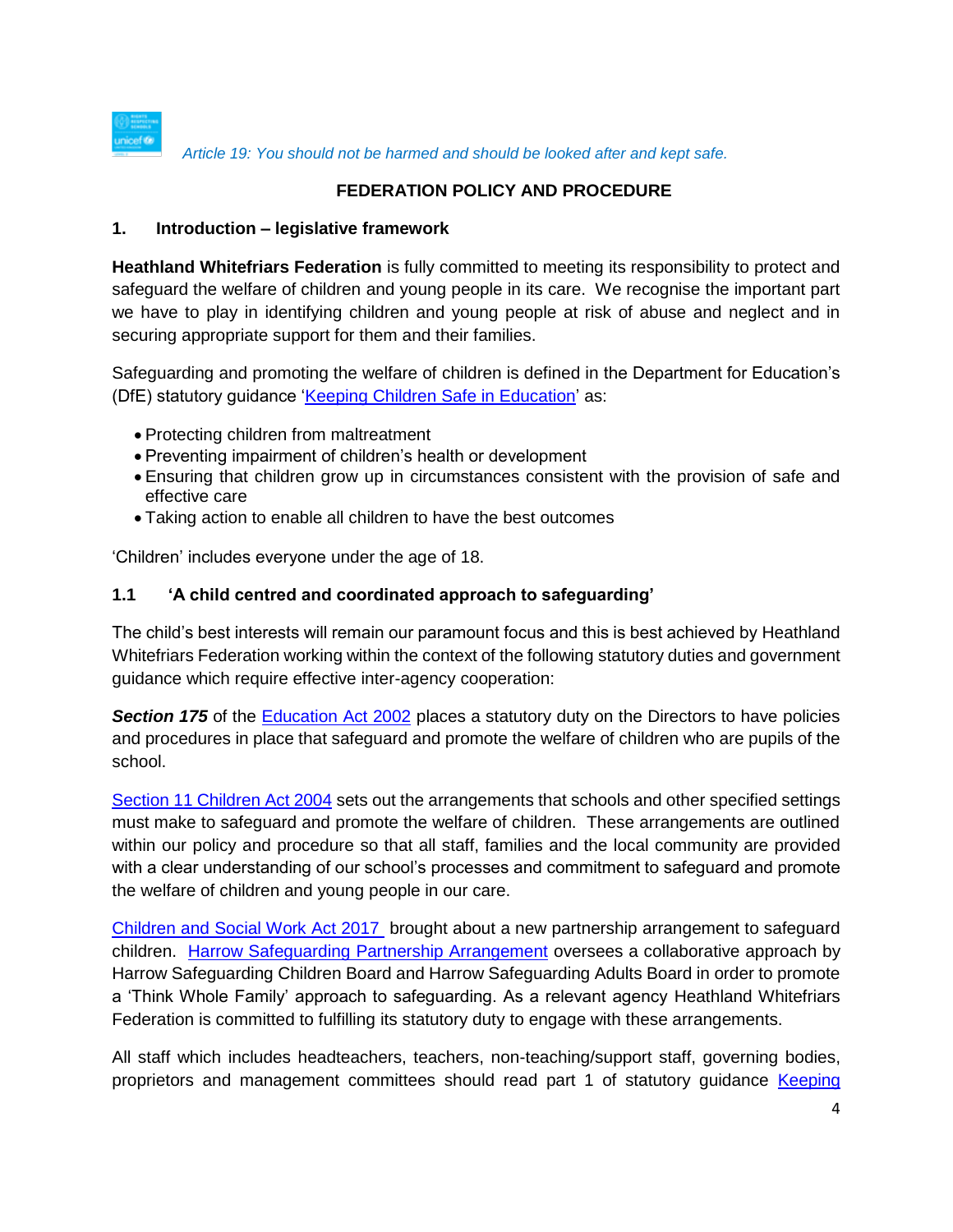[Children Safe in Education \(DfE September 2021\)](https://www.gov.uk/government/publications/keeping-children-safe-in-education--2) (KCSIE), which sets out the legal duties you must follow to safeguard and promote the welfare of children and young people under the age of 18 in our school.

KCSIE incorporates a range of related responsibilities for schools and statutory duties introduced to protect children and young people, including Female Genital Mutilation and Radicalisation.

Our policy and procedure is written in accordance with KCSIE and similarly should be read by all staff. Our policy and procedure also reflects government advice What to do if you're worried a child is being abused – [Advice for practitioners](https://www.gov.uk/government/publications/what-to-do-if-youre-worried-a-child-is-being-abused--2) 

It is also expected that all staff are made aware of related internal school policies including: The Pupil Behaviour policy and The Staff Behaviour Policy (code of conduct).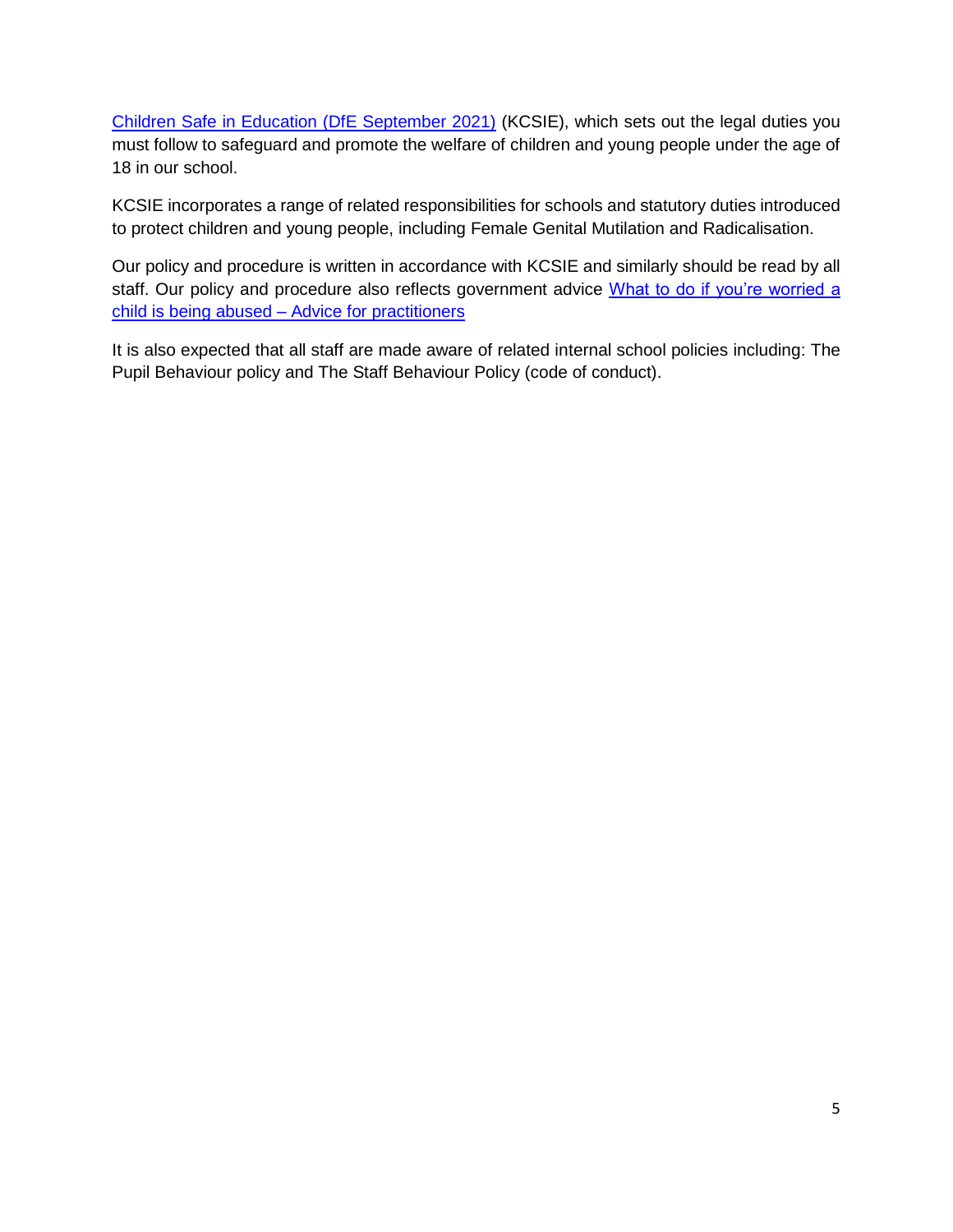# **2. Key Contacts**

**Safeguarding and Promoting the Welfare of Children at Heathland Whitefriars Federation:**

| <b>Role</b>               | <b>Name</b>                   | <b>Telephone</b> | email                          |
|---------------------------|-------------------------------|------------------|--------------------------------|
| Designated Lead           | <b>Kristina</b>               | 02084272080      | klawes1.310@lgflmail.org       |
| Person for                | Lawes                         | (Whitefriars)    |                                |
| Safeguarding (DSL)        | (Whitefriars                  |                  |                                |
|                           | DSL)                          |                  |                                |
|                           |                               | 02084224503      |                                |
|                           | <b>Colleen</b>                | (Heathland)      | cphilbert3.310@lgflmail.org    |
|                           | <b>Philbert</b>               |                  |                                |
|                           | (Heathland                    |                  |                                |
|                           | DSL)                          |                  |                                |
| Deputy DSL                | <b>Helen Payne</b>            | 02084272080      | hpayne11.310@lgflmail.org      |
|                           | (Heathland                    | (Whitefriars)    |                                |
|                           | and                           |                  |                                |
|                           | <b>Whitefriars)</b>           |                  |                                |
|                           |                               | 02084224503      |                                |
|                           | <b>Fiona</b>                  | (Heathland)      | head@heathland.harrow.sch.uk   |
|                           | <b>Hopkins</b><br>(Heathland) |                  |                                |
|                           |                               |                  |                                |
|                           | Jonathan                      | 02084272080      | head@whitefriars.harrow.sch.uk |
|                           | Watson                        | (Whitefriars)    |                                |
|                           | (Whitefriars)                 |                  |                                |
|                           |                               |                  |                                |
| Director for              | Mr John                       |                  | jsteinitz1.310@lgflmail.org    |
| Safeguarding              | <b>Steinitz</b>               |                  |                                |
| <b>Chair of Directors</b> | <b>Miss Lynne</b>             |                  | Imalzard.310@Igflmail.org      |
|                           | <b>Malzard</b>                |                  |                                |
|                           |                               |                  |                                |

# **Key local contacts for safeguarding children**

| Harrow Children's Social Care & Multi-                      | 'Golden Number': 020 8901 2690                 |  |
|-------------------------------------------------------------|------------------------------------------------|--|
| agency Safeguarding Hub (MASH)                              | Emergency Duty Team: weekends,<br>bank         |  |
|                                                             | holidays and between 5pm-9am during the        |  |
|                                                             | week: 020 8424 0999                            |  |
| Police                                                      | 101 or for immediate emergency: 999            |  |
| FGM - Mandatory reporting                                   | Police on 101                                  |  |
| Local Authority Designated Officer                          | for   Initial referrals via MASH/Golden Number |  |
| Allegations against staff (LADO)                            | above. (For on-going cases: 020 8736 6435)     |  |
| Children and Young People with Disabilities   020 8966 6481 |                                                |  |
| $0-25$ years                                                |                                                |  |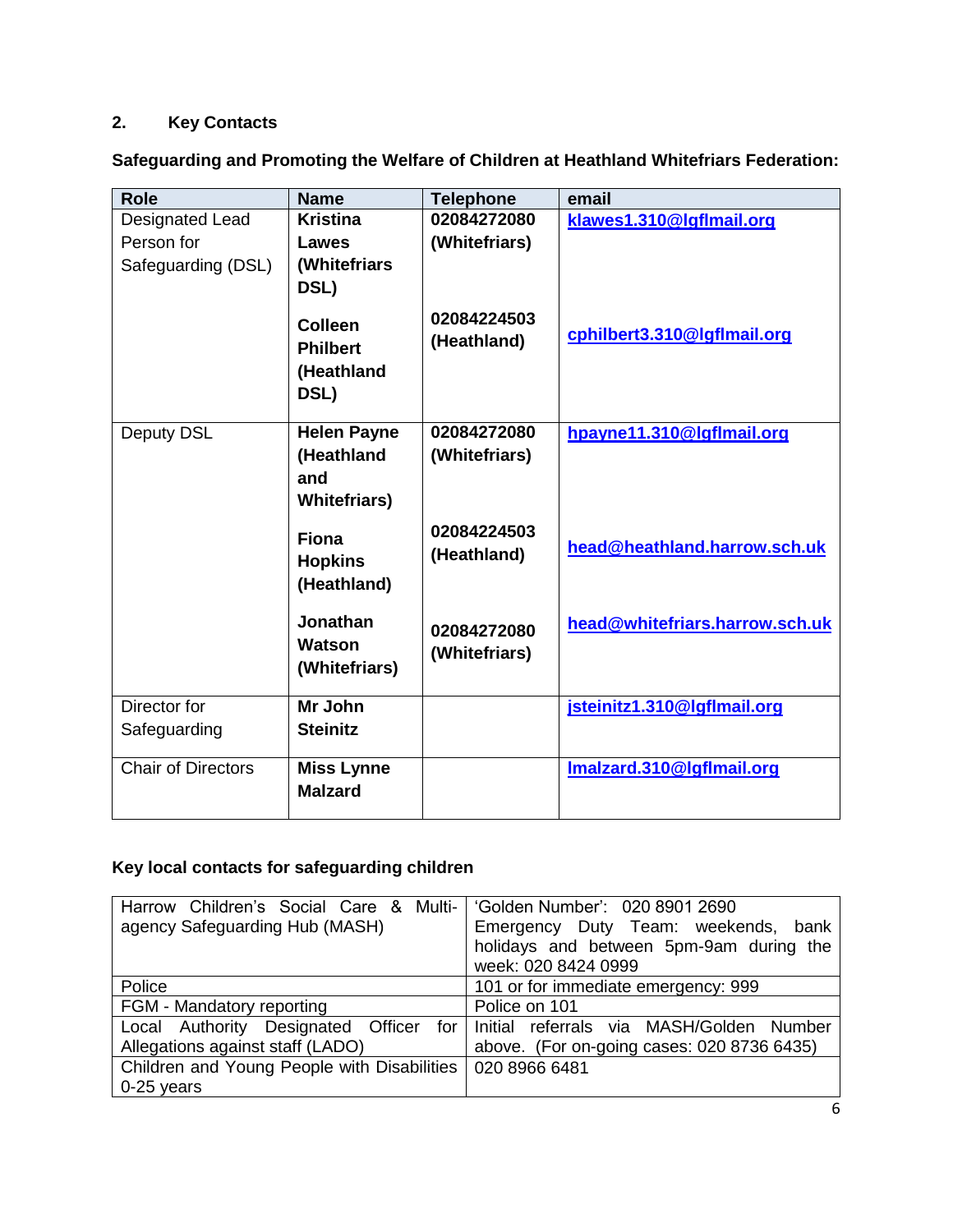| Local multi-agency procedures (& links to<br>Pan London procedures), guidance and | www.harrowlscb.co.uk                                                       |  |  |
|-----------------------------------------------------------------------------------|----------------------------------------------------------------------------|--|--|
| Training: Harrow Safeguarding Children                                            |                                                                            |  |  |
| <b>Board</b>                                                                      |                                                                            |  |  |
| <b>NSPCC</b>                                                                      | 0800 800 5000                                                              |  |  |
| Childline                                                                         | 0800 1111                                                                  |  |  |
| Government's Whistleblowing Service via<br><b>NSPCC Report Line</b>               | 0800 028 0285                                                              |  |  |
| <b>Forced Marriage Unit</b>                                                       | 020 7008 0151<br>Tel:                                                      |  |  |
|                                                                                   | From overseas: +44 (0)20 7008 0151<br>(Mon - Fri 9am-5pm)                  |  |  |
|                                                                                   | Out of hours: 020 7008 1500 (ask for the<br><b>Global Response Centre)</b> |  |  |
|                                                                                   | Email:<br>fmu@fco.gov.uk                                                   |  |  |
| Support and Advice about Extremism DfE                                            | Tel:<br>020 7340 7264                                                      |  |  |
| helpline (non-emergency advice for staff and<br>governors)                        | Email:counterextremism@education.gsi.gov.uk                                |  |  |
| <b>Disclosure and Barring Service</b>                                             | Tel:<br>03000 200 190                                                      |  |  |
|                                                                                   | Email: customerservices@dbs.gov.uk                                         |  |  |
| <b>Teaching Regulation Authority</b>                                              | Tel:<br>020 7593 5393                                                      |  |  |
|                                                                                   | Email: misconduct.teacher@eduction.gov.uk                                  |  |  |
| <b>Independent Schools Inspectorate</b>                                           | Tel:<br>020 7600 0100                                                      |  |  |
|                                                                                   | Email:<br>concerns@isi.net                                                 |  |  |

# **3. Heathland Whitefriars Federation's Safeguarding Mission Statement**

All staff at Heathland Whitefriars Federation's understand that safeguarding children is everyone's responsibility.

We will:

- provide a caring, positive, safe and stimulating environment that promotes the social, physical and moral development of the individual child
- always act in the best interests of the child, taking their wishes and feelings into account
- ensure that all staff and volunteers are recruited using robust 'Safer Recruitment' processes (See Heathland Whitefriars Federation's Safer Recruitment Procedures)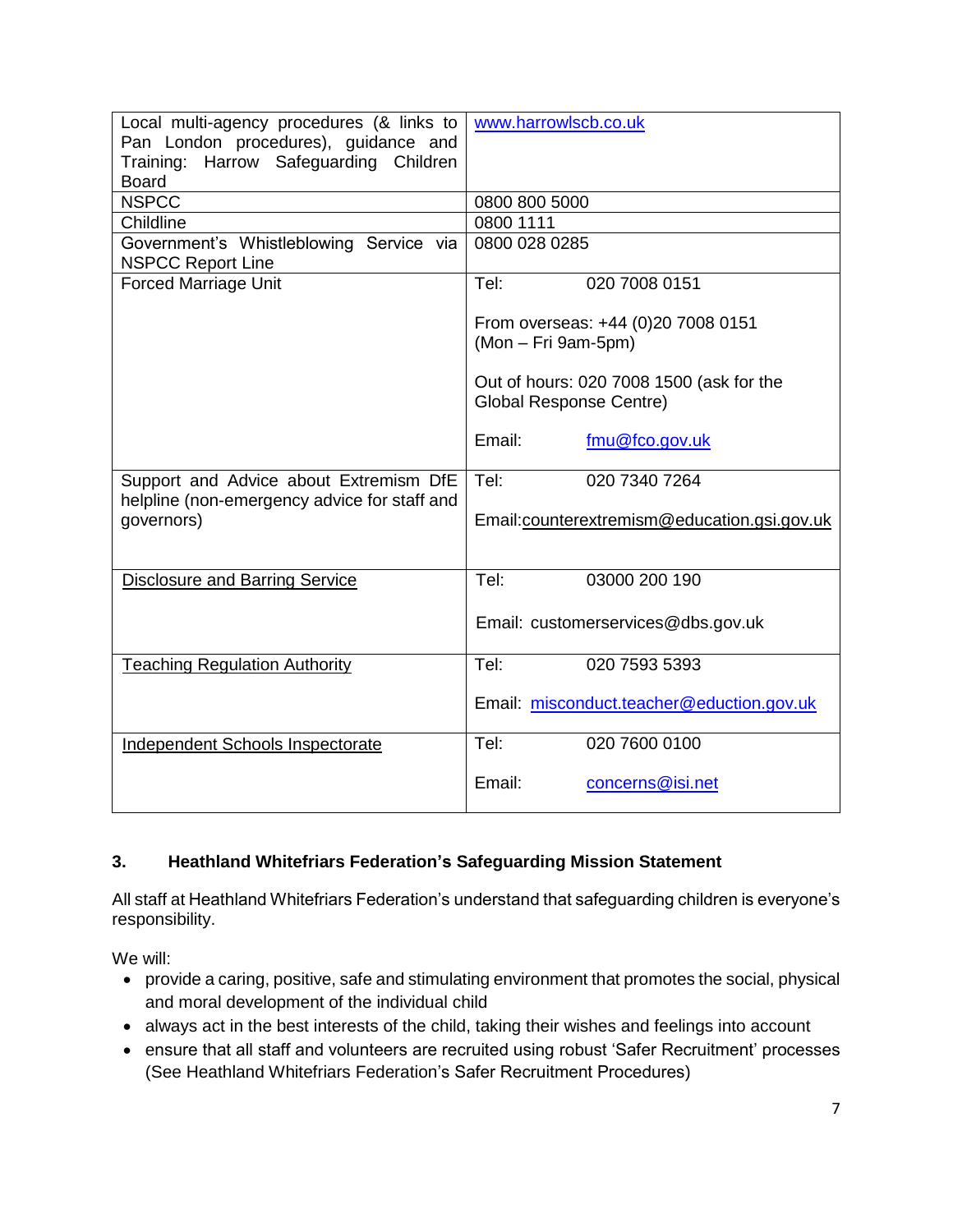- aim to identify concerns early and prevent concerns from escalating. This includes identifying emerging problems, liaising with the Designated Safeguarding Lead (DSL), sharing information with other professionals to support early identification and assessment and, in some cases, providing the lead professional in undertaking an early help assessment See Appendix 1 and [Harrow's Early Support Offer.](http://www.harrowlscb.co.uk/parents-carers/early-help/)
- establish and maintain an environment where children feel respected, safe, and are encouraged to talk and be listened to when they have a worry or concern
- require any member of staff who has a concern about a child's welfare to follow the referral process set out in this document
- where there is a safeguarding concern, take the child's wishes and feelings into account at all stages of the process of intervention
- ensure that children who have been abused or neglected will be supported in line with a child protection plan
- work with parents/carers to build a supportive relationship and be clear about our Safeguarding and Child Protection Procedures and in particular, when we may need to refer concerns to other agencies
- include opportunities across the curriculum, including PSHE and IT for children to be taught about safeguarding and to develop the skills they need to recognise danger and know where to seek help
- maintain an attitude of "it could happen here" where safeguarding is concerned

# **3.1 Why is this important to Heathland Whitefriars Federation**

It is important for children to receive the right help at the right time to address risks and prevent issues escalating. Research and serious case review have repeatedly shown the dangers of failing to take effective action. Examples of poor practice include:

- failing to act on and refer the early signs of abuse and neglect;
- poor record keeping:
- failing to listen to the views of the child;
- failing to re-assess concerns when situations do not improve;
- not sharing information or sharing information too slowly; and
- a lack of challenge to those who appear not to be taking action

# **3.2 Contextual Safeguarding**

We recognise that some safeguarding incidents or behaviours are associated with wider environmental factors which relate to children and young peoples' neighbourhoods and/or online communications. Contextual Safeguarding expands the objectives of child protection systems in recognition that young people are vulnerable to abuse in a range of social contexts. For further information see University of Bedfordshire's [Contextual Safeguarding Network.](https://contextualsafeguarding.org.uk/)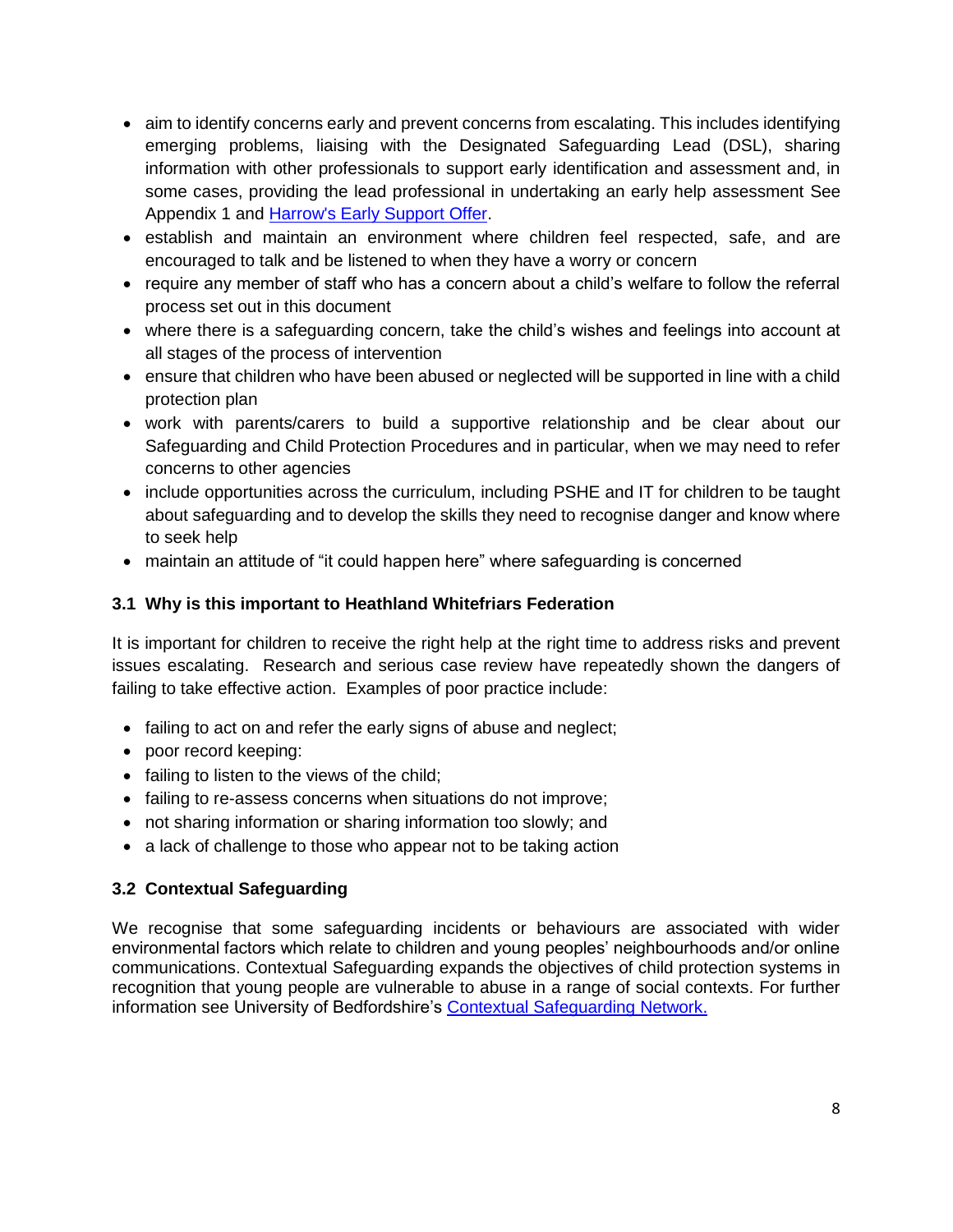# **4. Responsibilities**

# **4.1 Directors**

It is the responsibility of our Directors to ensure that our Federation complies with its legislative duties and has regard to Government Guidance **Keeping Children Safe in Education 2021** to ensure that our school's policies, procedures and training are effective and comply with the law.

This responsibility includes understanding the local criteria for action and assessment and supplying information as requested by the three safeguarding partners (Local Authority, Police and Clinical Commissioning Group)

# **Our Directors will:**

- designate a lead governor for child protection and safeguarding who will oversee the school's policy and practice and champion safeguarding issues
- nominate a member of the Directors (usually the Chair) to be responsible in the event of an allegation of abuse made against the Headteacher
- ensure that the school has a DSL within the senior management team
- ensure that policies and procedures are in place, which are compliant with government guidance and Harrow Safeguarding Partnership Arrangements. These should be reviewed annually and staff should be encouraged to contribute to their development. These should be made available publicly via the website or other means.
- ensure that all staff and volunteers access appropriate levels of child protection and safeguarding induction and training, including online safety. In addition, all staff should receive regular safeguarding and child protection updates (e.g. via email, e-bulletins, staff meetings) as required, and at least annually, to provide them with relevant skills and knowledge to safeguard children effectively.
- liaise closely with the DSL and receive regular reports in order to monitor procedures and practice and ensure compliance
- ensure that staff understand the process and principles for sharing information, including the Data Protection Act 2018 and GDPR.
- ensure that **safe recruitment procedures** are in place and are applied for all staff and volunteers to ensure suitability to work with children, including the requirement for at least one person conducting an interview to have completed safer recruitment training.
- ensure that **Allegations Management procedures** are in place and embedded across the school
- ensure that other related procedures are in place and embedded such the Staff Code of Conduct, Safe Practice, Staff/Pupil Relationships; Acceptable use of Technologies.
- ensure that appropriate responses to children who go missing from education, particularly repeat occasions, are in place to help identify the risk of abuse and neglect, including sexual abuse or exploitation and to help prevent the risks of their going missing in future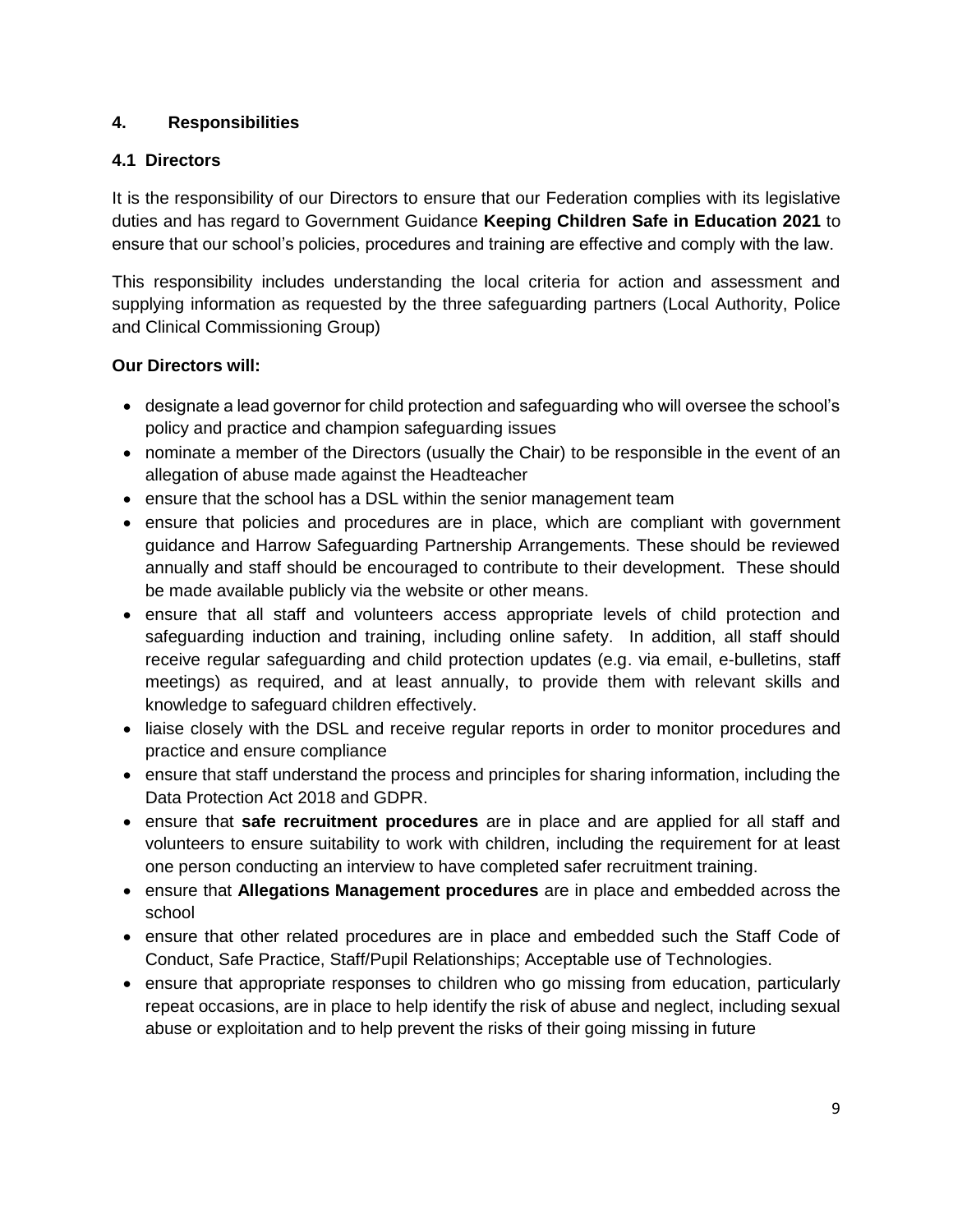- ensure that other related procedures e.g. FGM; Anti-bullying; Peer on Peer abuse (including sexual violence and sexual harassment); Preventing Radicalisation; Trafficking; and Modern-Day Slavery; are in place and embedded.
- ensure any deficiencies in safeguarding arrangements are remedied without delay
- ensure that staff are equipped to respond to the needs of vulnerable children including those with disabilities and those who are Looked After by the Local Authority
- ensure that the curriculum supports children in recognising and responding to risks, including on-line safety.

Our Directors will take a proportionate risk-based approach to the level of information provided to temporary staff and volunteers on induction.

# **4.2 Designated Safeguarding Lead (DSL)**

Our DSL is a member of the senior management team and takes lead responsibility for safeguarding and child protection. This is explicit in the role-holder's job description. Our Deputy DSLs is trained to the same standard as the DSL.

Note: Whilst the activities of a DSL can be delegated to appropriately trained deputy DSLs, the ultimate lead responsibility for safeguarding and child protection remains with the DSL. This responsibility should not be delegated.

Our DSL and deputy will liaise with the three safeguarding partners (Local Authority, Police and Clinical Commissioning Group) and work with other agencies in line with [Working Together to](https://www.gov.uk/government/publications/working-together-to-safeguard-children--2)  [Safeguard Children 2018](https://www.gov.uk/government/publications/working-together-to-safeguard-children--2)

# **Our DSL will:**

- Undergo training to provide them with the knowledge and skills required to carry out the role. Training should be updated every two years with regular updates (at least annually) on developments in between, e.g. via e-bulletins, Forums for DSLs, and reading time, to keep up with any developments relevant to their role.
- Act as focal the point for staff concerns and liaise with the Local Authority and other agencies in accordance with Working Together to Safeguard Children 2018;
- Refer all cases of suspected abuse to Harrow children's Social Care via the Multi-agency Safeguarding Hub (MASH)
- Refer all cases to the police where a crime has been committed

For the full Role Description for the DSL see **Appendix A**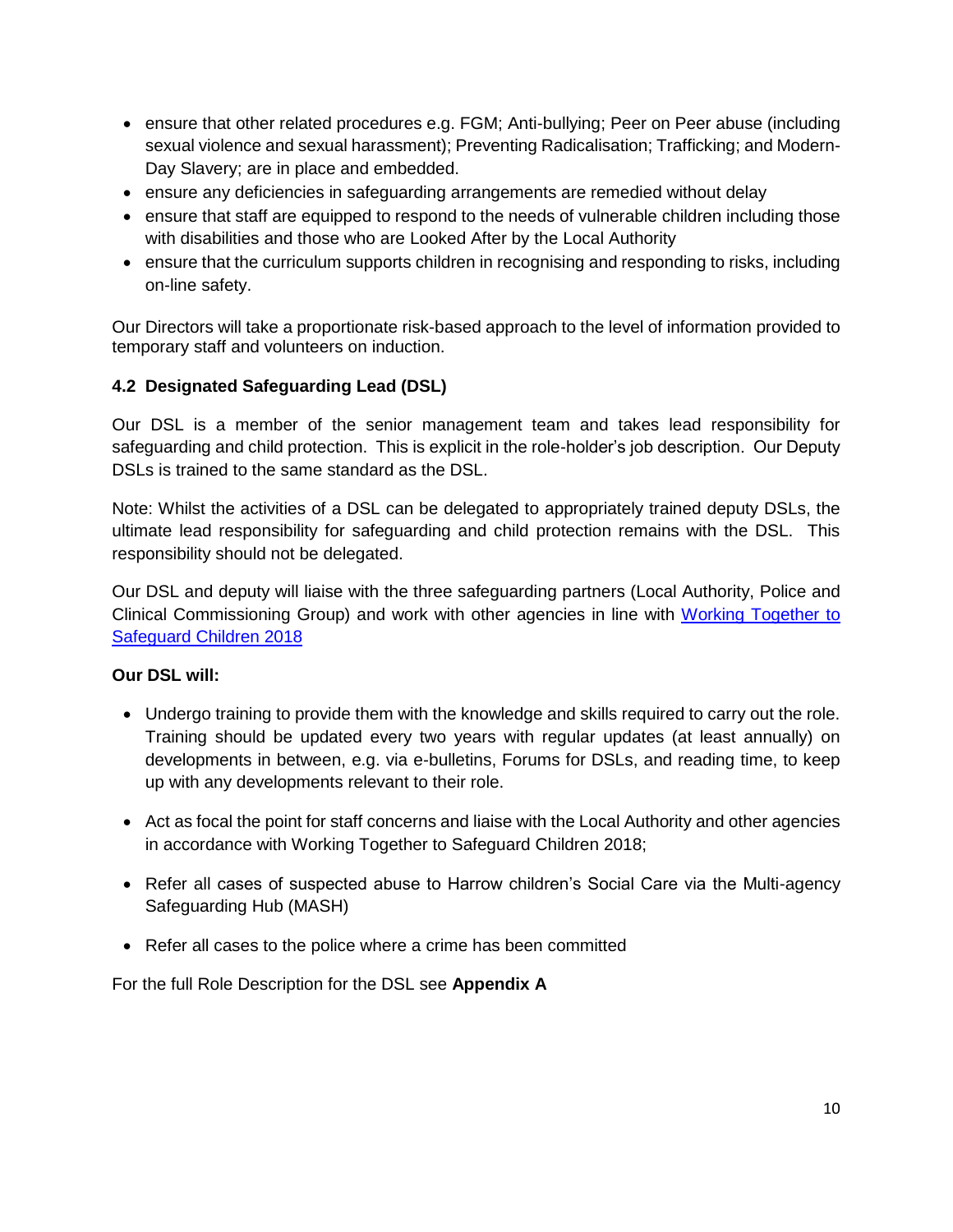# **4.3 What staff should look out for:**

Any child may benefit from early help, but all staff should be particularly alert to the potential need for early help for a child who:

- is disabled and has specific additional needs
- has special educational needs (whether or not they have a statutory Education, health and Care Plan)
- is a young carer
- is showing signs of being drawn in to anti-social or criminal behaviour, including gang involvement and association with organised crime groups
- is frequently missing/goes missing from care or from home
- is at risk of modern day slavery, trafficking or exploitation
- is at risk of being radicalised or exploited
- is in a family circumstance presenting challenges for the child, such as drug and alcohol misuse, adult mental health issues and domestic abuse
- is misusing drugs or alcohol themselves
- has returned home to their family from care
- is a privately fostered child

# **4.4 Thresholds for Intervention**

The DSL will decide upon the most appropriate course of action and whether the concerns should be referred to Children's Social Care – refer to [Harrow Thresholds Guidance.](http://www.harrowscb.co.uk/wp-content/uploads/2019/10/Harrow-Threshold-Guidance-Oct-2019.pdf) If it is decided to make a referral to Children's Social Care parents will be informed, unless to do so would place the child at further risk or undermine the collection of evidence e.g. obtaining forensic evidence. All concerns, discussion and decisions will be recorded in writing.

The DSL will provide guidance on the appropriate action. Options will include:

- Managing any support for the child internally via the Federation's own pastoral support processes;
- An early help assessment; or
- A referral for statutory services e.g. the child might be in need, is in need or suffering or likely to suffer harm
- **4.4.1 Early Help -** All staff play an important role in safeguarding and promoting the welfare of children and should be prepared to identify children who may benefit from early help. Early help means providing support as soon as a problem emerges at any point in a child's life. This may be done for example, by immediately speaking with the DSL, or their deputies, regarding any concerns or emerging issues, sharing information with other professionals to support early identification and assessment etc. Taking these steps may prevent concerns from escalating.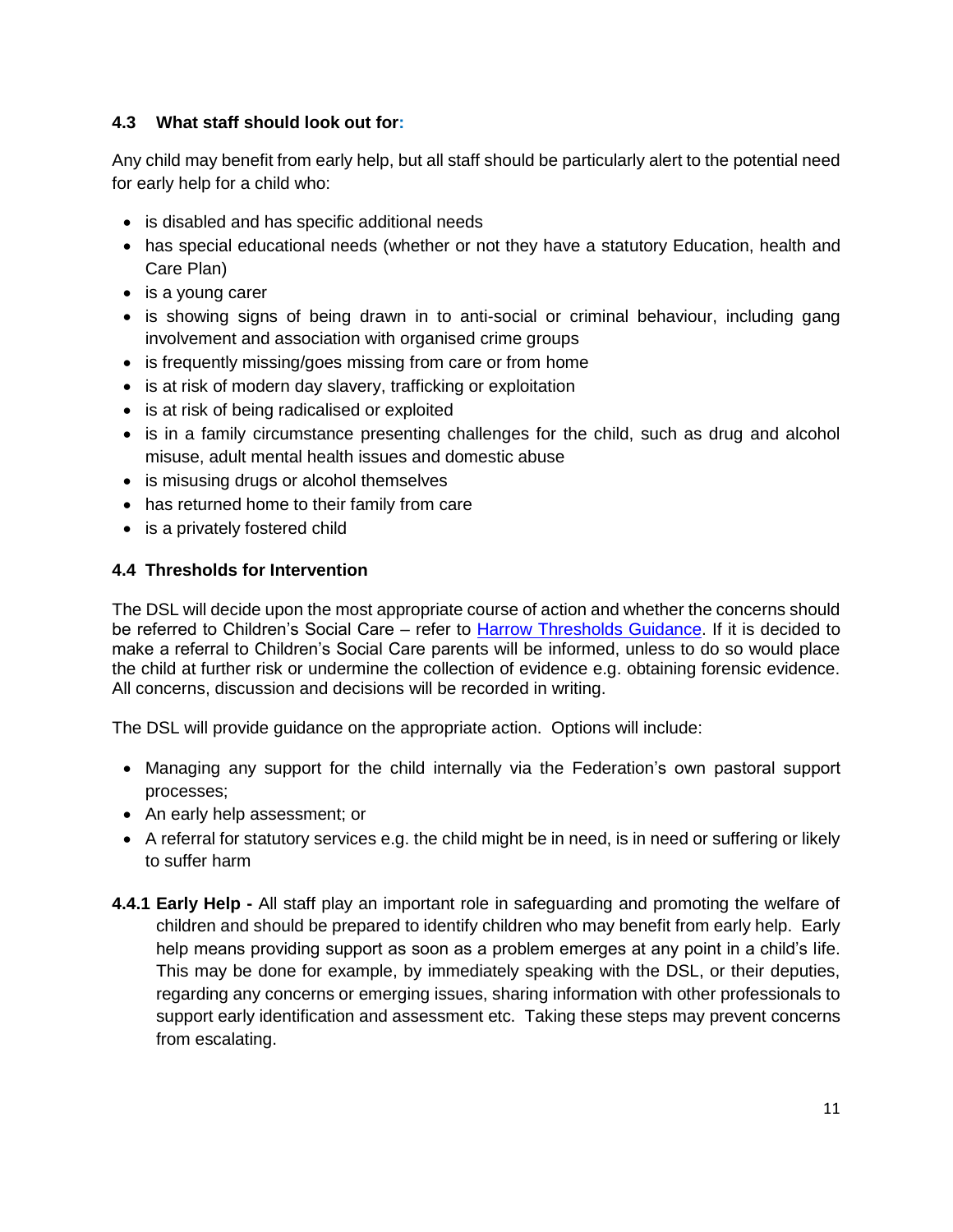If early help is appropriate, the DSL will generally lead on liaising with other agencies and setting up an inter-agency assessment as appropriate. Staff may be required to support other agencies and professionals in an early help assessment, in some cases acting as the lead practitioner. Any such cases should be kept under constant review and consideration given to a referral to Children's Social Care for assessment for statutory services if the child's situation does not appear to be improving or is getting worse.

- **4.4.2 Children in Need –** A child in need is defined under the Children Act 1989 as a child who is unlikely to achieve or maintain a reasonable level of health or development, or whose health and development is likely to be significantly or further impaired, without the provision of services; or a child who is disabled. The Local Authority is required to provide services for children in need for the purposes of safeguarding and promoting their welfare. Children in need may be assessed under section 17 of the Children Act 1989.
- **4.4.3 Children suffering or likely to suffer significant harm -** Local authorities, with the help of other organisations as appropriate, have a duty to make enquiries under section 47 of the Children Act 1989 if they have reasonable cause to suspect that a child is suffering, or is likely to suffer, significant harm. Such enquiries enable them to decide whether they should take any action to safeguard and promote the child's welfare and must be initiated where there are concerns about maltreatment, including all forms of abuse and neglect, female genital mutilation or other so-called honour-based violence, and extra-familial threats like radicalisation and sexual exploitation.

All pupils identified as children in need or children at risk will be provided with the appropriate levels of pastoral support led by a DSL in conjunction with Heads of Year and form tutors.

# **5. Federation Procedures**

#### **5.1 General**

It is the responsibility of every member of staff, Directors and volunteers at Heathland Whitefriars Federation to know, understand and follow our Child Protection and Safeguarding Policy and Procedure. They should also read Part 1 of KCSIE. Where safeguarding is a concern, all staff and volunteers etc. should maintain an attitude of '**it could happen here'** and know what to look for.

If any member of staff or volunteer is concerned about a child s/he must inform the DSL or one of the deputy DSLs immediately. They must record information regarding the concerns on the same day. The written record must be a clear, precise, factual account of the observations or what has been said.

Where there is a child protection concern, allegation, or disclosure, the DSL will make an immediate call to Children's Social Care to alert or to consult with them. The Multi Agency Referral Form will be sent by the DSL or deputy DSL.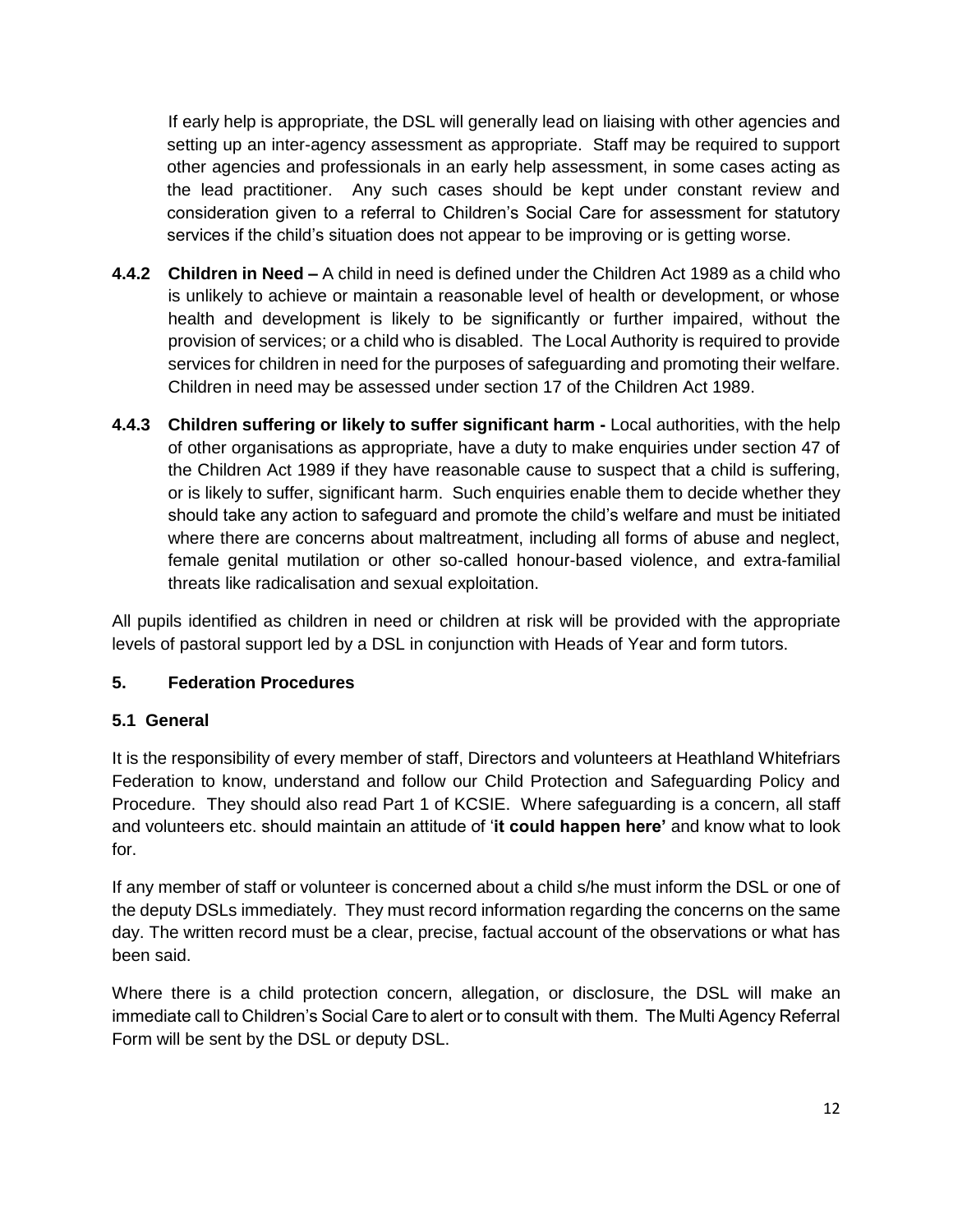If in exceptional circumstances the DSL (or deputy) is not available, this should not delay appropriate action being taken. Staff should consider speaking to a member of the senior leadership team and/or take advice from Children's Social Care. In these circumstances, any action taken should be shared with the DSL as soon as is practically possible.

If a member of staff disagrees about the level of concern and feels that a child has not been protected, then any member of staff can make a direct referral to Children's Social Care – refer to [HSCB Guidance on Multi Agency Resolution of Professional Disagreements](http://www.harrowlscb.co.uk/wp-content/uploads/2018/10/Challenge-Escalation-Multi-agency-resolution-of-professional-disagreements-October-2018.pdf)

Within one working day of a referral being made, Children's Social Care should acknowledge receipt to the referrer and make a decision about the next steps and the type of response that is required. The referrer should follow up if this information is not forthcoming.

If social workers decide to carry out a statutory assessment, staff should do everything they can to support that assessment (supported by the DSL as required).

If, after a referral, the child's situation does not appear to be improving, the referrer should consider following the [HSCB Guidance on Multi Agency Resolution of Professional](http://www.harrowlscb.co.uk/wp-content/uploads/2018/10/Challenge-Escalation-Multi-agency-resolution-of-professional-disagreements-October-2018.pdf)  [Disagreements](http://www.harrowlscb.co.uk/wp-content/uploads/2018/10/Challenge-Escalation-Multi-agency-resolution-of-professional-disagreements-October-2018.pdf) to ensure that their concerns are addressed and, most importantly, that the child's situation improves.

# **5.2 When concerned about a child**

All staff and volunteers should be aware that the main categories of abuse include, Physical, Emotional, Sexual Abuse and Neglect (see Appendix 3). Training should equip staff to help identify the indicators of harm. For example, if in an abusive relationship a child may:

- appear frightened of a parent or others in the household e.g. siblings;
- appear frightened of someone outside of the home, including a peer. This includes within the school setting;
- act in a way that is inappropriate to her/his age and development (full account needs to be taken of different patterns of development and cultural backgrounds);
- display insufficient sense of boundaries or lack stranger awareness;
- appear wary of adults and display a 'frozen watchfulness' or appear noticeably withdrawn.

#### **5.3 Dealing with a disclosure**

If a child discloses that he or she has been abused or neglected, the member of staff or volunteer should:

- listen to what is being said without displaying shock or disbelief, allowing the child to talk freely and at their own pace;
- take what the child says seriously;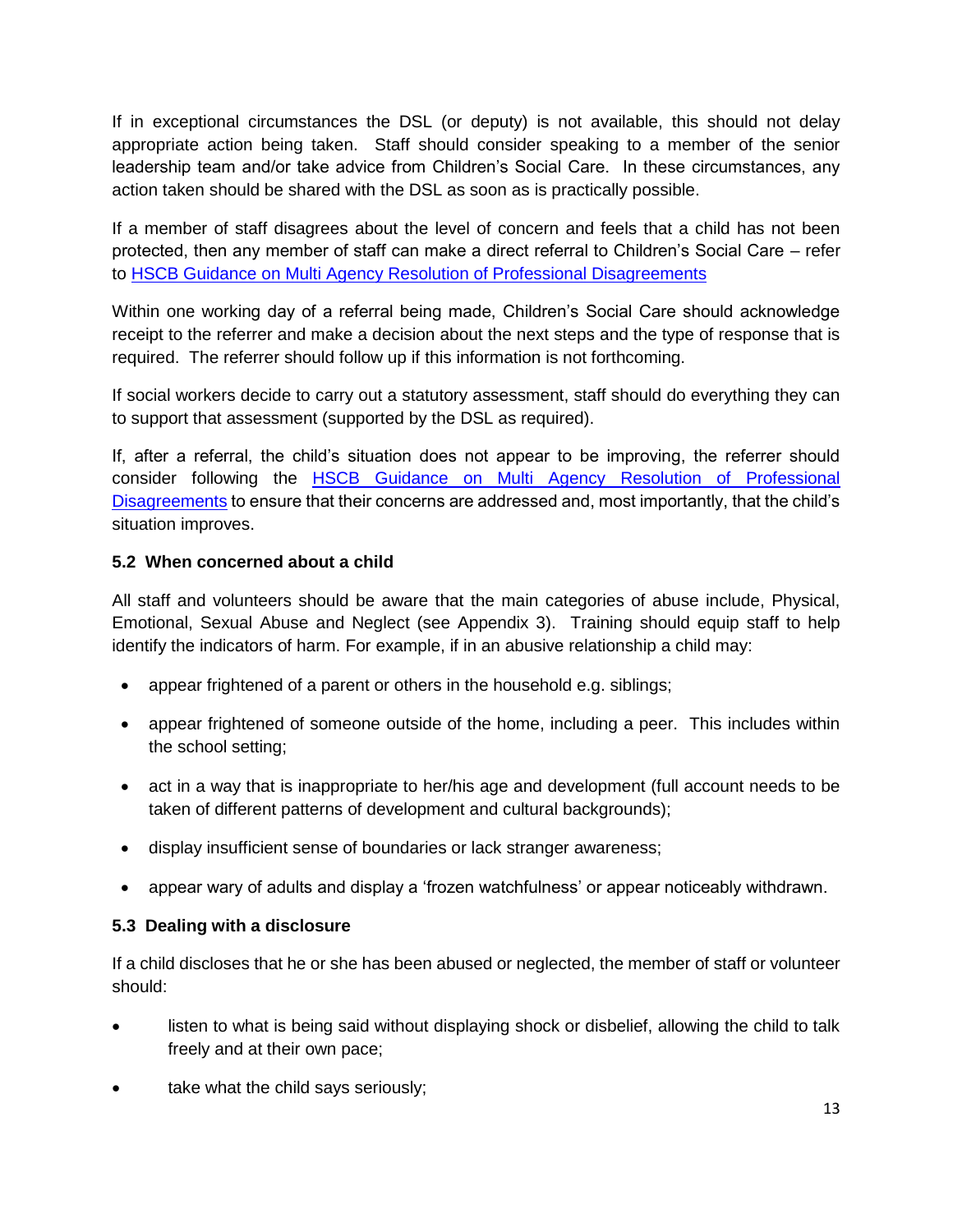- listen and only ask questions when it is necessary to obtain clarification;
- ask only open questions such as How did that happen? What was happening at the time? Anything else you want to tell me?
- not ask leading questions which may be considered as suggesting what might have happened, or who has perpetrated the abuse, as this can later be interpreted as putting ideas into the child's mind;
- reassure the child, but do not make promises, particularly about maintaining confidentiality - it might be necessary to refer to other agencies. It is better to say that you might have to tell someone who will ensure the correct action is taken;
- reassure the child that they were right to tell someone;
- remain objective and not prejudge an alleged perpetrator;
- make a written record as soon as possible, using the child's language when relaying what they said (do not include the personal opinion of the note taker);
- pass the information to the DSL without delay;

#### **5.4 Confidentiality and Communicating with Parents**

All staff in schools have a responsibility to share relevant information in response to child protection concerns or Children in Need with other specified professionals, particularly investigative agencies i.e. Children's Social Care and the Police.

If a child confides in you and requests that the information is kept secret, it is important to tell the child in a sensitive manner and appropriate to their development that you cannot promise complete confidentiality. Explain what you will do next and that information will only be shared with those who need to know in order to help.

Staff/volunteers who receive sensitive information about children and their families should therefore only share information with appropriate professionals.

Parents should be made aware of our Safeguarding and Child Protection Policy and Procedure and its availability on our website.

Parents should be informed prior to referrals being made to other agencies, unless to do so might place the child at further risk or cause evidence to be removed or destroyed. The DSL will ensure that our school's information sharing arrangements comply with government guidance (see section 6 Information Sharing).

Any written communications containing sensitive information must only be sent to other professionals on a need to know basis, using secure mail processes e.g. secure email.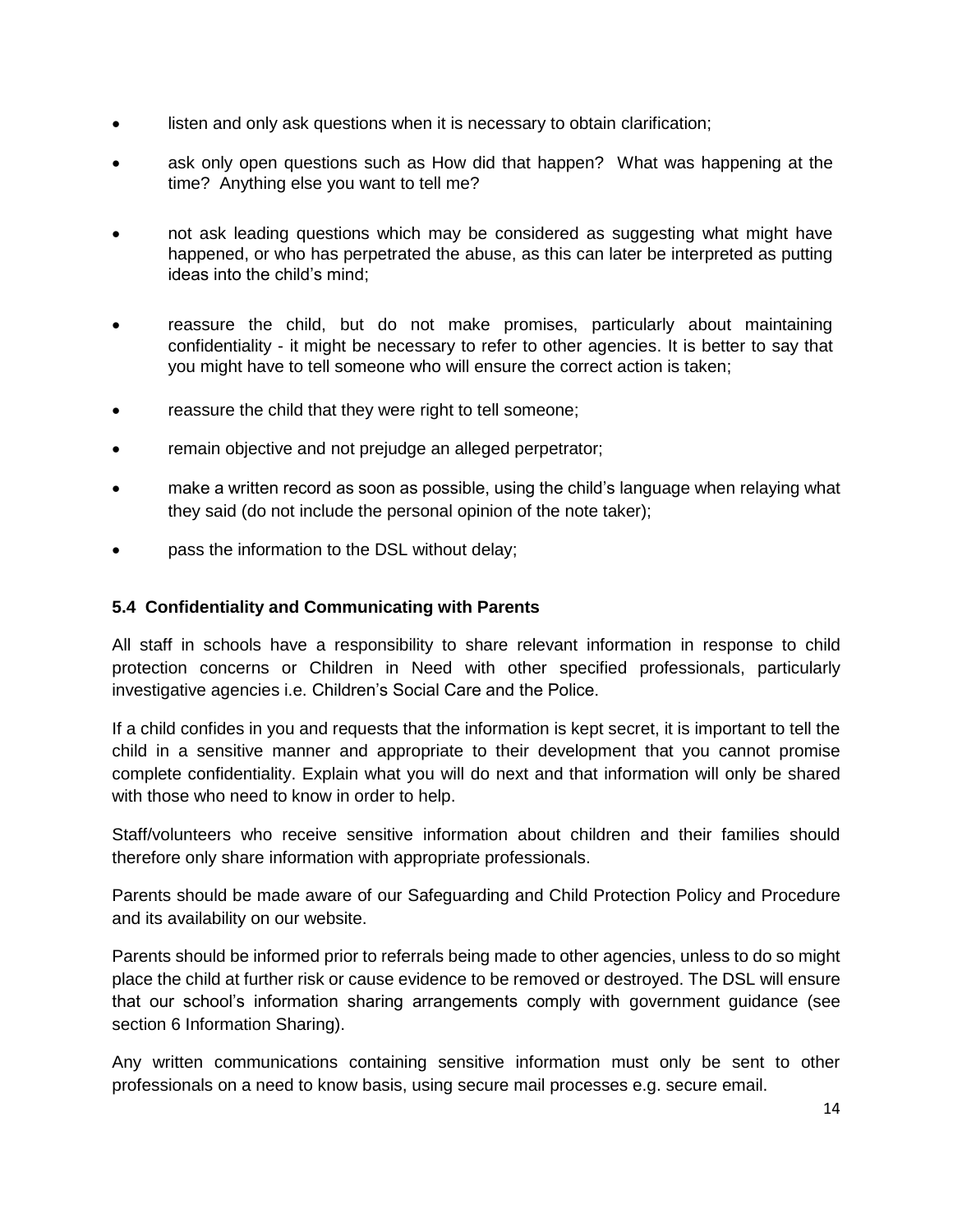# **5.5 Record Keeping**

When a child protection concern has been identified, reported or disclosed, the member of staff receiving this information should:

- make brief notes as soon as possible. Use the school Record of Concern Sheet wherever possible (see appendix 2)
- Record the incident on CPOMS and alert the DSL
- not destroy any original notes these are sometimes required by a court;
- record the date, time, place and any noticeable non-verbal behaviour and the words used by the child;
- draw a diagram to indicate the position of any visible injuries (i.e. do not undress the child beyond outer clothing that would normally be removed at school)
- record statements and observations rather than interpretations or assumptions;
- make a record of all concerns, discussions and decisions made, and the reasons for those decisions. If in doubt about recording requirements, staff should discuss with the DSL.
- sign and date your notes

All notes and records must be given to the DSL promptly.

The DSL will ensure that all safeguarding records are managed in accordance with the [Education](http://www.legislation.gov.uk/uksi/2005/1437/regulation/6/made)  (Pupil Information - [England\) Regulation 2005.](http://www.legislation.gov.uk/uksi/2005/1437/regulation/6/made)

# **5.6 Transfer of files/records**

When a child leaves our Federation, our DSL will ensure that their child protection file, if they have one, is transferred securely to the new school or college as soon as possible and ensure that the relevant member of staff in the new establishment is made aware. For further Guidance see [Guidance on the Transfer of a Child Protection or Safeguarding File to another education setting](http://www.harrowlscb.co.uk/wp-content/uploads/2015/06/Guidance-on-the-transfer-of-a-child-protection-safeguarding-file-1.pdf)  - [July 2017](http://www.harrowlscb.co.uk/wp-content/uploads/2015/06/Guidance-on-the-transfer-of-a-child-protection-safeguarding-file-1.pdf)

# **6. Information Sharing**

Information sharing is vital in identifying and tackling all forms of abuse and neglect. The Data Protection Act 2018 and the General Data Protection Regulation (GDPR) do not prevent or limit the sharing of information for the purposes of keeping children safe. Fears about sharing information **must not** be allowed to stand in the way of the need to promote the welfare and protect the safety of children.

Further advice can be found on the Information Commissioner's Website and in particular the [ICO Guide to Data Protection](https://ico.org.uk/for-organisations/guide-to-data-protection/) which includes guidance on the GDPR.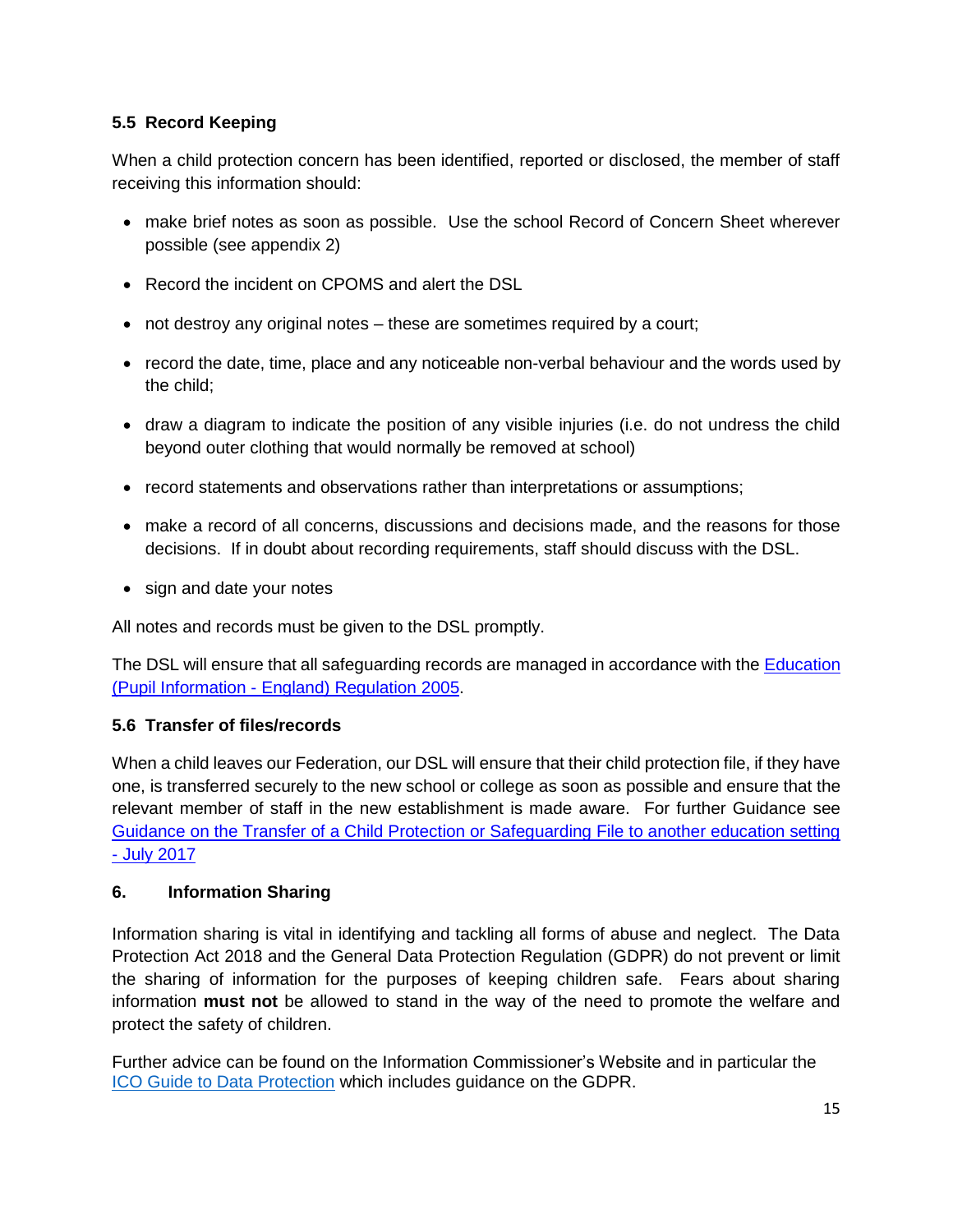The DfE has also published [Information Sharing Advice for Safeguarding Practitioners](https://d.docs.live.net/b54dd050185e1c2e/Documents/Everything%2002%20September%202018/Coral/Model%20Safeguarding%20and%20Child%20Protection%20Policy%20draft%20Oct%2019.docx) And [Data protection: a toolkit for schools](https://assets.publishing.service.gov.uk/government/uploads/system/uploads/attachment_data/file/747620/Data_Protection_Toolkit_for_Schools_OpenBeta.pdf)

This document includes the seven golden rules to information sharing:

- 1. Remember that the General Data Protection Regulation (GDPR), Data Protection Act 2018 and human rights law are not barriers to justified information sharing but provide a framework to ensure that personal information about living individuals is shared appropriately.
- 2. Be open and honest with the individual (and/or their family where appropriate) from the outset about why, what, how and with whom information will, or could be shared, and seek their agreement, unless it is unsafe or inappropriate to do so.
- 3. Seek advice from other practitioners, or your information governance lead, if you are in any doubt about sharing the information concerned, without disclosing the identity of the individual where possible.
- 4. Where possible, share information with consent, and where possible, respect the wishes of those who do not consent to having their information shared. Under the GDPR and Data Protection Act 2018 you may share information without consent if, in your judgement, there is a lawful basis to do so, such as where safety may be at risk. You will need to base your judgement on the facts of the case. When you are sharing or requesting personal information from someone, be clear of the basis upon which you are doing so. Where there is a lawful basis to share information e.g. S47 or S17 enquiries it is good practice to inform parents that the information will be shared.
- 5. Consider safety and well-being: base your information sharing decisions on considerations of the safety and well-being of the individual and others who may be affected by their actions.
- 6. Necessary, proportionate, relevant, adequate, accurate, timely and secure: ensure that the information you share is necessary for the purpose for which you are sharing it, is shared only with those individuals who need to have it, is accurate and up-todate, is shared in a timely fashion, and is shared securely (see principles).
- 7. Keep a record of your decision and the reasons for it whether it is to share information or not. If you decide to share, then record what you have shared, with whom and for what purpose.

All staff should be proactive in sharing information as early as possible to help identify, assess and respond to risks or concerns about the safety and welfare of children, whether this is when problems are first emerging, or where a child is already known to Children's Social Care.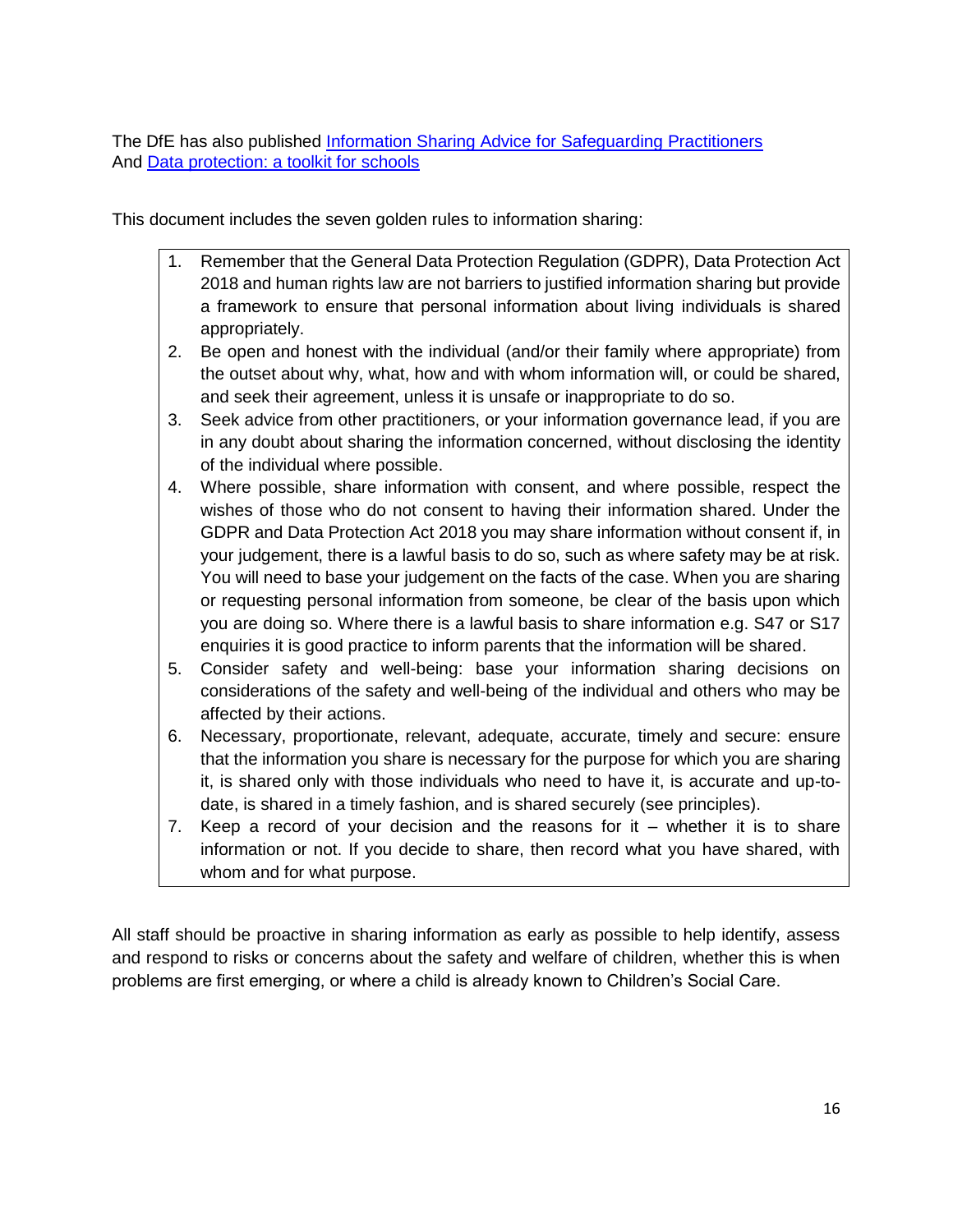#### **7. Safer Workforce**

#### **7.1 Safer Recruitment**

**Heathland Whitefriars Federation** has a separate Recruitment & Selection Policy which specifies how all staff and volunteers must be recruited, following robust recruitment and selection process, including DBS and thorough reference checks

The aims of the Safer Recruitment policy are to help appoint the most suitable people to work with our pupils and to deter, reject or identify people who might harm pupils or are otherwise unsuitable to work or volunteer in our school.

#### **7.2 Safer working practice**

All school staff and volunteers should take care not to place themselves in a vulnerable position with a child. Heathland Whitefriars School's Code of Conduct and Guidance for Safer Working Practice forms part of our School's compulsory training for all staff and volunteers. Click here for further [Guidance for safer working practice for those working with children and young people in](https://www.saferrecruitmentconsortium.org/GSWP%20Sept%202019.pdf)  [education settings](https://www.saferrecruitmentconsortium.org/GSWP%20Sept%202019.pdf) (May 2019).

#### **7.3 Managing allegations against staff and volunteers**

Any allegation against a member of staff (including supply staff) or volunteer, as described below, must be reported to the Headteacher without delay.

Where a member of staff or volunteer may have:

- behaved in a way that has harmed a child, or may have harmed a child;
- possibly committed a criminal offence against or related to a child; or
- behaved towards a child or children in a way that indicates he or she may pose a risk of harm to children.
- behaved or may have behaved in a way that indicates that they may not be suitable to work with children.

This part of the guidance relates to members of staff, supply staff and volunteers who are currently working in any school or college regardless of whether the school or college is where the alleged abuse took place. Allegations against a teacher who is no longer teaching should be referred to the police. Historical allegations of abuse should also be referred to the police.

Where an allegation is made against the Headteacher, the matter must be reported immediately to the Chair of Governors, or the Vice-Chair in his/her absence, without notifying the Headteacher first. Where the Headteacher is the sole proprietor of an independent school, allegations should be reported directly to the Designated Officer at the local authority (referred to as the LADO), via the Multi-agency Safeguarding Hub (MASH).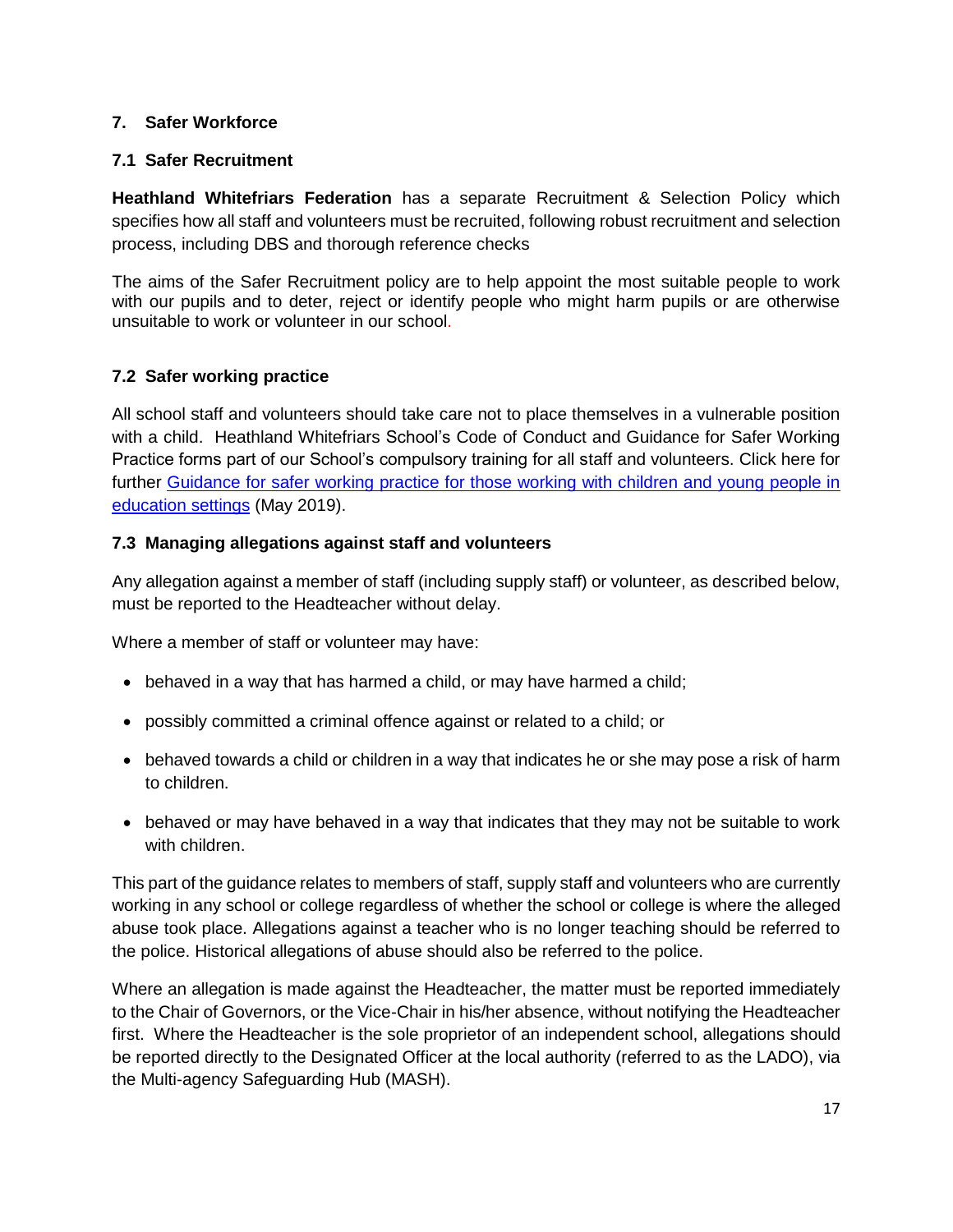In addition, we ensure that staff and volunteers are aware that sexual relationships with pupils aged under 18 are unlawful and could result in legal proceedings taken against them under the *Sexual Offences Act 2003*.

Our school will also ensure that any member of staff facing an allegation will be provided with support, including a named contact if they are suspended. We will work effectively with the LADO to help ensure that the matter is dealt with as quickly, fairly and consistently as possible in the interests of all concerned.

The person to whom an allegation is first reported should take the matter seriously and keep an open mind. S/he should not investigate or ask leading questions if seeking clarification. Confidentiality should not be promised and information should be shared on a 'need to know' basis only.

An immediate written record of the allegations should be made, including time, date and place where the alleged incident took place, with brief details of what was said to have happened. This record should be signed and immediately passed on to the Headteacher (or Chair of Directors if the allegation is made against the Headteacher).

The Headteacher or Chair of Directors will not investigate the matter but will consult the LADO via MASH.

Whilst recognising our duty to support staff, the welfare of our pupils remains our paramount consideration.

Our school will ensure that any disciplinary proceedings against staff relating to child protection matters are concluded in full even when the member of staff is no longer employed at the school. We recognise our legal duty to refer to the Disclosure Barring Service (DBS) and any other relevant professional body details of anyone who has harmed or poses a risk of harm to a child. **For further details on the management of allegations against staff, please see Heathland Whitefriars Federation Safer Recruitment Policy.**

#### **8. Physical Intervention/ Positive Intervention**

Our school's policy on physical intervention and positive handling by staff is set out separately. It complies with the [DfE's guidance on use of reasonable force.](https://www.gov.uk/government/publications/use-of-reasonable-force-in-schools) This policy states that staff may only use reasonable force, meaning no more force than is needed to prevent pupils from hurting themselves or others, from damaging property, or from causing disorder. It is always unlawful to use force as a punishment.

Headteachers and other authorised trained staff can use such force/restraint as is reasonable in the circumstances to conduct a search for the following prohibited items: knives and weapons, alcohol, illegal drugs, stolen items, cigarettes and tobacco, fireworks, pornographic images, mobile phones or any article that has been or is likely to be used to commit an offence, cause personal injury or damage property.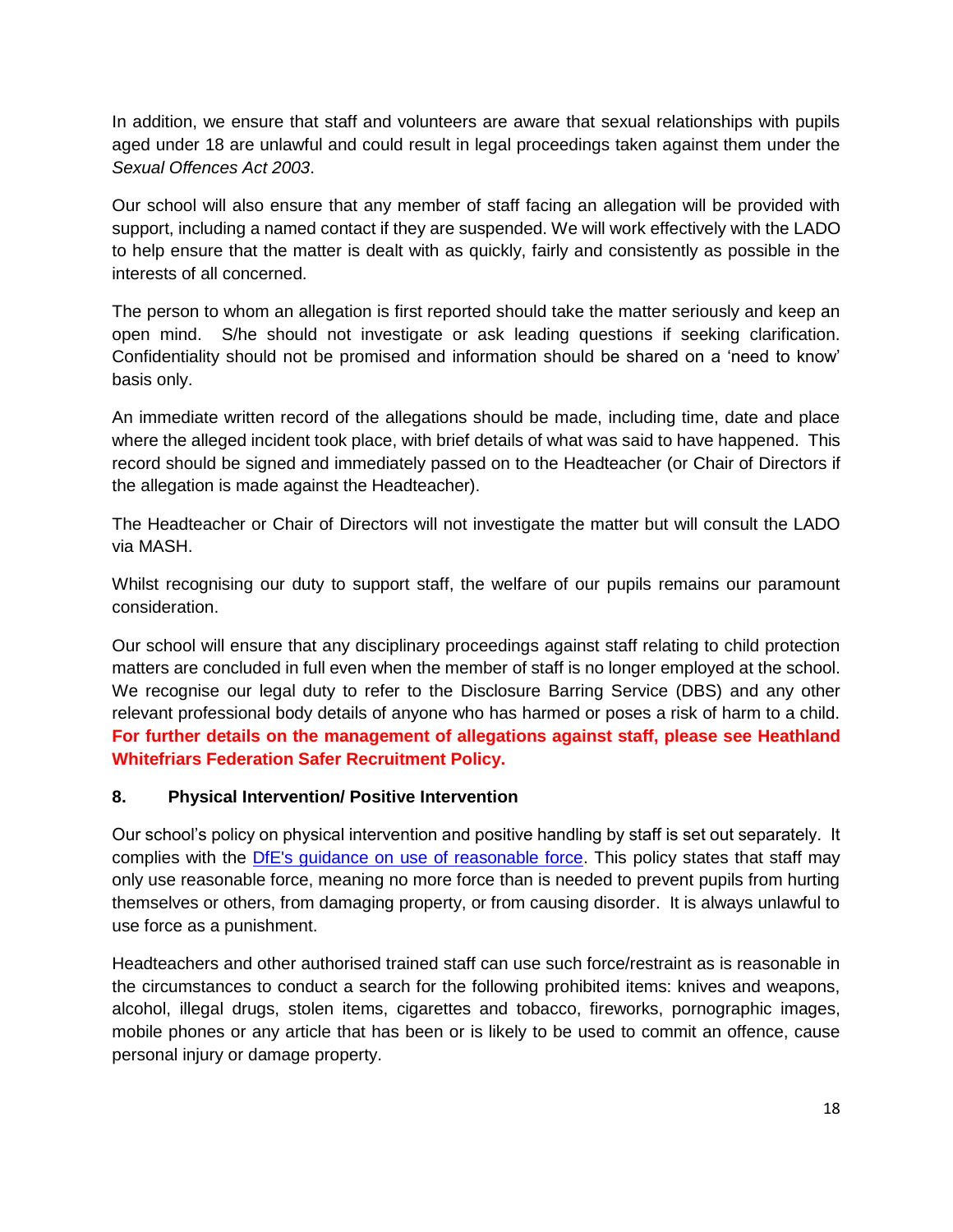Where the use of force is necessary, plans and reasonable adjustments should be made for disabled children and children with special educational needs.

Any use of force or restraint must be recorded and signed by a witness. The parent/carer will be informed of the incident.

#### **9. Whistleblowing**

All staff and volunteers at our Federation should feel able to raise concerns about poor or unsafe practice and potential failures in the Federation's safeguarding regime and know that such concerns will be taken seriously by our senior leadership team.

All staff and volunteers are to be made aware of their Whistleblowing responsibilities promptly report any concerns in the interests of protecting children and staff from poor practice and or unsuitable behaviour. This includes the requirement to self-disclose any personal information which may impact on their suitability to work in an education setting.

Where internal reporting arrangements are viewed not to have been taken seriously or with sufficient rigour, any member of staff can raise concerns externally if the matter is not resolved by the Headteacher or Chair of Governors e.g. via the Local Authority's Designated Officer for Managing Allegations; the HSCB or the Government's Whistle-blowing report line: **0800 028 0285 or [help@nspcc.org.uk](mailto:help@nspcc.org.uk)**

#### **10. Supporting Vulnerable Children**

We recognise that without appropriate intervention and support, abuse or witnessing violence may have an adverse impact on children which may last into adulthood.

Our school will support pupils through:

- curricular opportunities to encourage self-esteem and self-motivation;
- an ethos that actively promotes a positive, supportive and safe environment and values the whole community;
- liaison with other agencies which support the pupil such as Social Care and Child and Adolescent Mental Health Services (CAMHS);
- our school's Behaviour policy will support vulnerable pupils in the school. Our staff will agree a consistent approach that focuses on the behaviour of the child but does not damage the pupil's sense of worth.

#### **Looked After Children**

The most common reason for children becoming looked after is as a result of abuse and/or neglect. We will ensure that our staff have the skills, knowledge and understanding necessary to keep looked after children safe, including children who were previously looked after.

In particular, we will ensure that appropriate staff have the information they need in relation to a child's looked after legal status (whether they are looked after under voluntary arrangements with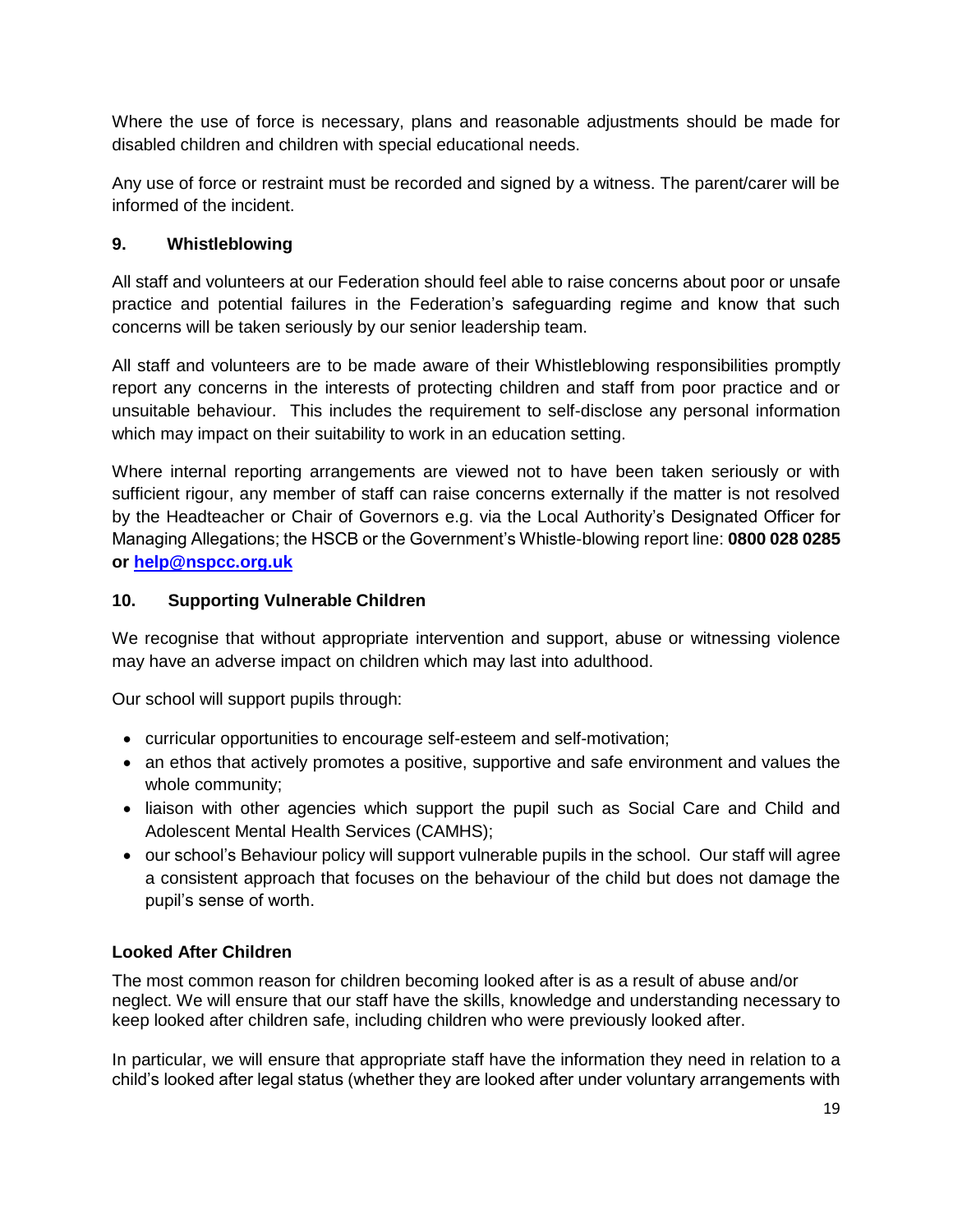consent of parents or on an interim or full care order) and contact arrangements with birth parents or those with parental responsibility. Our staff will obtain information about the child's care arrangements and the levels of authority delegated to the carer by the authority looking after him/her. Our Designated Teacher for Children Looked After (CLA) will obtain details of the child's social worker and the name of the virtual school head in the authority that looks after the child.

The Designated Teacher for CLA will work with the virtual school head and the Personal Adviser to promote the educational achievement and welfare of existing and previously Looked After Children. For further information see [Role and Responsibilities of the Designated Teacher](http://lewishamvirtualschool.org.uk/mdocs-posts/the-role-and-responsibilities-of-the-designated-teacher-for-looked-after-children/) and [Promoting the Education of Looked After Children.](https://www.gov.uk/government/publications/promoting-the-education-of-looked-after-children)

#### **Children potentially at greater risk of harm**

(KCSIE Paragraphs 109-112) [Keeping Children safe in Education 2021](https://assets.publishing.service.gov.uk/government/uploads/system/uploads/attachment_data/file/912592/Keeping_children_safe_in_education_Sep_2020.pdf)

Children who need a social worker (Child in Need and Child Protection Plans)

Children may need a social worker due to safeguarding or welfare needs. Local authorities should share the fact a child has a social worker, and the DSL will hold and use this information so that decisions can be made in the best interests of the child's safety, welfare and educational outcomes.

There are clear powers to share this information under existing duties on both local authorities and schools to safeguard and promote the welfare of children.

Children requiring mental health support

Schools have an important role to play in supporting the mental health and wellbeing of pupils. For further information see 'Mental Health' on page 20

#### *Relationships and Sex Education*

The Relationships Education, Relationships, Sex & Health Education (England) Regulations 2019 states that as of the summer term 2021 pupils receiving primary education must be taught Relationships Education, and pupils receiving secondary education must be taught Relationships and Sex Education.

The DfE guidance gives schools freedom to deliver the content set out in the guidance in the context of a broad and balanced curriculum*.*

#### **Education for a connected world framework**

The UK Council for Internet Safety supports the development of the curriculum and is of particular relevance to RSHE education and Computing. It is designed, however, to be usable across the curriculum and beyond (covering early years through to age 18) and to be central to a whole school or college approach to safeguarding and online safety.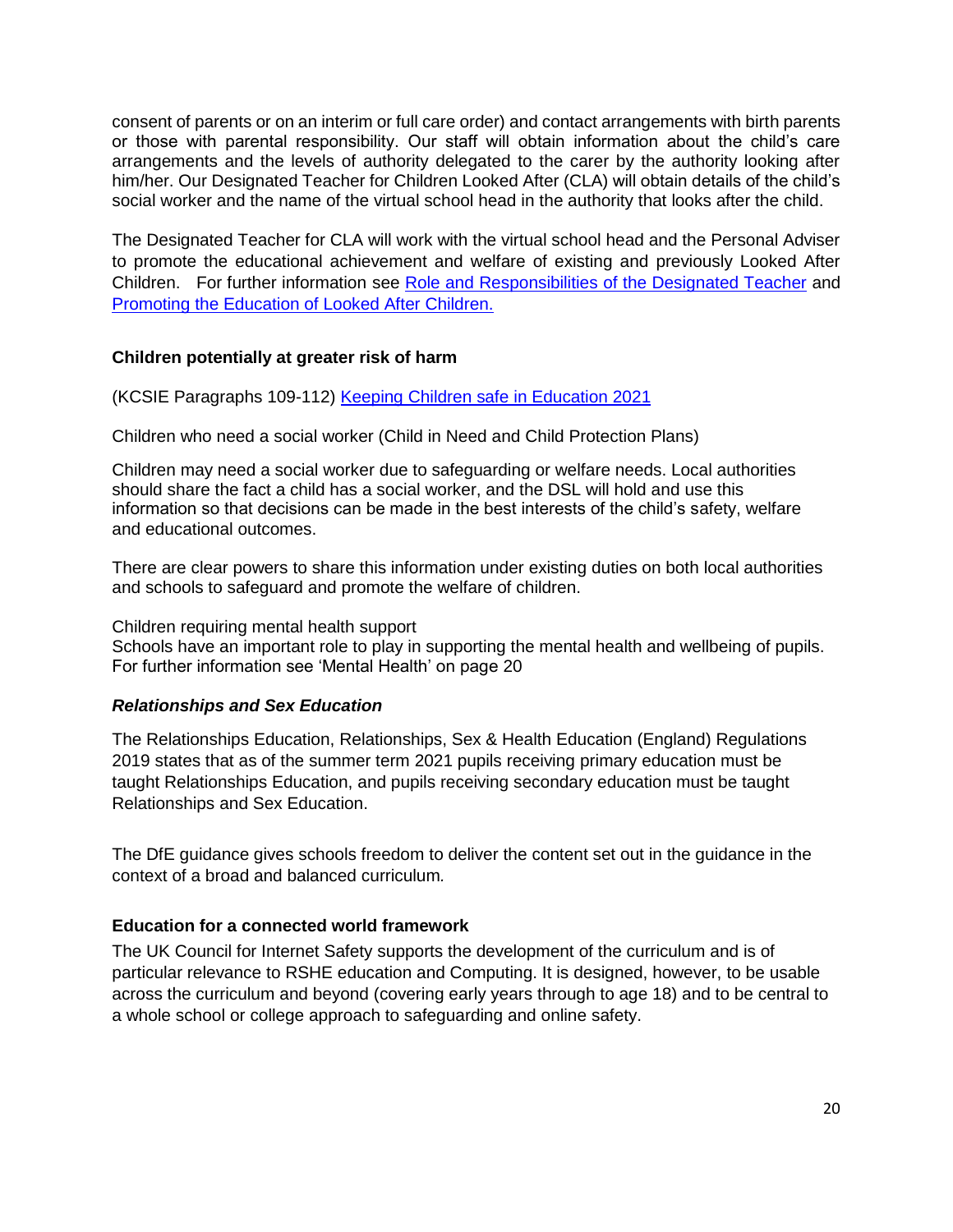# **11. Online Safety**

The use of technology has become a significant component of many safeguarding issues. Child sexual exploitation; radicalisation; sexual predation: technology often provides the platform that facilitates harm. An effective approach to online safety empowers a school or college to protect and educate the whole school or college community in their use of technology and establishes mechanisms to identify, intervene in, and escalate any incident where appropriate.

Education at home where children are being asked to learn online at home, the department has provided advice to support schools and colleges to do so safely: safeguarding-in-schools-colleges and-other-providers and safeguarding-and-remote-education

Additional information to support governing bodies and proprietors to keep their children safe online (including when they are online at home) is provided in KCSIE Appendix C.

Our Online School Policy is set out in a separate document. We ensure that we have effective mechanisms to identify, intervene in, and escalate any incident where appropriate. Online safety is included in our curriculum at all levels and information is also provided to parents/carers.

All staff are made aware of the school policy on Online Safety which sets our expectations relating to:

- creating a safer online environment including training requirements, filters and monitoring;
- giving everyone the skills, knowledge and understanding to help children and young people stay safe on-line;
- inspiring safe and responsible use and behaviour;
- safe use of mobile phones both within school and on school trips/outings;
- safe use of camera equipment, including camera phones; and
- what steps to take if you have concerns and where to go for further help

Staff must read the Online Safety policy in conjunction with our Code of Conduct in relation to personal online behaviour.

#### **12. Peer on Peer Abuse**

We recognise that children can also be vulnerable to physical, sexual and emotional bullying and abuse by their peers or they may be the perpetrator of such behaviour. We will always address such abuse seriously, involving partner agencies where required. We will remain alert to the possibility that a child or young person who has harmed another may well also be a victim. Staff should not dismiss some abusive sexual behaviour as 'normal' between young people and should not develop high thresholds before acting. See related sections on Bullying, Child Sexual Exploitation and Gangs and Youth Violence.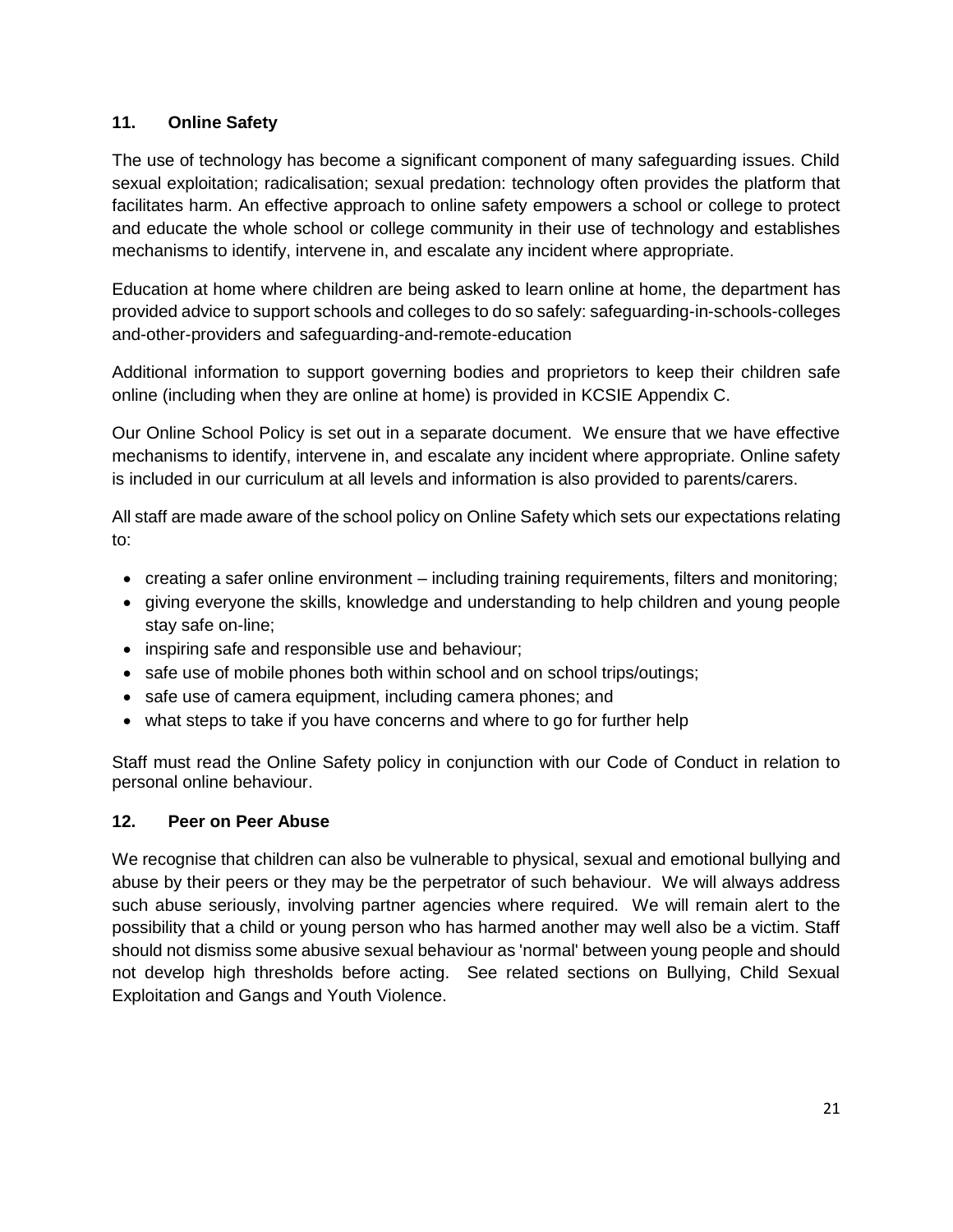# **12.1 Bullying**

Our school's policy on the prevention and management of bullying (including on-line bullying) is set out in a separate document and is reviewed annually by the Directors. This policy includes reference to all prejudice related bullying. We acknowledge that to allow or condone bullying may lead to considerations under child protection procedures.

We recognise that children can also be vulnerable to physical, sexual and emotional bullying and abuse by their peers or they may be the perpetrator of such behaviour. We will always address such abuse seriously, involving partner agencies where required. We will remain alert to the possibility that a child or young person who has harmed another may well also be a victim. Staff should not dismiss some abusive sexual behaviour as 'normal' between young people and should not develop high thresholds before taking action.

# **12.2 Child on child sexual violence and sexual harassment**

At Heathland Whitefriars Federation, we recognise that sexual violence and sexual harassment can occur between children of any age and sex**.** It may occur online and offline and can be complex. We also recognise the criminal offence of 'Upskirting' (where someone takes a picture under a person's clothing (not necessarily a skirt) without their permission and or knowledge, with the intention of viewing their genitals or buttocks (with or without underwear) to obtain sexual gratification, or cause the victim humiliation, distress or alarm. Anyone of any gender can be a victim.

We will ensure that all such matters are taken seriously, and that appropriate action is taken to address the issue, including the provision of support. Sexual violence or sexual harassment will not be passed off as 'banter' or just 'part of growing up'.

In response to such a report our Federation will:

- reassure the victim that they will be taken seriously, and they will be supported;
- respond in line with our safeguarding procedures outlined in section 5 of this document;
- where a concern includes an online element, follow DfE guidance: Searching, screening [and confiscation at school](https://www.gov.uk/government/publications/searching-screening-and-confiscation) and UKCCIS advice [Sexting in schools and colleges.](https://www.gov.uk/government/publications/sexting-in-schools-and-colleges) Adults should not view sexual imagery unless there is good and clear reason to do so. Wherever possible responses to incidents should be based on what DSLs have been told about the content of the imagery. See [Guidance on Suspected Indecent Imagery for Staff.](http://www.harrowscb.co.uk/wp-content/uploads/2019/10/Suspected-Indecent-Imagery-Protocol-for-staff.pdf)
- if possible, manage any such reports with two members of staff present (preferably the DSL being one of them).

Where there has been a report of sexual violence, our DSL will make and record an immediate risk and needs assessment.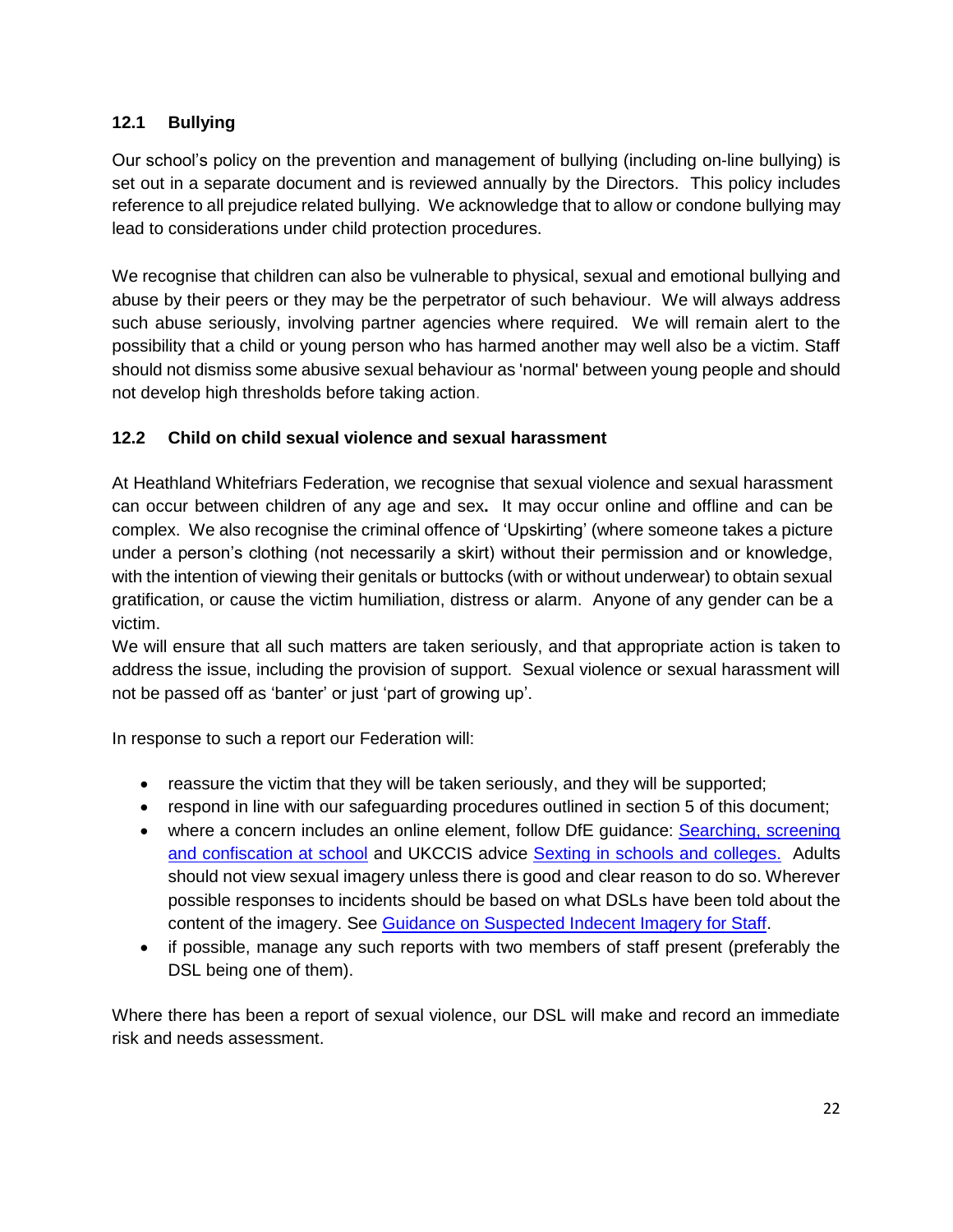Where there has been a report of sexual harassment, the DSL will consider the need for a risk assessment on a case-by-case basis.

The risk and needs assessment will consider and keep under review:

- the victim, especially their protection and support;
- the alleged perpetrator; and
- all the other children (and, if appropriate, adult students and staff) at the Federation, especially any actions that are appropriate to protect them

Our DSL will engage with children's social care, the police and specialist services as required. Any risk assessments undertaken by the other agencies/services will be used to inform our Federation's own risk assessment.

Important considerations:

- the wishes of the victim in terms of how they want to proceed. Victims should be given as much control as is reasonably possible;
- the nature of the alleged incident(s), including whether a crime may have been committed and consideration of harmful sexual behaviour;
- the ages and developmental stages of the children involved;
- any power imbalance between the children e.g. age differential, disability or learning difficulty
- if the alleged incident is a one-off or a sustained pattern of abuse;
- any ongoing risks to the victim, other children, adult students or staff; and
- other related, contextual issues e.g. in the community/local environment
- if both the alleged perpetrator and victim are still attending the same Federation, how best to keep them at a reasonable distance apart (including on transport).

#### **12.3 Management of sexual violence/harassment cases**

Where appropriate, the management of such cases will be agreed with in consultation with children's social care and/or the police or other specialist service. There are four possible routes – **all** underpinned by the principle that such behaviour is **never acceptable and will not be tolerated:**

**Manage internally** - In some case of sexual harassment, e.g. one-off incidents, it might be appropriate to handle the incident internally, perhaps through utilising our behaviour and bullying policies and by providing pastoral support.

**Early Help** – Providing early help can be particularly useful to address non-violent harmful sexual behaviour and may prevent escalation of sexual violence.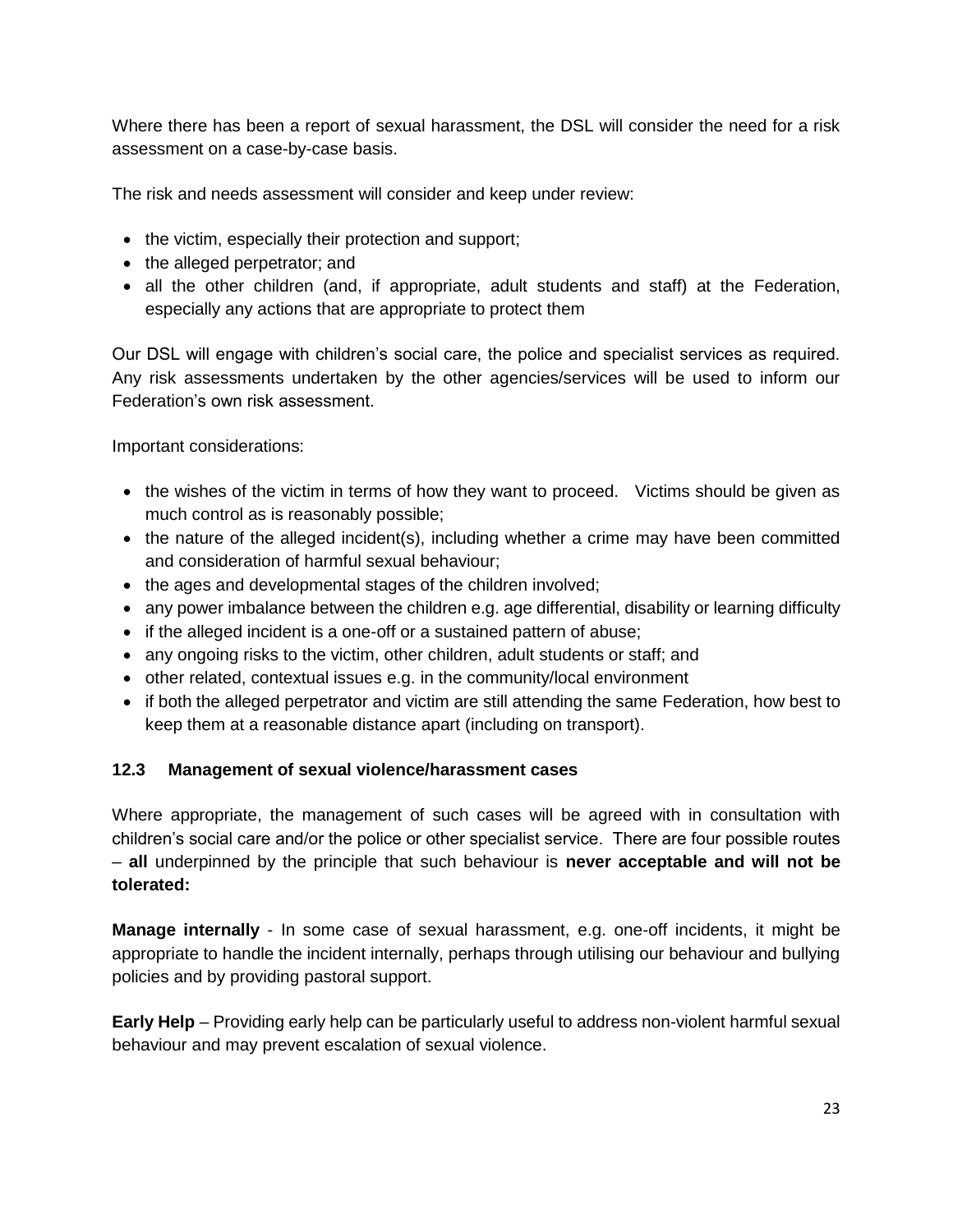**Referrals to children's social care** – Where a child has been harmed, is at risk of harm, or is in immediate danger, we will make a referral to children's social care, who will determine whether any of the children involved are in need of protection or other services. Referring to children's social care should not delay our Federation from taking immediate action to protect the victim and other children. However, we will ensure that any such actions do not jeopardise a statutory investigation.

**Reporting to the Police –** Any report to the police will generally be in parallel with a referral to children's social care. Where a report of rape, assault by penetration or sexual assault is made, the matter should be passed on to the police. If the alleged perpetrator is under ten (below the age of criminal responsibility), the principle of reporting to the police remains. The police will take a welfare approach, rather than a criminal justice approach.

The Federation will consult the police and agree what information can be disclosed to staff and others and in particular to the alleged perpetrator and their parents/carers. They should also discuss the best way to protect the victim and their anonymity.

#### *With all routes outlined above, it is vital that all concerns, decisions and reasons for decisions are recorded (written or electronic***).**

**Bail conditions –**The term 'Released Under Investigation' (RUI) will apply where circumstances do not warrant the application of bail to either re-attend on a particular date or include conditions preventing activity or in some cases ensuring compliance with an administrative process.

In all cases, our Federation will work with children's social care and the police to manage any implications and to safeguard children. An important consideration will be to ensure that the victim can continue in their normal routine, including continuing to receive a suitable education.

Throughout any criminal process taking place, the police will help and support the Federation as much as they can – within the constraints of any legal restrictions.

**The end of the criminal process –** if a child is convicted or cautioned for a sexual offence and remains in Federation, expectations regarding their future behaviour and any restrictions must be made clear.

**Safeguarding and supporting the victim –** victims may not disclose the whole picture immediately. They should be asked if they would find it helpful to have a designated trusted adult to talk to about their needs and have choice about who this is. In response to any stress they may experience, flexible or alternative arrangements for their education may need to be considered. We will do everything we reasonably can to protect the victim from bullying and harassment to ensure that they continue to receive a suitable education.

**Safeguarding and supporting the alleged perpetrator –** Any child will likely experience stress as a result of being subject of allegations and any associated negative reactions by their peers. We will respond proportionately, recognising that the alleged perpetrator may have unmet needs as well as potentially posing a risk of harm to other children. These behaviours may be a symptom of either their own abuse or exposure to abusive practices and or materials. We will seek advice as appropriate from children's social care, specialist sexual violence services and the police.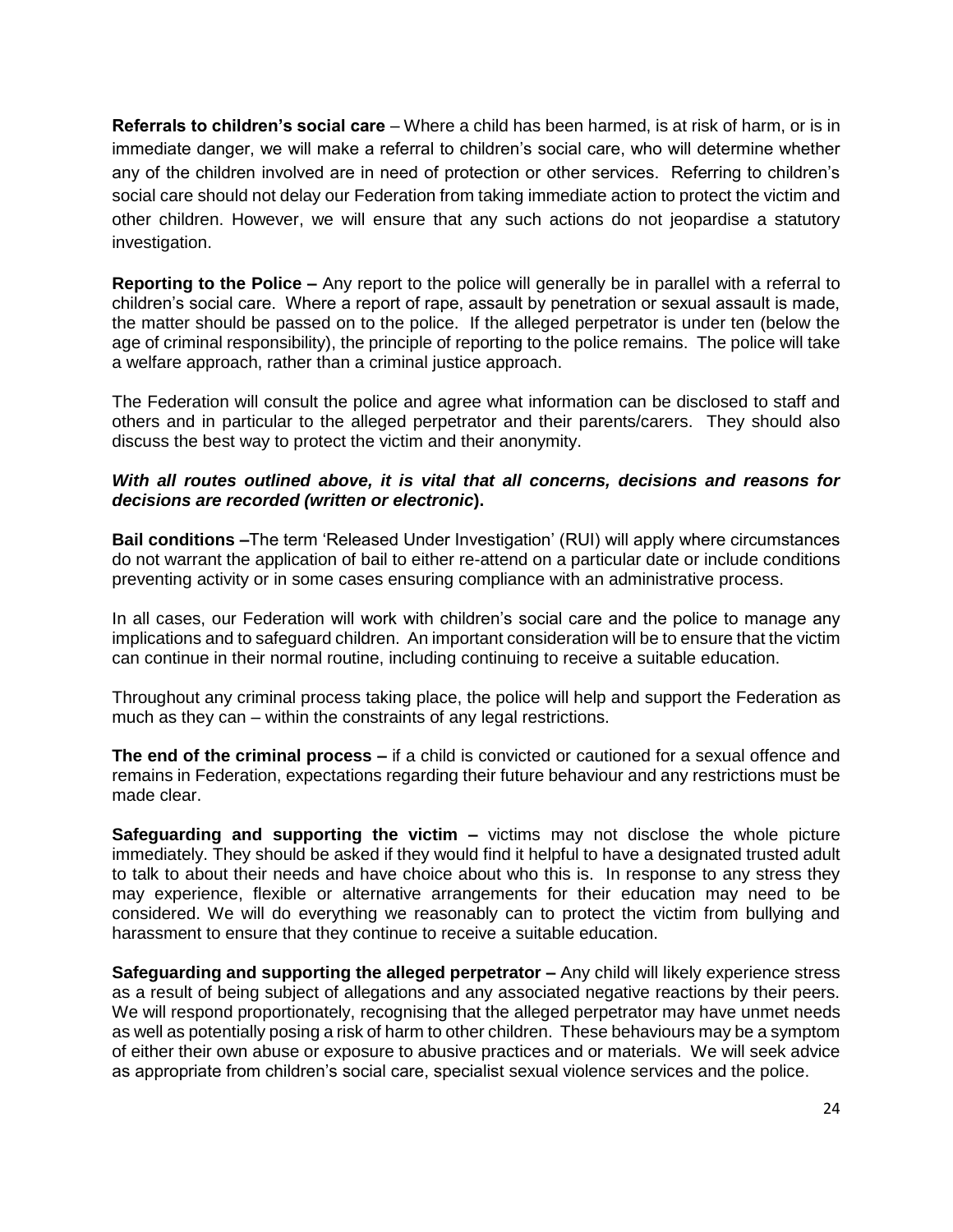If the alleged perpetrator moves to another educational provision, our DSL will ensure that relevant staff at the new provision are made aware of any ongoing support needs and any potential risks to other children and the staff.

#### **13. Further Information - Safeguarding Children in Specific Circumstances**

#### **13.1 Children and the court system**

Guidance is available for when children are required to give evidence in **criminal courts** [5-11](https://www.gov.uk/government/publications/young-witness-booklet-for-5-to-11-year-olds)  [year olds](https://www.gov.uk/government/publications/young-witness-booklet-for-5-to-11-year-olds) and [12-17 year olds.](https://www.gov.uk/government/publications/young-witness-booklet-for-12-to-17-year-olds)

Making arrangements for children via the **family courts** following separation can be stressful and entrench conflict in families. The Ministry of Justice has launched useful online guidance [Get help](https://helpwithchildarrangements.service.justice.gov.uk/) [with child arrangements](https://helpwithchildarrangements.service.justice.gov.uk/) (also known as contact, access or custody).

#### **13.2 Children with Disabilities or Special Educational Needs**

Our Federation is committed to ensure that children with special educational needs and/or disabilities have exactly the same human rights to be safe from abuse and neglect, to be protected from harm and achieve the same outcomes as non-disabled children. We recognise that disabled children do however require additional action because they can experience greater vulnerability as a result of negative attitudes and because they may have additional needs relating to physical, sensory, cognitive and/or communication impairments.

This understanding is incorporated into our staff training, so that we all remain vigilant to identifying the additional vulnerabilities for these children in our care and provide the appropriate level and type of pastoral support.

Staff should bear in mind that additional difficulties may exist when recognising abuse and neglect in children with special educational needs and/or disabilities. This can include assumptions that indicators of possible abuse such as behaviour, mood and injury relate to the child's disability without further exploration, that children with special educational needs and/or disabilities can be disproportionally impacted by, for example, bullying without outwardly showing any signs, and there can be communication barriers in overcoming these difficulties.

Due to the different relationship that trusted adults may have with people with disabilities ie trust, intimate care, feeding there is a reliance on the integrity of the adult and an assumption they will treat the client appropriately, this may lead to confusion and vulnerability and the potential for exploitation as some people are predatory and some clients are unquestioningly trusting.

Some people with disabilities have low self-esteem and possibly no or small peer groups they are prone to befriending and grooming or coaxing into situations that may lead to exploitation due to their vulnerability and naivety.

People that work with clients with disabilities are often overworked given challenging tasks this can lead to compassion fatigue which in itself can result in the abuse of power and a toxic environment. as seen in certain Care homes and children's homes, in the last few years.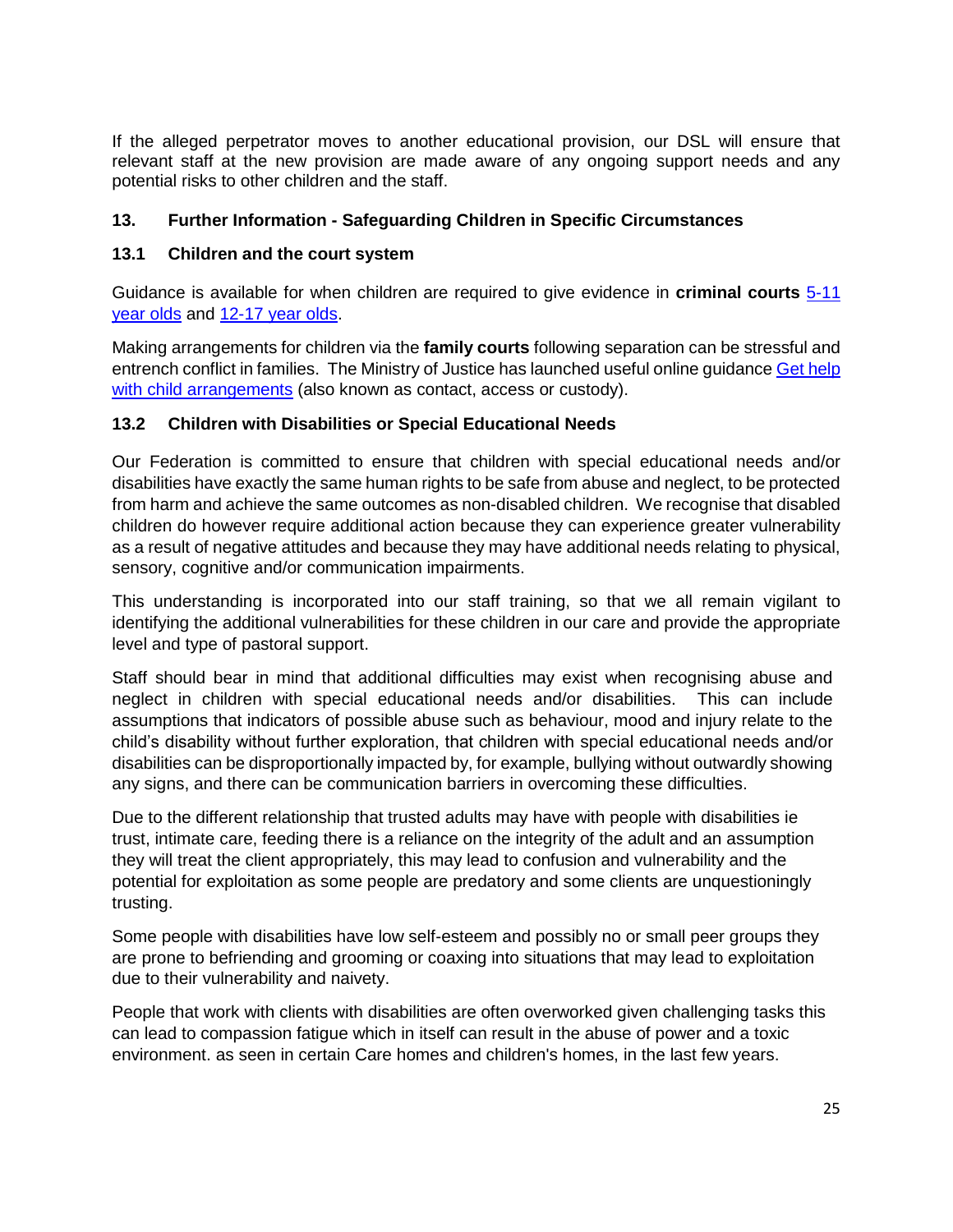# **13.3 Children with a family member in prison**

These children are at risk of poor outcomes including poverty, stigma, isolation and poor mental health. [NICCO](https://www.nicco.org.uk/) (National Information Centre on Children of Offenders) provides information to support professionals working with offenders and their children, to help mitigate negative consequence for those children.

**13.4 Child Sexual Exploitation and Child Criminal Exploitation:** are forms of abuse and both occur where an individual or group takes advantage of an imbalance in power to coerce, manipulate or deceive a child or young person under the age of 18 into sexual or criminal activity. In some cases, the abuse will be in exchange for something the victim needs or wants, and/or will be to the financial benefit or increased status of the perpetrator or facilitator.

Child Sexual Exploitation and Child Criminal Exploitation does not always involve physical contact; it can also occur through the use of technology. Like all forms of abuse exploitation:

- can affect any child or young person (male or female) under the age of 18 years, including 16 and 17 year olds who can legally consent to have sex;
- can still be abuse even if the sexual activity appears consensual;
- can include both contact (penetrative and non-penetrative acts) and non-contact sexual activity;
- can take place in person or via technology, or a combination of both;
- can involve force and/or enticement-based methods of compliance and may, or may not, be accompanied by violence or threats of violence;
- may occur without the child or young person's immediate knowledge (e.g. through others copying videos or images they have created and posting on social media);
- can be perpetrated by individuals or groups, males or females, and children or adults. The abuse can be a one-off occurrence or a series of incidents over time, and range from opportunistic to complex organised abuse; and
- is typified by some form of power imbalance in favour of those perpetrating the abuse.

Whilst age may be the most obvious, this power imbalance can also be due to a range of other factors including gender, sexual identity, cognitive ability, physical strength, status, and access to economic or other resources.

Some of the following signs may be indicators of Child Criminal Exploitation:

- children who appear with unexplained gifts or new possessions;
- children who associate with other young people involved in exploitation;
- children who suffer from changes in emotional well-being;
- children who misuse drugs and alcohol;
- children who go missing for periods of time or regularly come home late; and
- children who regularly miss school or education or do not take part in education.

The above Child Criminal Exploitation indicators can also be indicators of Child Sexual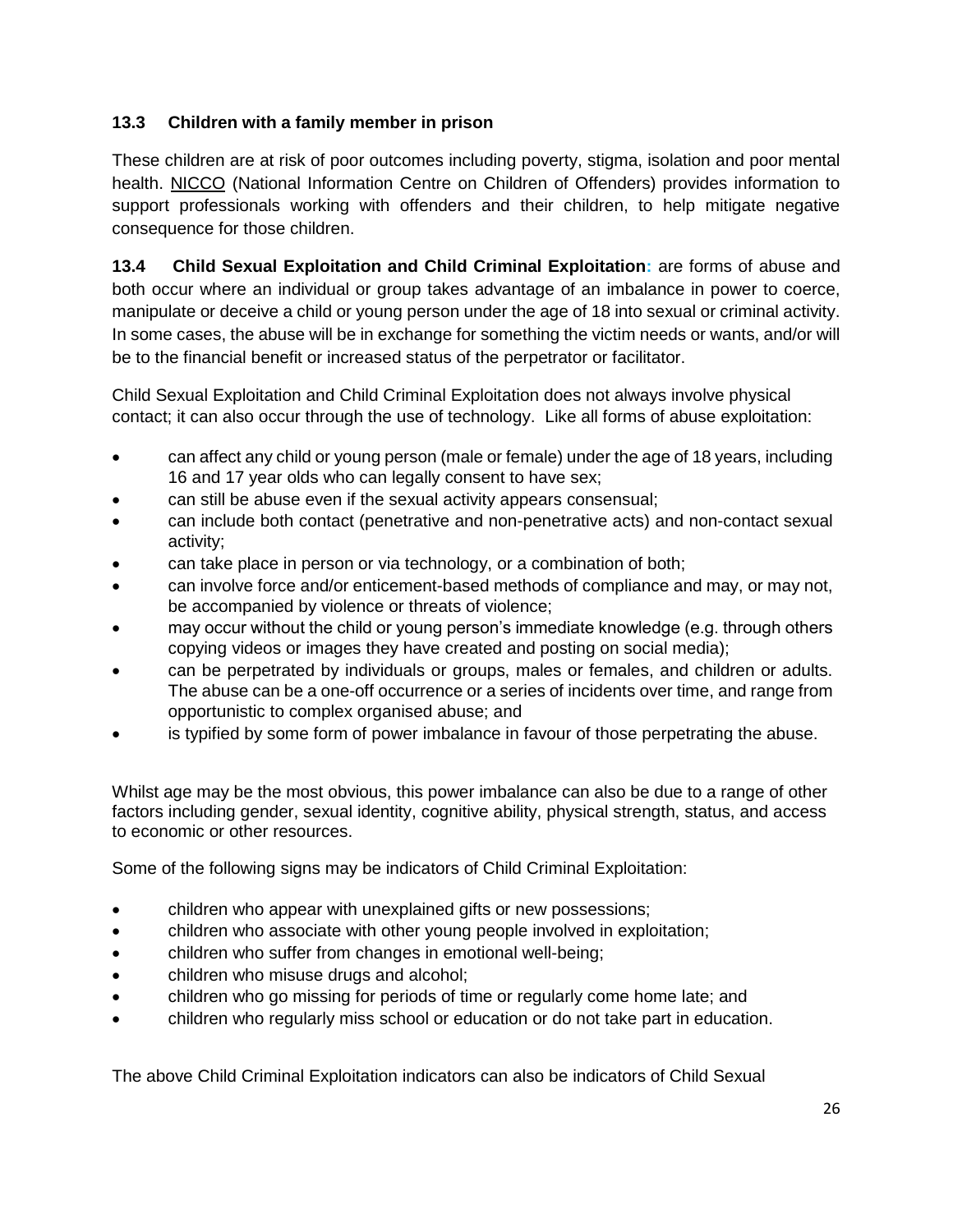Exploitation, as can:

- children who have older boyfriends or girlfriends;
- children who suffer from sexually transmitted infections or become pregnant;

Our school will support the multi-agency activity to combat these crimes and help to divert and support any young pupils affected by CSE and CCE. We will follow the HSCB protocol for identifying and managing cases of CSE and/or CCE and promote the use of the HSCB's [SAFEGUARD Identification Tool](http://www.harrowlscb.co.uk/wp-content/uploads/2015/05/S-A-F-E-G-U-A-R-D-cse-identification-tool.pdf) Identification tool in our child protection training. Also see section 'Child on Child Sexual Violence and Sexual Harassment.

# **13.5 Gangs and Youth Violence**

Schools are increasingly recognised as places where early warning signs can be spotted that younger children may be at risk of getting involved in gangs or youth violence. Crucial preventive work can be done at this stage to prevent negative behaviour from escalating and becoming entrenched. We recognise that even low levels of youth violence can have a disproportionate impact on a pupil or the wider school/community environment. We will therefore, support children in developing safeguarding skills to prevent involvement in risky behaviours, and where serious concerns arise we will work collaboratively with our partner agencies to help prevent escalation of harm.

For further information refer to government guidance advice to schools on gangs and youth [violence](https://www.gov.uk/government/publications/advice-to-schools-and-colleges-on-gangs-and-youth-violence) and [Preventing serious violence: a multi-agency approach.](https://www.gov.uk/government/publications/preventing-serious-violence-a-multi-agency-approach)

Support for young people affected by gang association can be obtained via **[London gang exit](https://saferlondon.org.uk/services/london-gang-exit/)** 

# **13.6 County Lines**

This is a geographically widespread form of criminal activity involving drug networks or gangs that groom and exploit children and young people to carry drugs and money from urban areas to suburban and rural or seaside areas. Missing episodes can be an important identifying factor, where the victim may have been trafficked for these purposes. In close working relationship with our local MASH a referral to the National Referral Mechanism will be considered for any such concerns.

Further advice can be obtained from Home Office guidance [Criminal exploitation of children and](https://www.gov.uk/government/publications/criminal-exploitation-of-children-and-vulnerable-adults-county-lines)  [vulnerable adults -](https://www.gov.uk/government/publications/criminal-exploitation-of-children-and-vulnerable-adults-county-lines) county lines

# **13.7 Domestic Abuse**

The cross-government definition of domestic violence and abuse is: any incident or pattern of incidents of controlling, coercive, threatening behaviour, violence or abuse between those aged 16 or over who are, or have been, intimate partners or family members regardless of gender or sexuality. The abuse can encompass, but is not limited to: psychological; physical; sexual; financial; and emotional. All children can witness and be adversely affected by domestic abuse in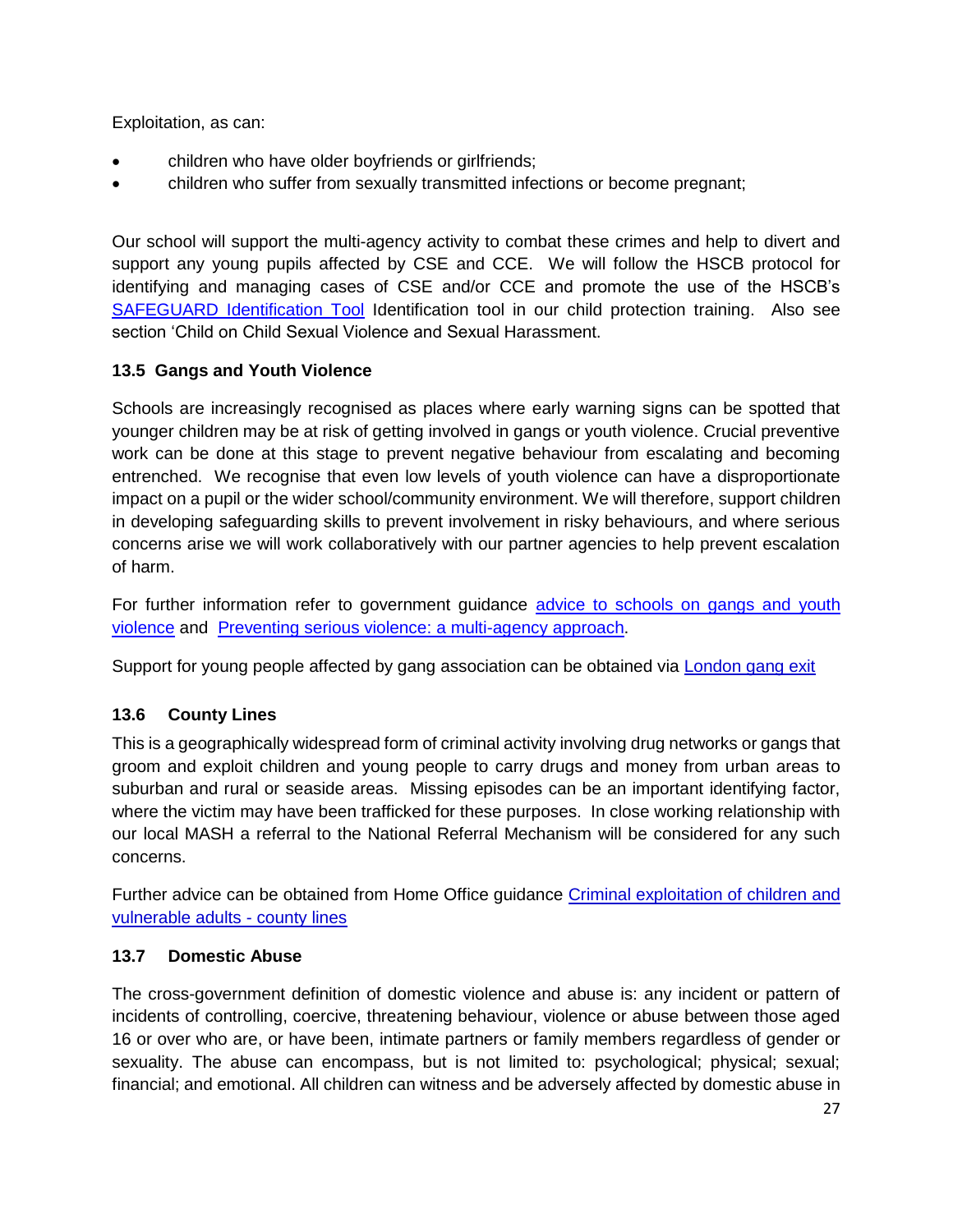the context of their home life where domestic abuse occurs between family members. Exposure to domestic abuse and/or violence can have a serious, long lasting emotional and psychological impact on children. In some cases, a child may blame themselves for the abuse or may have had to leave the family home as a result.

# Operation Encompass

Operation Encompass operates in the majority of police forces across England. It helps police and schools work together to provide emotional and practical help to children. The system ensures that when police are called to an incident of domestic abuse, where there are children in the household who have experienced the domestic incident, the police will inform the key adult (usually the designated safeguarding lead) in school before the child or children arrive at school the following day. This ensures that the school has up to date relevant information about the child's circumstances and can enable support to be given to the child according to their needs. Police forces not signed up to operation encompass will have their own arrangements in place.

National Domestic Abuse Helpline Refuge runs the National Domestic Abuse Helpline, which can be called free of charge and in confidence, 24 hours a day on 0808 2000 247. Its website provides guidance and support for potential victims, as well as those who are worried about friends and loved ones. It also has a form through which a safe time from the team for a call can be booked.

Additional advice on identifying children who are affected by domestic abuse and how they can be helped is available at:

- NSPCC- UK domestic-abuse Signs Symptoms Effects
- Refuge what is domestic violence/effects of domestic violence on children
- Safe lives: young people and domestic abuse.

The Domestic Abuse Bill 2020 sought to improve awareness and understanding of coercive control offence and review effectiveness of offence. The Bill also recognises the devastating impact that domestic abuse can have on children exposed to it in their own home. Part 1 of the Bill provides that a child who sees or hears, or experiences the effects of, domestic abuse and is related to the person being abused or the perpetrator is also to be regarded as a victim of domestic abuse. This will help to ensure that locally commissioned services consider and address the needs of children affected by domestic abuse.

Our school recognises the immediate and long-term impact of domestic abuse on a child's development and emotional wellbeing. All staff will remain vigilant to identifying the signs so that early help and protective action can be instigated where appropriate. We endeavour to provide the child with a safe and caring environment at school to help mitigate the impact of home-life stresses.

Any notifications received from the police/MASH of domestic abuse incidents, will be promptly reviewed by our DSL. This will enable our school to respond appropriately to the impact on the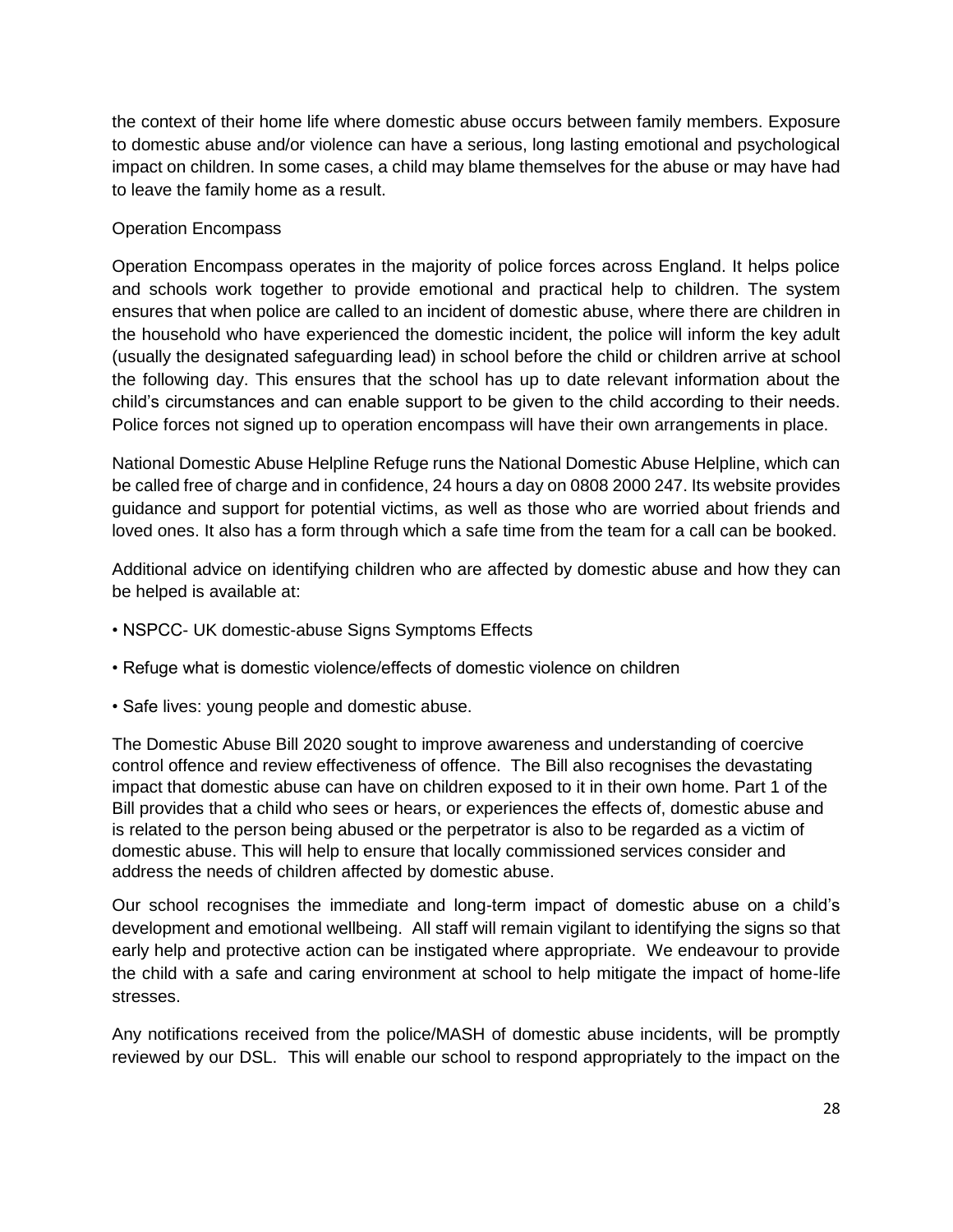child/young person and to share any additional information with MASH to assist in the overall identification and assessment of risk

# **13.8 So-called 'honour-based' abuse (HBA)**

So-called 'honour-based' abuse (HBA) encompasses incidents or crimes which have been committed to protect or defend the honour of the family and/or the community, including female genital mutilation (FGM), forced marriage, and practices such as breast ironing. Abuse committed in the context of preserving "honour" often involves a wider network of family or community pressure and can include multiple perpetrators. It is important to be aware of this dynamic and additional risk factors when deciding what form of safeguarding action to take. All forms of HBA are abuse (regardless of the motivation) and should be handled and escalated as such. Professionals in all agencies, and individuals and groups in relevant communities, need to be alert to the possibility of a child being at risk of HBA, or already having suffered HBA.

# **13.9 Female Genital Mutilation (FGM)**

FGM comprises all non- medical procedures involving partial or total removal of the external female genitalia or other injury to the female genital organs. It is illegal in the UK and a form of child abuse with long-lasting harmful consequences.

In our school we recognise that whilst there is not necessarily an intention to harm a girl through FGM, the practice has serious short and long term medical and psychological implications. We are committed to work with families, partner agencies to promote understanding and safeguard pupils who may be at risk of this practice.

We aim to work sensitively with community groups where this may be a cultural belief and practice, however we will act to safeguard and promote our pupils' welfare where required and will fulfil our duties under the *Female Genital Mutilation Act 2003* (as inserted by section 74 of the *Serious Crime Act 2015*). This places a statutory duty upon teachers to personally report to the police cases where they discover that an act of FGM appears to have been carried out on a girl under 18.

Where it is suspected that a girl is at risk of FGM being undertaken then child protection procedures must be followed.

Further information can be found in:

[Multi-agency statutory guidance on female genital mutilation](https://www.gov.uk/government/publications/multi-agency-statutory-guidance-on-female-genital-mutilation) and

[Mandatory reporting of female genital mutilation -](https://www.gov.uk/government/publications/mandatory-reporting-of-female-genital-mutilation-procedural-information) procedural information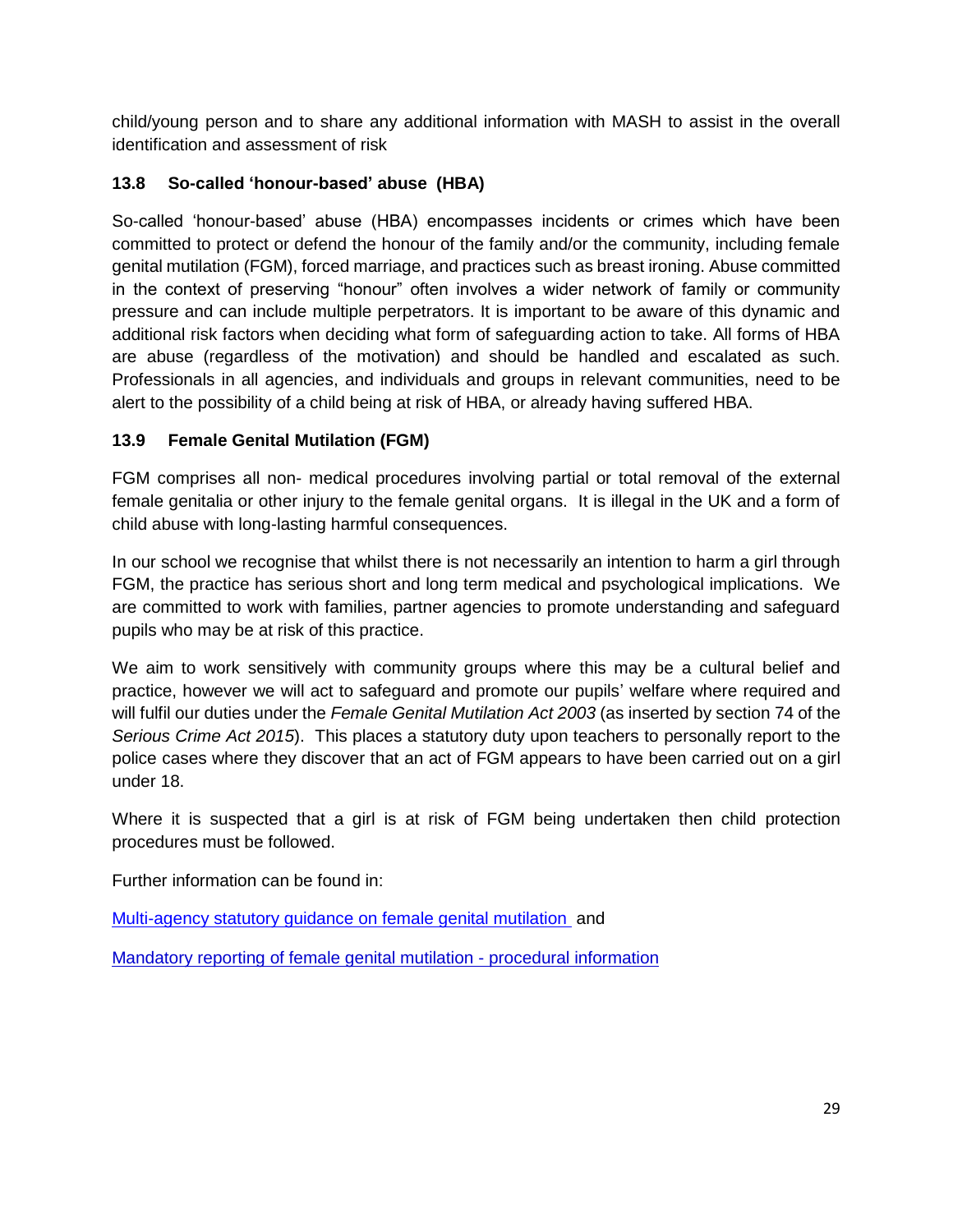# **13.10 Forced Marriage**

#### **WHAT IS THE DIFFERENCE BETWEEN AN ARRANGED AND FORCED MARRIAGE?**

*Arranged marriage:* Both participants give their full consent and enter the marriage willingly.

*Forced marriage:* One or both participants enter the marriage without giving their consent. They go through with the wedding under duress from their families.

Forcing someone into marriage is a criminal offence in the UK.

A forced marriage is one entered into without the full and free consent of one or both parties and where violence, threats or any other form of coercion is used to cause a person to enter into a marriage. A lack of consent can be where a person does not consent or where they cannot consent e.g. if they have learning disabilities. There can also be links to so-called 'honour based' abuse. The Forced Marriage Unit can be contacted for advice or information on 020 7008 0151 or email: [fmu@fco.gov.ukO](mailto:fmu@fco.gov.uk)ur school recognises that it has an important role in safeguarding children from forced marriage by educating pupils about the law and their rights and in identifying signs of risk. Further information can be found in [Government Guidance on Forced Marriage.](https://www.gov.uk/guidance/forced-marriage)

#### **13.11 Homelessness**

Our staff will alert the DSL of families becoming or at risk of becoming homeless, so that the DSL can refer to housing services at the earliest opportunity. Indicators for the risk of homelessness can include debt, rent arrears, domestic abuse and anti-social behaviour, as well as the family being asked to leave a property. Duties introduced under The Homelessness Reduction Act 2017 shift focus to early intervention. For further information refer to [Homeless Reduction Act](https://www.gov.uk/government/publications/homelessness-reduction-bill-policy-factsheets)  [Factsheets.](https://www.gov.uk/government/publications/homelessness-reduction-bill-policy-factsheets)

#### **13.12 Homestay - Children staying with host families**

Pupils may as part of their learning experience, stay for short periods with a host family (homestay) e.g. as part of a foreign exchange visit or sports tour. We will ensure the suitability of the adults in their respective families who will be responsible for the visiting child during the stay. See Heathland Whitefriars Federation's Recruitment & Selection Policy for further details on our specific duties.

#### **13.13 Missing Education or Missing from Home and Care**

A child going missing from education, particularly repeatedly, is a potential indicator of abuse or neglect and such children are at risk of being victims of harm, exploitation or radicalisation.

Staff should follow the School's procedures for unauthorised absence and for dealing with children that go missing from education, particularly on repeat occasions, to help identify the risks of abuse and neglect, including sexual exploitation, and to help prevent the risks of their going missing in future. The Designated Safeguarding Lead will monitor unauthorised absence particularly where children go missing on repeated occasions.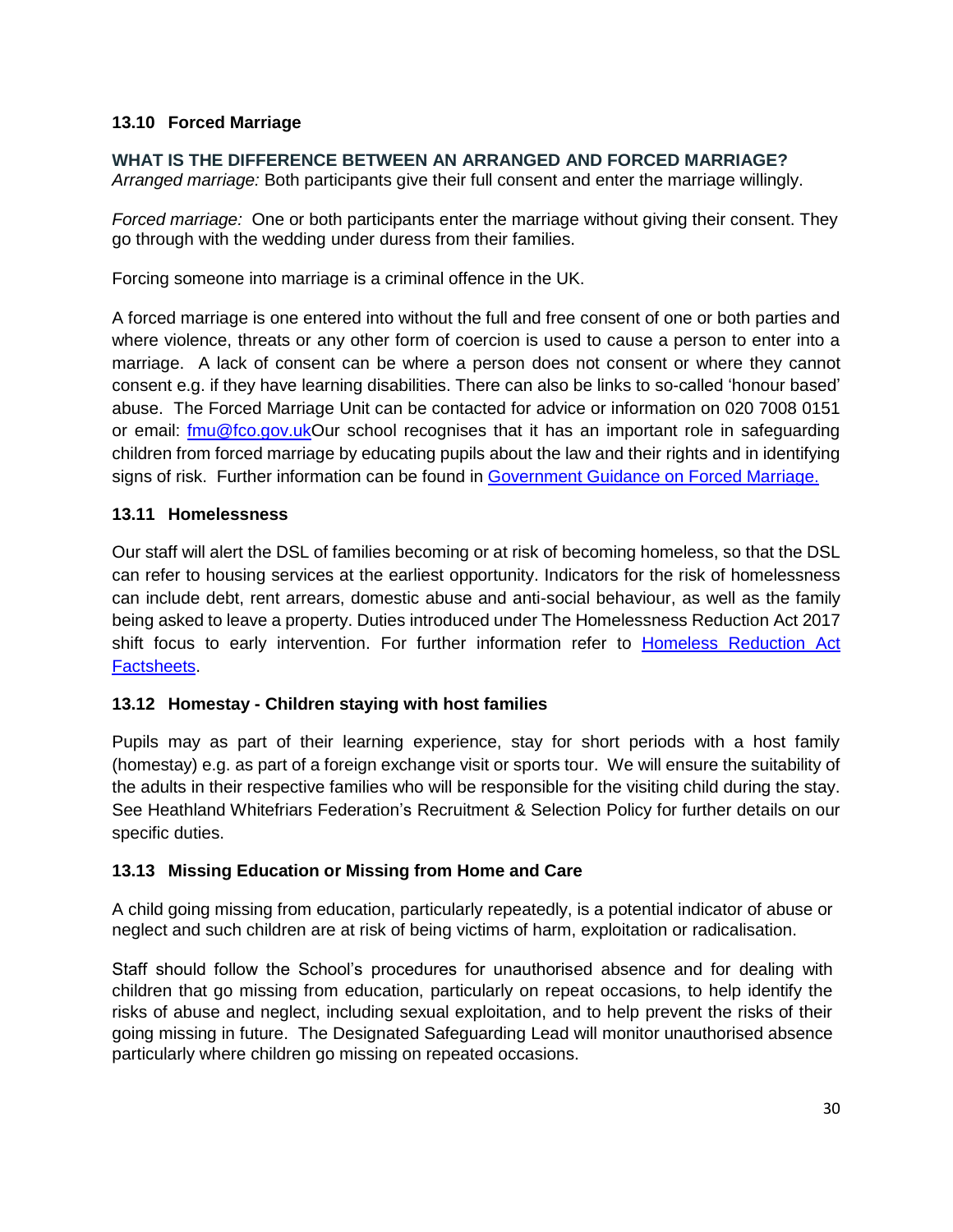Heathland Whitefriars Federation will fulfil its statutory duty in notifying the local authority when removing a pupil's name from the admission's register outside of the normal transition points. We will make reasonable enquiries to establish the whereabouts of the child jointly with the local authority before deleting their name from the register. We will also notify the local authority within five days of adding a pupil's name at a non-standard transition point.

When one of our pupils goes missing from home or care we will contribute to the police and local authority's efforts to identify and locate the child by completing the [Grab Pack for a Missing](http://www.harrowlscb.co.uk/wp-content/uploads/2015/06/GRAB-Pack-for-Missing-Children_Harrow-document.pdf)  [Childr](http://www.harrowlscb.co.uk/wp-content/uploads/2015/06/GRAB-Pack-for-Missing-Children_Harrow-document.pdf)en. For further guidance see [Children missing education](https://www.gov.uk/government/publications/children-missing-education)

# **13.14 Preventing Radicalisation**

Radicalisation refers to the process by which a person comes to support terrorism and forms of extremism. It can happen in many different ways and settings. The School and its staff have a duty to have due regard to the need to prevent people from being drawn into terrorism (the Prevent duty). [Protecting children from radicalisation: the Prevent Duty](https://www.gov.uk/government/publications/protecting-children-from-radicalisation-the-prevent-duty) provides guidance for schools and childcare providers on preventing children and young people from being drawn into terrorism.

Being drawn into terrorism includes not just violent extremism but also non-violent extremism, which can create an atmosphere conducive to terrorism and can popularise views which terrorists exploit.

The Government's Counter Extremism Strategy defines 'Extremism' as: "the vocal or active opposition to our fundamental values, including, democracy, the rule of law, individual liberty and the mutual respect and tolerance for those of different faiths and beliefs. We also regard calls for the death of members of our armed forces, as extremist."

The school seeks to promote an understanding of and commitment to fundamental British values such as democracy, the rule of law, individual liberty, tolerance and respect for other people. Pupils are able to discuss sensitive topics, including terrorism and extremist ideas that are part of terrorist ideology, and learn how to challenge these ideas. The Prevent duty is not intended to limit discussion of these issues and the School and its staff should be mindful of their existing duties to forbid political indoctrination and secure a balanced presentation of political issues.

As with other safeguarding risks, staff should be alert to changes in children's behaviour which could indicate that they may be in need of help or protection. Staff should use their judgment in identifying children who might be at risk of radicalisation and act proportionately. Staff are encouraged to discuss their concerns with the Designated Safeguarding Lead who can advise on assessing the level of risk to identify the most appropriate referral, which could include making a referral to the Channel programme or Children's Social Care.

Channel is a programme which focuses on providing support at an early stage to people who are identified as being vulnerable to being drawn into terrorism. It provides a mechanism for schools to make referrals if they are concerned that an individual might be vulnerable to radicalisation. It is a voluntary process which allows the individual to withdraw from the programme at any time.

All staff are encouraged to familiarise themselves with the government's website [www.educateagainsthate.com.](http://www.educateagainsthate.com/) The website is designed to equip school leaders, teachers and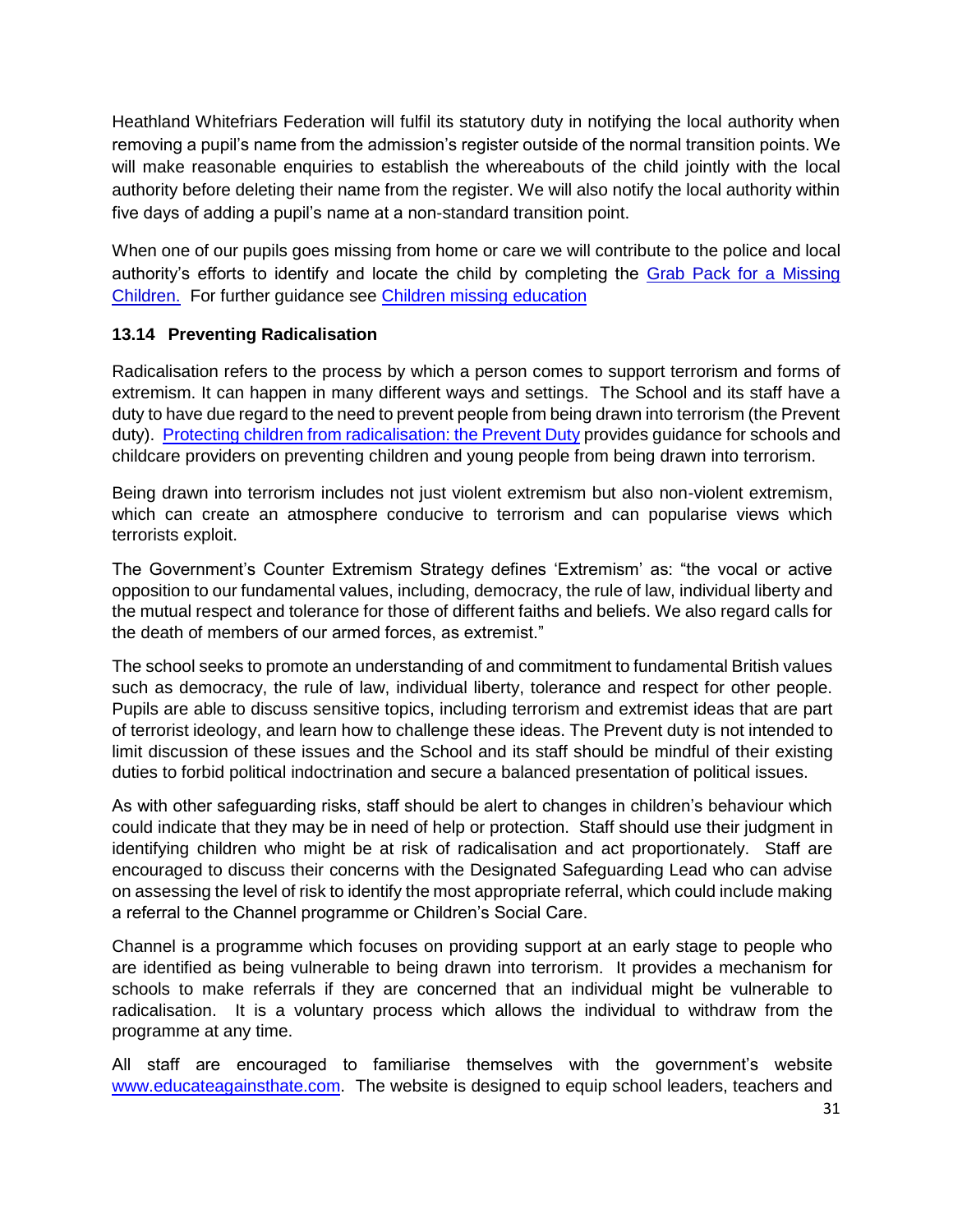parents with the information, tools and resources they need to recognise and address extremism and radicalisation in young people.

The School has a risk assessment process in place for considering and protecting children at risk of radicalisation and extremism. The risk assessment takes into consideration that the internet and use of social media have become major factors in the radicalisation of young people and our school's E-safety policy and curriculum embeds understanding of these particular risks.

Our school will help to identify young people at risk and work with local partnership arrangements including the *Channel Programme* to help support and divert any young people from associated harm: Click here for further guidance [Channel Duty Guidance](https://www.gov.uk/government/uploads/system/uploads/attachment_data/file/425189/Channel_Duty_Guidance_April_2015.pdf)

# **13.15 Private Fostering**

We recognise the importance of identifying children in Private Fostering arrangements so that their needs can be fully assessed by the local authority. At Heathland Whitefriars Federation we will confirm the status of every pupil's care arrangements on admission (or when a pupil's care arrangements change) and notify the local authority of any known or suspected Private Fostering arrangement. We will support any subsequent assessment and remain alert to any additional needs that children placed away from their immediate families might face. See links for information on what constitutes [private fostering](https://www.harrow.gov.uk/childrens-social-care/private-fostering-arrangements?documentId=12842&categoryId=210264) and details of [The Children's Act 1989: private](https://www.gov.uk/government/publications/children-act-1989-private-fostering)  [fostering.](https://www.gov.uk/government/publications/children-act-1989-private-fostering)

# **13.16 Substance Misuse**

**Pupils:** We recognise the clear role our school has to play in preventing drug misuse as part of our pastoral responsibilities. We will provide age appropriate information on drugs and alcohol and tackle problem behaviour, working with local partners to prevent drug or alcohol misuse. For further guidance refer to [DfE and ACPO Drug Advice for schools.](https://www.gov.uk/government/publications/drugs-advice-for-schools) (ACPO has changed to the National Police Chiefs' Council).

**Parental Substance Misuse:** Substance misuse (drugs or alcohol) may impact on parental capacity and can significantly exacerbate other concerns such as domestic violence or mental health issues. We will remain vigilant in identifying and supporting pupils and their families facing such issues, and work in collaboration with other agencies where necessary to prevent significant harm.

# **13.17 Mental Health**

**Pupils Mental Health:** Our school seeks to promote positive mental health in our pupils and to identify and address those with less severe problems at an early stage and build their resilience. We are also committed to identifying and supporting pupils with more severe needs and to help make appropriate referrals to specialist agencies such as Child and Adolescent Mental Health Services (CAMHS) where necessary.

All staff should be aware that mental health problems can, in some cases, be an indicator that a child has suffered or is at risk of suffering abuse, neglect or exploitation.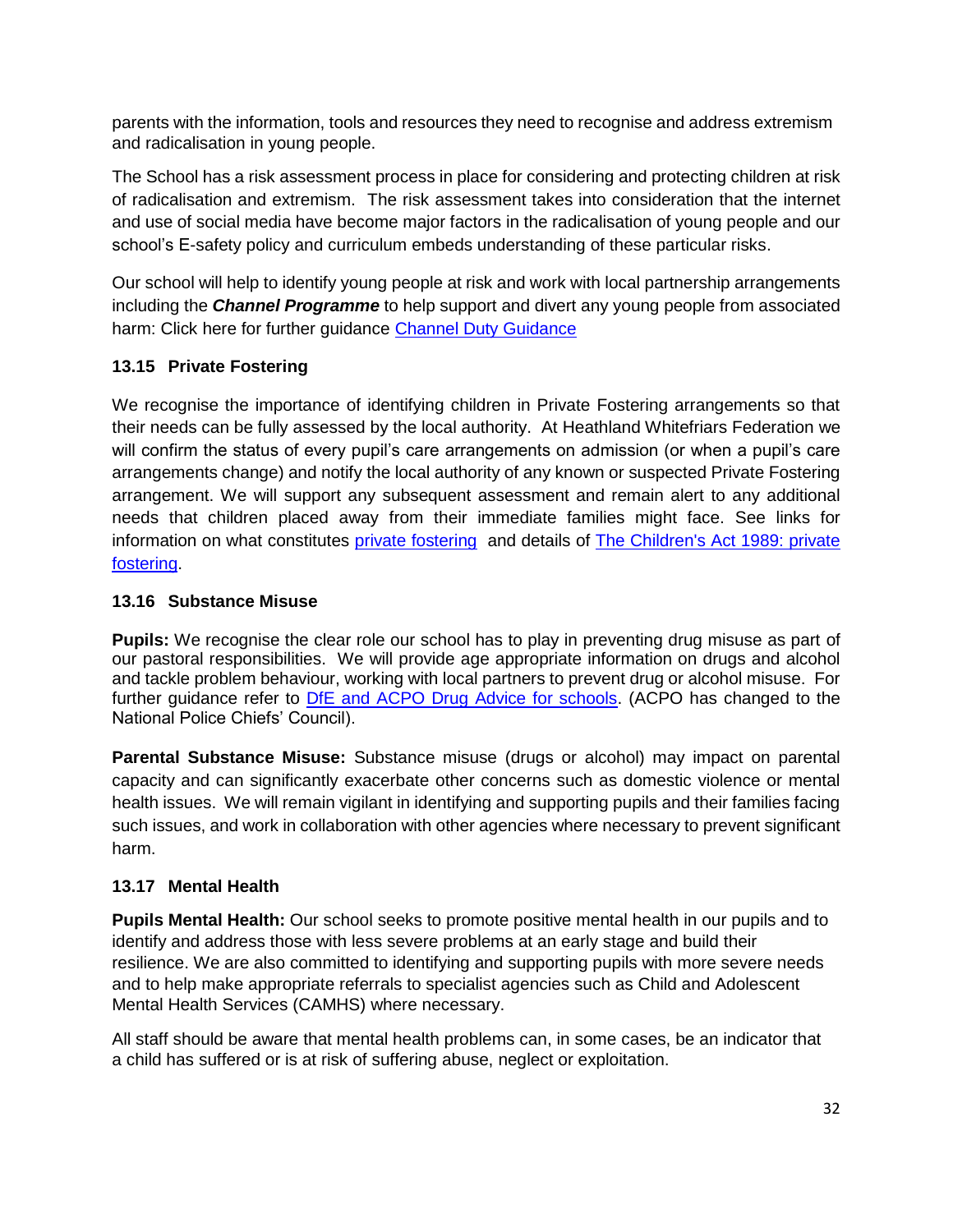Only appropriately trained professionals should attempt to make a diagnosis of a mental health problem. Staff however, are well placed to observe pupils day-to-day and identify those whose behaviour suggests that they may be experiencing a mental health problem or be at risk of developing one.

Where children have suffered abuse and neglect, or other potentially traumatic adverse childhood experiences, this can have a lasting impact throughout childhood, adolescence and into adulthood. It is key that staff are aware of how these children's experiences, can impact on their mental health, behaviour and education.

If staff have a mental health concern about a child that is also a safeguarding concern, they must immediately speak to the DSL or a deputy DSL.

The Department for Education has published advice and guidance on [Preventing and Tackling](https://www.gov.uk/government/publications/preventing-and-tackling-bullying)  [Bullying,](https://www.gov.uk/government/publications/preventing-and-tackling-bullying) and [Mental Health and Behaviour in Schools.](https://www.gov.uk/government/publications/mental-health-and-behaviour-in-schools--2) In addition, Public Health England has produced a range of resources to support secondary school teachers to promote positive health, wellbeing and resilience among young people including its guidance '*Promoting* [children and young people's emotional health and wellbeing'](https://assets.publishing.service.gov.uk/government/uploads/system/uploads/attachment_data/file/414908/Final_EHWB_draft_20_03_15.pdf). Its resources include social media, forming positive relationships, smoking and alcohol.

**Parental Mental Health:** We recognise that some parents with mental health issues may experience difficulties at times with their parenting responsibilities. We are committed to supporting such families and will endeavour to identify those who would benefit from early help from local services and work with them to avoid any adverse impact on their children. For further guidance refer to [Parental mental health](https://www.nspcc.org.uk/preventing-abuse/child-protection-system/parental-mental-health/)

# **13.18 Trafficking and Modern Day Slavery**

Heathland Whitefriars Federation will remain alert for children trafficked into the country who may be registered at our school for a term or longer, before being moved to another part of the UK or abroad. We will bear in mind that not all children who go missing from education have been victims of trafficking. For example, there may be instances of children from communities that move around – Gypsy, Roma, Traveller or migrant families – who collectively go missing from school. For further government guidance refer to [Safeguarding Children who may have been trafficked](https://www.gov.uk/government/publications/safeguarding-children-who-may-have-been-trafficked-practice-guidance)  [practice guidance.](https://www.gov.uk/government/publications/safeguarding-children-who-may-have-been-trafficked-practice-guidance)

# **13.19 Young carers**

With so many adult responsibilities, young carers often miss out on opportunities that other children and young people have to play and learn. We in school are uniquely placed to identify and respond to concerns and 'triggers' where children and young people may require additional help as carers. We will aim to respond early with our own pastoral support and where appropriate seeking help from local authority support services for young carers.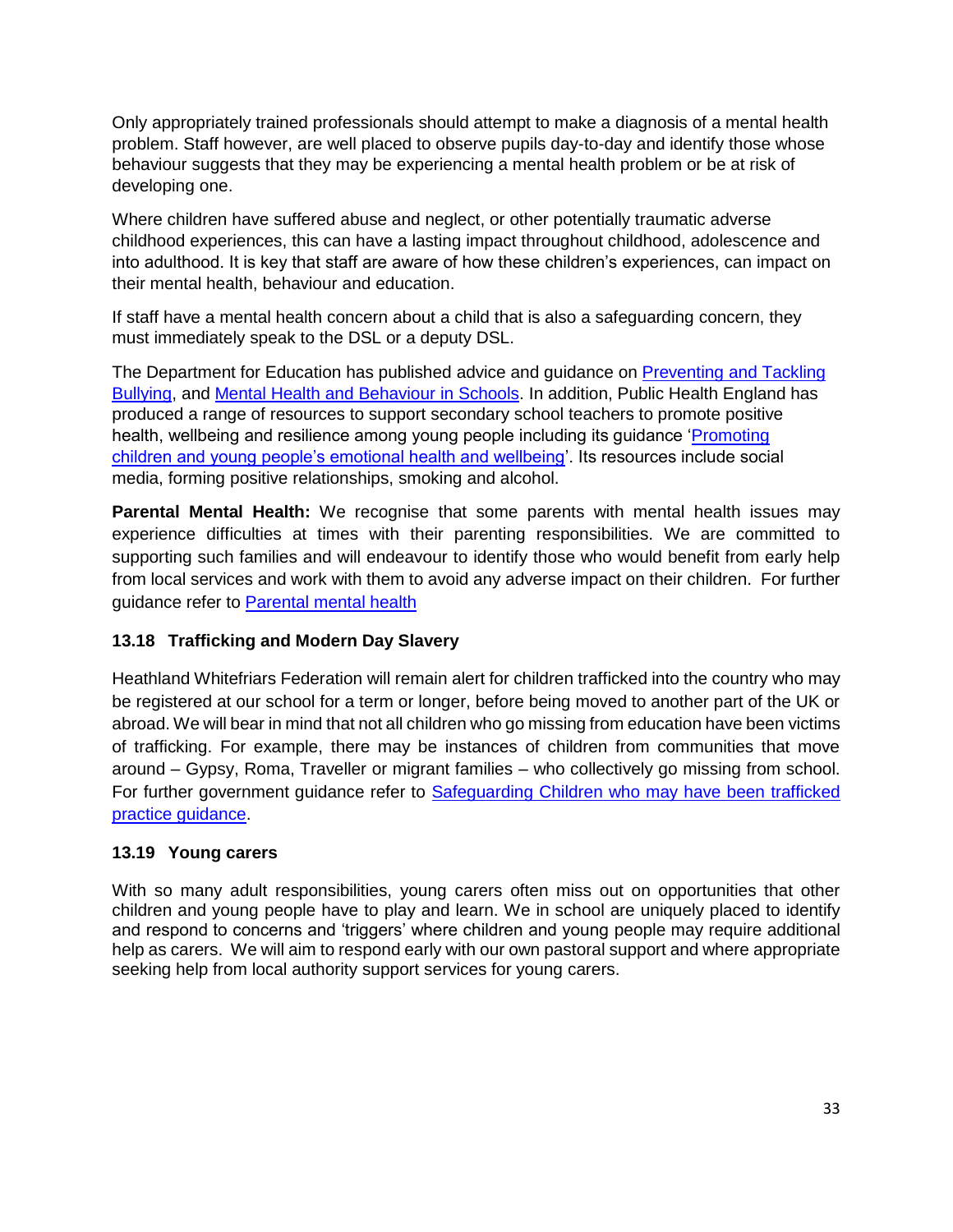#### **Appendix 1**

#### **Role Description for Designated Safeguarding Lead**

Governing bodies, proprietors and management committees should appoint an appropriate **senior member** of staff, from the school or college **leadership team**, to the role of designated safeguarding lead.

This person should have the appropriate status and authority within the school to carry out the duties of the post. They should be given the time, funding, training, resources and support to provide advice and support to other staff on child welfare and child protection matters, to take part in strategy discussions, inter-agency meetings, contribute to the assessments of children – and/or to support other staff to do so.

Any deputy should be trained to the same standard as the DSL, but the ultimate lead responsibility for child protection remains with the DSL.

In accordance with Annex B of Keeping Children Safe in Education, the main responsibilities of the DSLs are:

#### **Managing referrals**

The Designated Safeguarding Lead is expected to:

- refer cases of suspected abuse to the local authority children's social care as required;
- support staff who make referrals to local authority children's social care;
- refer cases to the Channel programme where there is a radicalisation concern as required;
- support staff who make referrals to the Channel programme;
- To take lead responsibility for promptly referring to the Local Authority Designated Officer all child protection concerns which involve a member of staff;
- To take lead responsibility for promptly making referrals to the police where a crime may have been committed which involves a child. The National Police Chiefs' Council advice ['When to](https://www.npcc.police.uk/documents/Children%20and%20Young%20people/When%20to%20call%20the%20police%20guidance%20for%20schools%20and%20colleges.pdf)  [call the police'](https://www.npcc.police.uk/documents/Children%20and%20Young%20people/When%20to%20call%20the%20police%20guidance%20for%20schools%20and%20colleges.pdf) should assist Designated Safeguarding Leads understand when they should consider calling the police and what to expect when they do.

#### **Working with others**

The designated safeguarding lead is expected to:

- take lead responsibility in early help cases and liaise with other agencies;
- act as a point of contact with the three safeguarding partners (Local Authority, Police and Clinical Commissioning Group (CCG)
- liaise with the headteacher or principal to inform him or her of issues especially ongoing enquiries under *section 47* of the *Children Act 1989* and police investigations;
- liaise with staff (especially pastoral support staff, school nurses, IT Technicians, and SENCOs or the named person with oversight for SEN in a college) on matters of safety and safeguarding (including online and digital safety) and when deciding whether to make a referral by liaising with relevant agencies.
- Act as a source of support, advice and expertise for staff.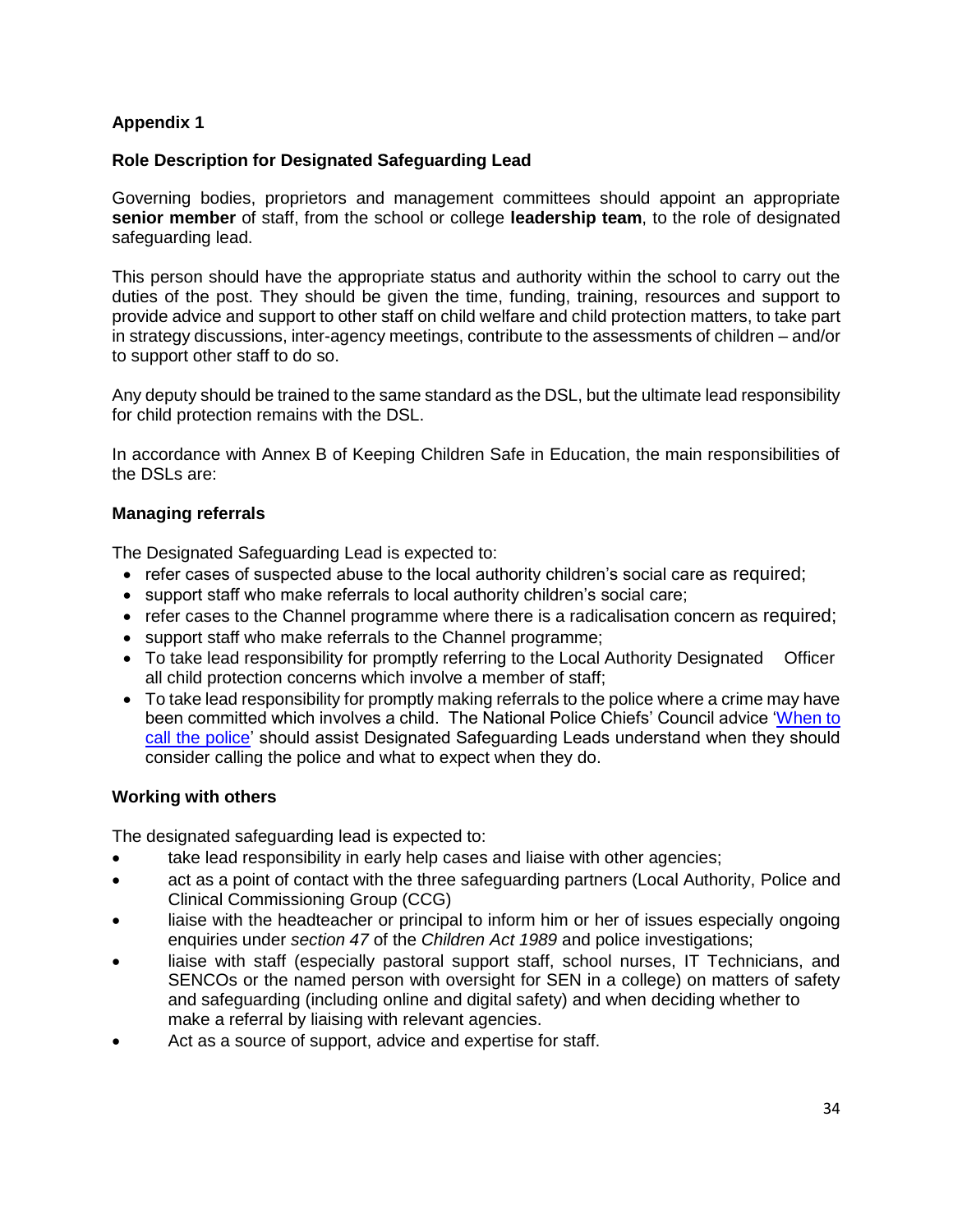# **Training**

- To undergo training, at least every two years, to acquire the knowledge and skills required to carry out the role;
- To undertake Prevent awareness training; and
- To ensure knowledge and skills are refreshed at regular intervals, as required, but at least annually to keep abreast of developments relevant to their role so they:
	- $\circ$  Understand the assessment process for providing early help and intervention;
	- $\circ$  Have a working knowledge of how local authorities conduct a child protection case conference and a child protection review conference and be able to attend and effectively contribute when required to do so;
	- $\circ$  Ensure each member of staff has access to and understands this Policy and child protection procedures, and in particular, new and part-time staff;
	- $\circ$  Are alert to the specific needs of children in need, those with special educational needs and young carers;
	- $\circ$  Understand relevant data protection legislation and regulations, especially the Data Protection Act 2018 and the General Data Protection Regulation;
	- o Are able to keep detailed, accurate, secure written records of concerns and referrals;
	- o Understand and support the School with regards to the requirements of the Prevent duty and are able to provide advice and support to staff on protecting children from the risk of radicalisation;
	- $\circ$  Are able to understand the unique risks associated with online safety and be confident that they have the relevant knowledge and up to date capability required to keep children safe whilst they are online at School;
	- $\circ$  Can recognise the additional risks that children with Special Educational Needs and/or Disabilities face online, for example, from online bullying, grooming and radicalisation and are confident they have the capability to support children with Special Educational Needs and/or Disabilities to stay safe online;
	- $\circ$  Obtain access to resources and attend relevant refresher training courses; and
	- $\circ$  Encourage a culture of listening to children and taking account of their wishes and feelings, among all staff, in any measure the School puts in place to protect them.

#### **Raising Awareness**

The designated safeguarding lead should:

- ensure the school or college's child protection policies are known, understood and used appropriately;
- ensure the school or college's child protection policy is reviewed annually (as a minimum) and the procedures and implementation are updated and reviewed regularly, and work with governing bodies or proprietors regarding this;
- ensure the child protection policy is available publicly and parents are aware of the fact that referrals about suspected abuse or neglect may be made and the role of the school or college in this; and
- link with the safeguarding partner arrangements to make sure staff are aware of training opportunities and the latest local policies on safeguarding.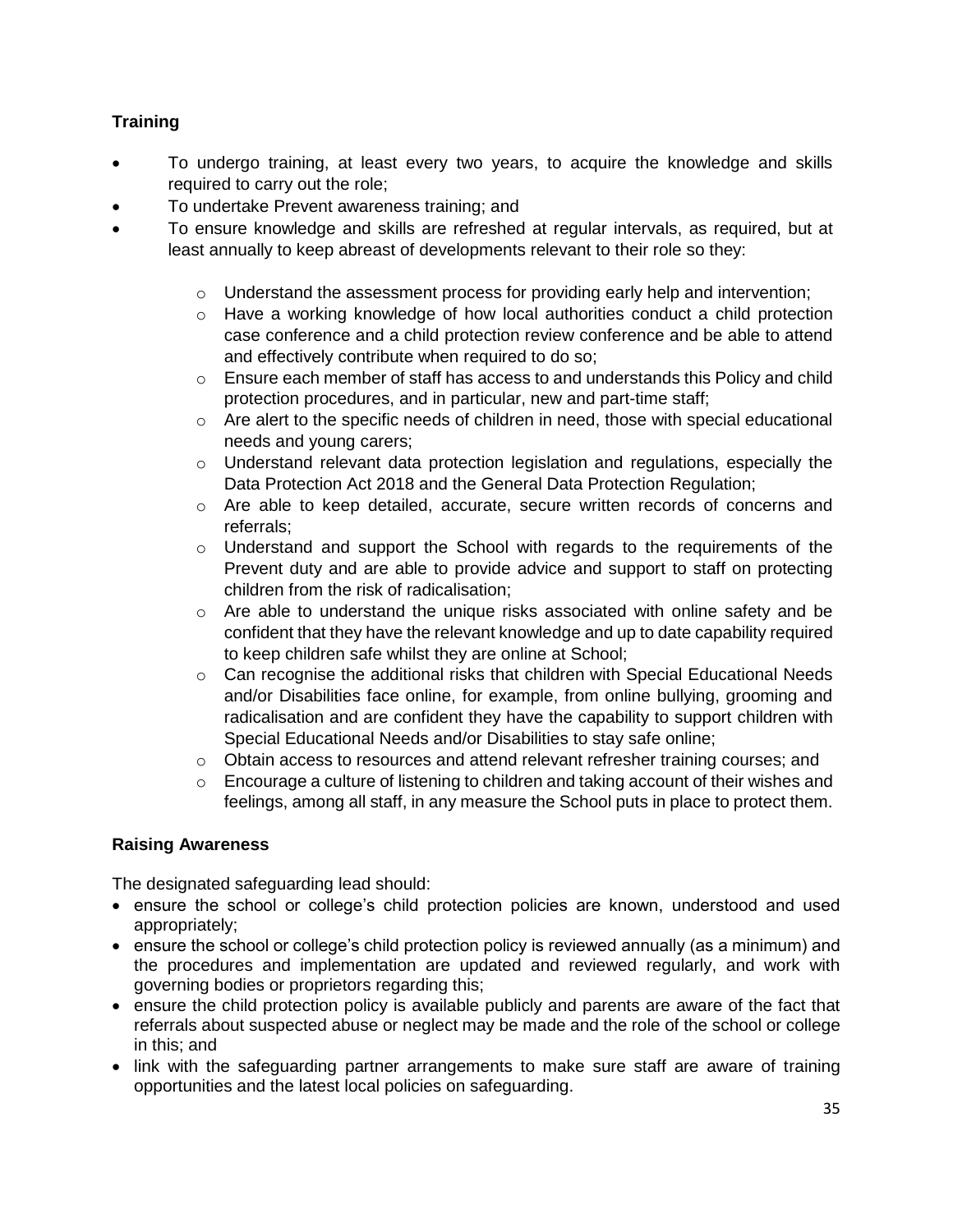- To help promote educational outcomes by sharing the information about the welfare, safeguarding and child protection issues that children, including children with a social worker, are experiencing, or have experienced, with teachers and Senior Leadership Team; and
- To ensure that the School's PSHE programme teaches pupils about safeguarding, including safer use of the internet and social media.

#### **Transfer of child protection files**

When a child transfers to another school or college, the DSL should inform the receiving school within five school days that a child protection/ safeguarding file exists. The receiving school should routinely ask the previous school if a child protection/safeguarding file exists, for all transfers. The original child protection/ safeguarding file must be passed on either by hand or sent recorded delivery, separate from the child's main school file, within five school days from notification. Care must be taken to ensure confidentiality is maintained and the transfer process is as safe as possible. Parents should not be used as couriers for such files. [Guidance on the Transfer of a](http://www.harrowlscb.co.uk/wp-content/uploads/2015/06/Guidance-on-the-transfer-of-a-child-protection-safeguarding-file-1.pdf)  [Child Protection or Safeguarding File to another education setting -](http://www.harrowlscb.co.uk/wp-content/uploads/2015/06/Guidance-on-the-transfer-of-a-child-protection-safeguarding-file-1.pdf) July 2017

#### **Availability**

During term time the DSL or deputy should always be available (during school or college hours) for staff to discuss any safeguarding concerns. Whilst generally speaking the DSL or deputy would be expected to be available in person, it is a matter for individual schools/colleges, working with the DSL to define what "available" means and whether in exceptional circumstances availability via phone and or Skype or other such media is acceptable.

It is a matter for individual schools/colleges and the DSL to arrange adequate and appropriate cover arrangements for any out of hours/our of term activities.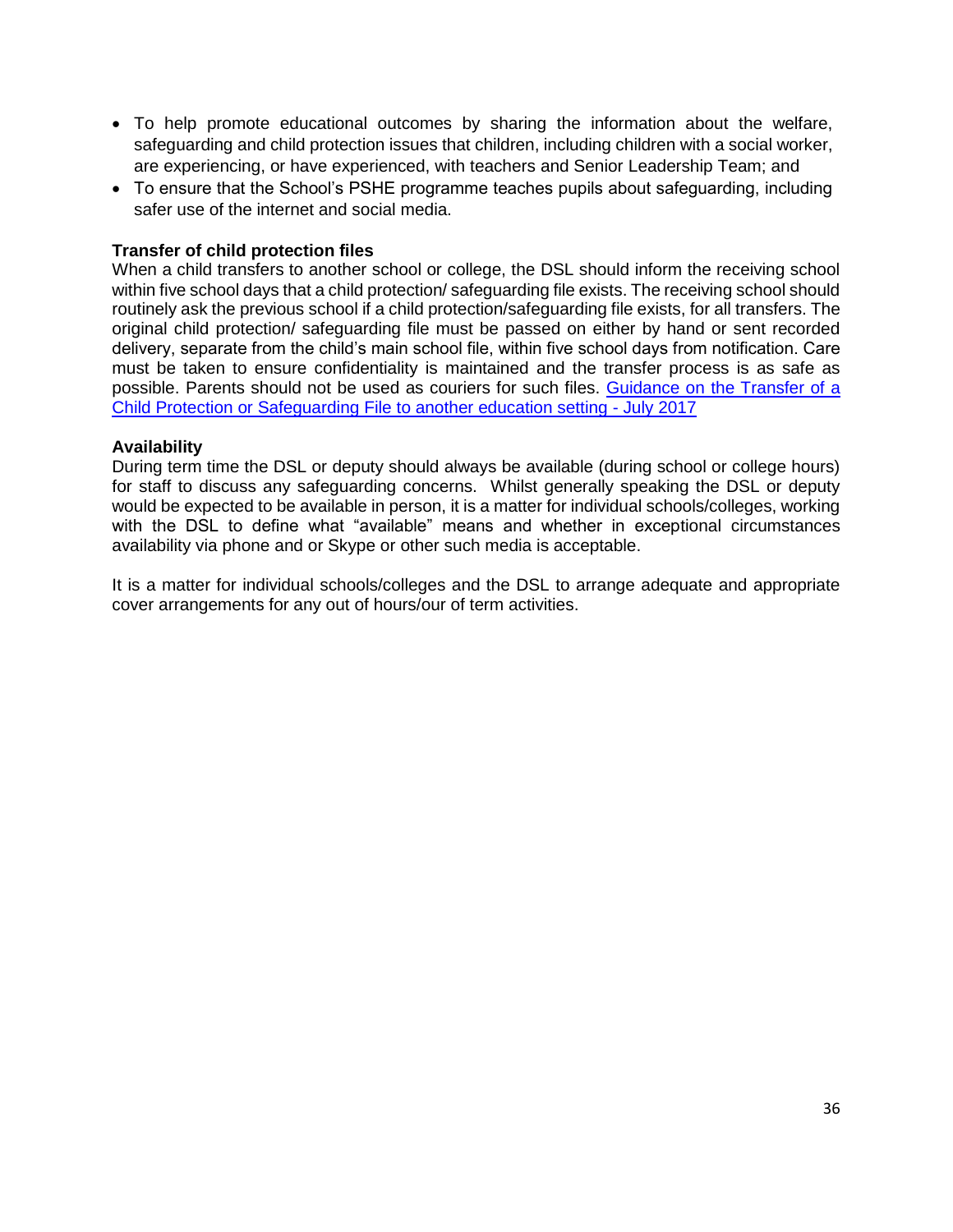# **Appendix 2**

# **Record of Concern**

|                                | Child's Name:                                   |                                  |                                                 |  |  |  |
|--------------------------------|-------------------------------------------------|----------------------------------|-------------------------------------------------|--|--|--|
| Child's DOB:                   |                                                 |                                  |                                                 |  |  |  |
| Gender:                        | Ethnic Origin:                                  | Disability Y/N:                  | Religion:                                       |  |  |  |
|                                |                                                 |                                  |                                                 |  |  |  |
| Date and time of concern:      |                                                 |                                  |                                                 |  |  |  |
| Your account of the concern:   |                                                 |                                  |                                                 |  |  |  |
|                                | (what was said, observed, reported and by whom) |                                  |                                                 |  |  |  |
|                                |                                                 |                                  |                                                 |  |  |  |
|                                |                                                 |                                  |                                                 |  |  |  |
|                                |                                                 |                                  |                                                 |  |  |  |
| <b>Additional Information:</b> |                                                 |                                  |                                                 |  |  |  |
|                                | (your opinion, context of concern/disclosure)   |                                  |                                                 |  |  |  |
|                                |                                                 |                                  |                                                 |  |  |  |
|                                |                                                 |                                  |                                                 |  |  |  |
|                                |                                                 |                                  |                                                 |  |  |  |
|                                |                                                 |                                  |                                                 |  |  |  |
| Your response:                 |                                                 |                                  |                                                 |  |  |  |
|                                | (what did you do/say following the concern)     |                                  |                                                 |  |  |  |
|                                |                                                 |                                  |                                                 |  |  |  |
|                                |                                                 |                                  |                                                 |  |  |  |
| Your name:                     |                                                 | Your signature:                  |                                                 |  |  |  |
|                                |                                                 |                                  |                                                 |  |  |  |
|                                |                                                 |                                  |                                                 |  |  |  |
| Your position in school:       |                                                 | Date and time of this recording: |                                                 |  |  |  |
|                                |                                                 |                                  |                                                 |  |  |  |
|                                |                                                 |                                  |                                                 |  |  |  |
|                                | Action and response of DSP/Headteacher:         |                                  |                                                 |  |  |  |
|                                |                                                 |                                  |                                                 |  |  |  |
|                                |                                                 |                                  |                                                 |  |  |  |
|                                |                                                 |                                  |                                                 |  |  |  |
|                                | Feedback given to member of staff reporting     |                                  | Information shared with any other staff? If so, |  |  |  |
| concern:                       |                                                 |                                  | what information was shared and what was        |  |  |  |
|                                |                                                 | the rationale for this?          |                                                 |  |  |  |
|                                |                                                 |                                  |                                                 |  |  |  |
|                                |                                                 |                                  |                                                 |  |  |  |
|                                |                                                 |                                  |                                                 |  |  |  |
|                                |                                                 |                                  |                                                 |  |  |  |
| Date:                          |                                                 |                                  |                                                 |  |  |  |
|                                |                                                 |                                  |                                                 |  |  |  |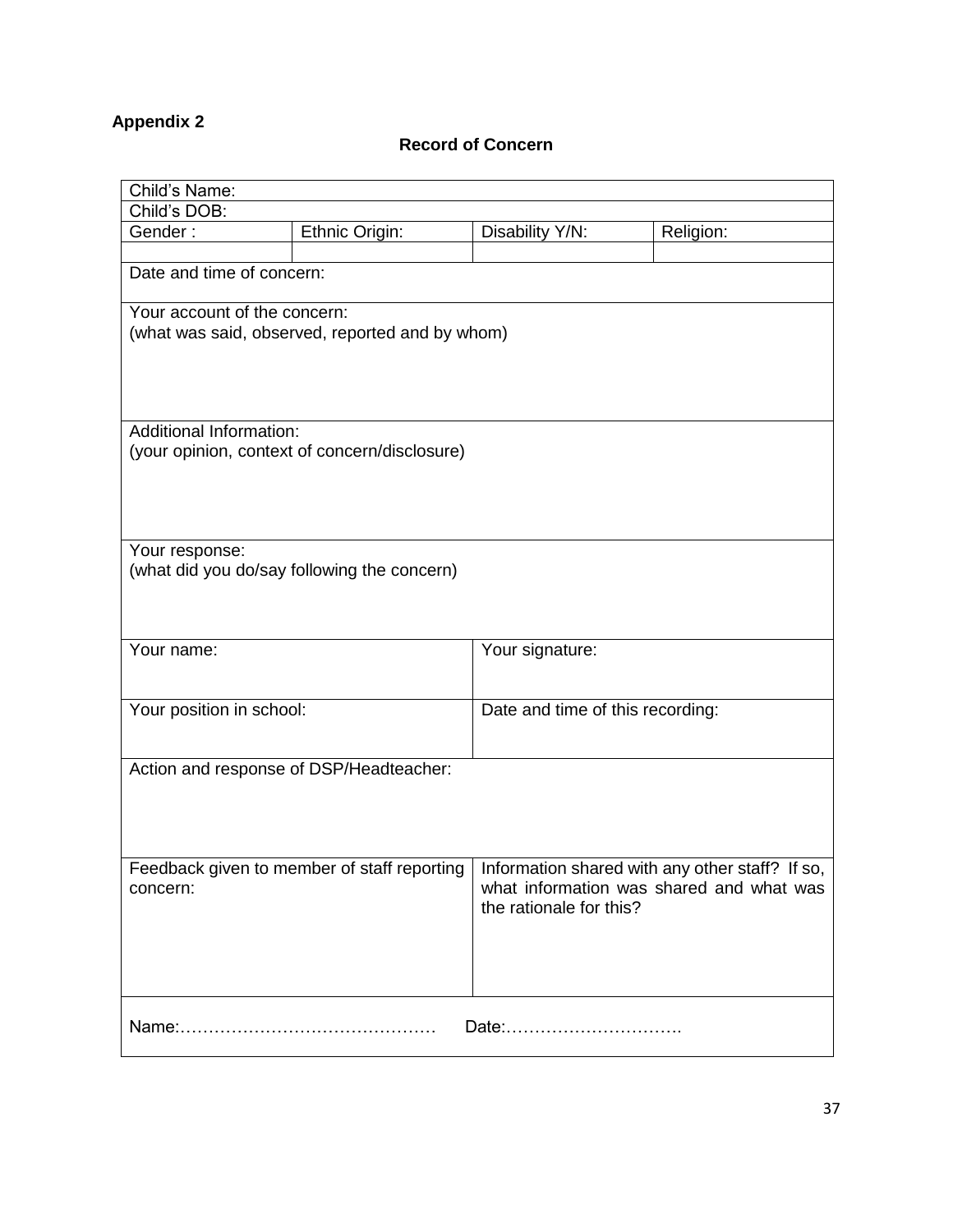|              | Child clearly identified                                                                                   |
|--------------|------------------------------------------------------------------------------------------------------------|
| $\checkmark$ | Name, designation and signature of the person completing the record populated?                             |
| $\checkmark$ | Date and time of any incidents or when a concern was observed?                                             |
| $\checkmark$ | Date and time of written record?                                                                           |
| $\checkmark$ | Distinguish between fact, opinion and hearsay                                                              |
| $\checkmark$ | Concern described in sufficient detail, i.e. no further clarification necessary?                           |
| $\checkmark$ | Child's own words used? (Swear words, insults, or intimate vocabulary should be<br>written down verbatim.) |
| $\checkmark$ | Record free of jargon?                                                                                     |
| $\checkmark$ | Written in a professional manner without stereotyping or discrimination?                                   |
| $\checkmark$ | The record includes an attached completed body map (if relevant) to show any<br>visible injuries           |
|              |                                                                                                            |

# **Checklist for DSL (to be printed on back of record of concern form)**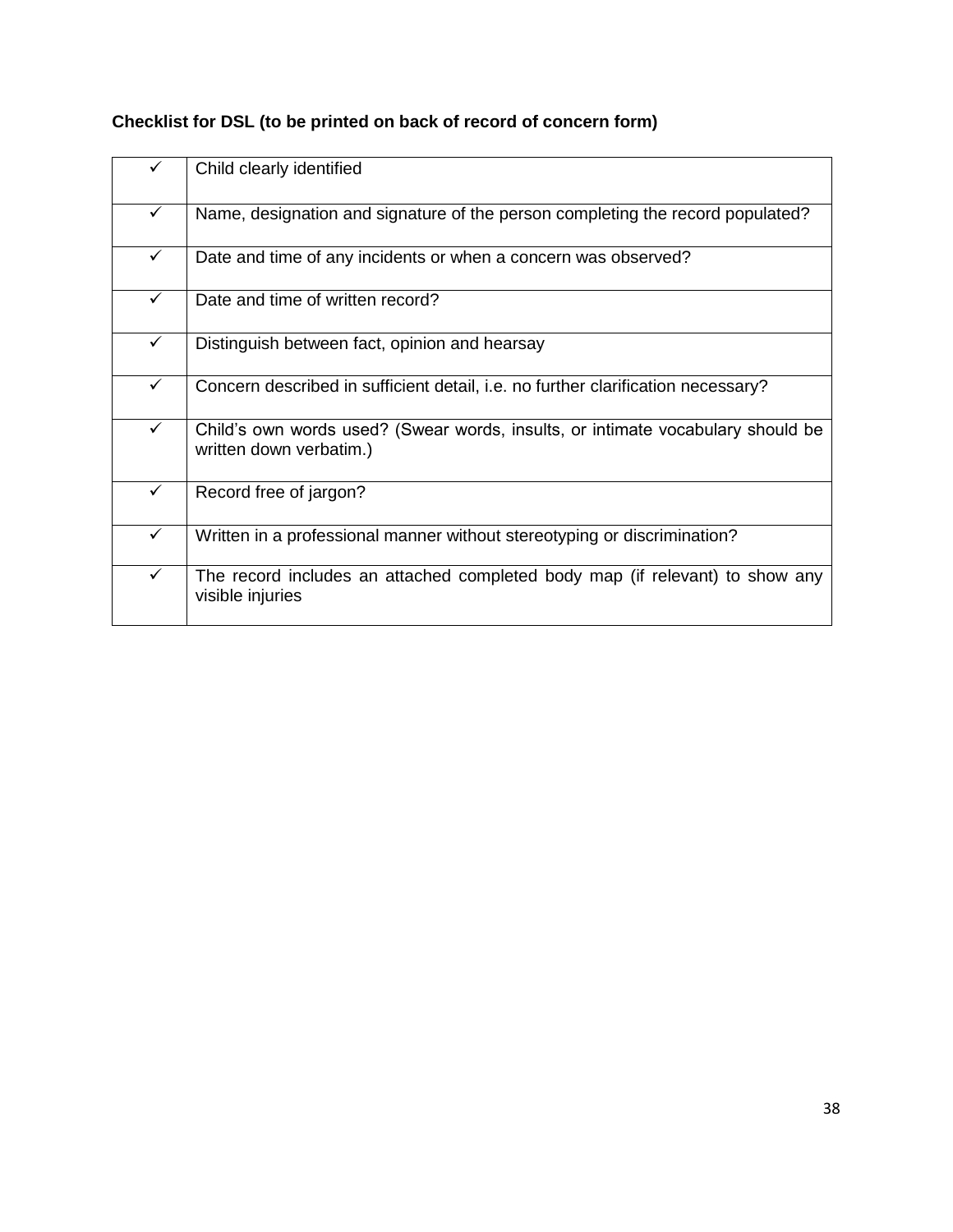# **Body Maps- CPOMS**

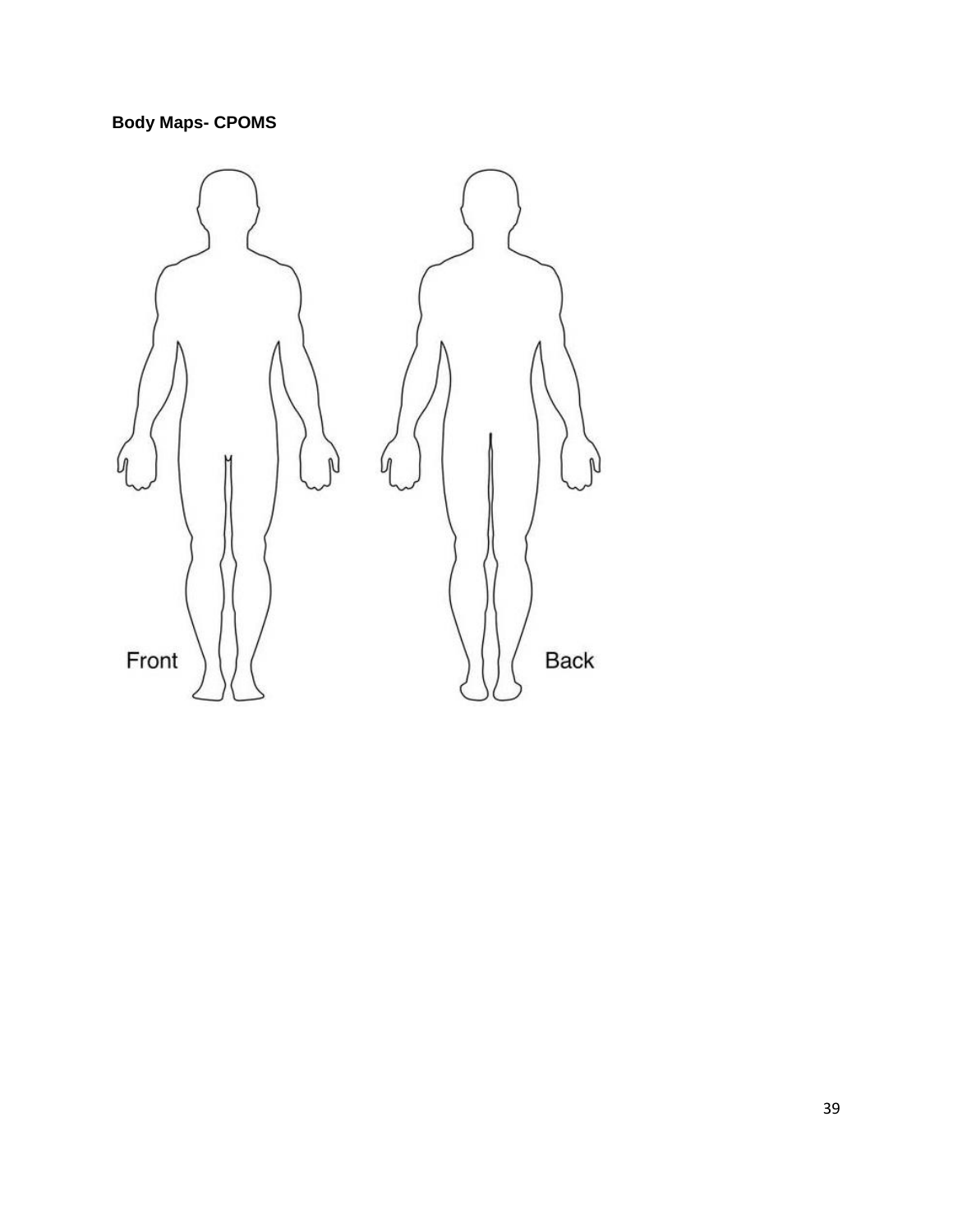#### **Appendix 3**

#### **Types of abuse and neglect**

All staff should be aware that firstly; abuse, neglect and safeguarding issues are rarely standalone events that can be covered by one definition and, in most cases, multiple issues will overlap with one another. Secondly, harmful behaviours such as substance abuse, sexting and truanting can put children in danger, and thirdly; that safeguarding incidents and/or behaviours can be associated with factors outside the School and/or can occur between children outside of these environments.

All staff, but especially the DSLs and their deputies should consider whether children are at risk of abuse or exploitation in situations outside their families. Extra-familial harms take a variety of different forms and children can be vulnerable to multiple harms including but not limited to sexual exploitation, criminal exploitation, and serious youth violence.

Keeping Children Safe in Education defines types of abuse and neglect as follows:

**Abuse**: a form of maltreatment of a child. Somebody may abuse or neglect a child by inflicting harm or by failing to act to prevent harm. Children may be abused in a family or in an institutional or community setting by those known to them or, more rarely, by others (e.g. via the internet). They may be abused by an adult or adults or by another child or children.

**Physical abuse**: a form of abuse which may involve hitting, shaking, throwing, poisoning, burning or scalding, drowning, suffocating or otherwise causing physical harm to a child. Physical harm may also be caused when a parent or carer fabricates the symptoms of, or deliberately induces, illness in a child.

**Emotional abuse**: the persistent emotional maltreatment of a child such as to cause severe and adverse effects on the child's emotional development. It may involve conveying to a child that they are worthless or unloved, inadequate, or valued only insofar as they meet the needs of another person. It may include not giving the child opportunities to express their views, deliberately silencing them or 'making fun' of what they say or how they communicate. It may feature age or developmentally inappropriate expectations being imposed on children. These may include interactions that are beyond a child's developmental capability as well as overprotection and limitation of exploration and learning, or preventing the child participating in normal social interaction. It may involve seeing or hearing the ill-treatment of another. It may involve serious bullying (including cyberbullying), causing children frequently to feel frightened or in danger, or the exploitation or corruption of children. Some level of emotional abuse is involved in all types of maltreatment of a child, although it may occur alone.

**Sexual abuse**: involves forcing or enticing a child or young person to take part in sexual activities, not necessarily involving a high level of violence, whether or not the child is aware of what is happening. The activities may involve physical contact, including assault by penetration (for example rape or oral sex) or non-penetrative acts such as masturbation, kissing, rubbing and touching outside of clothing. They may also include non-contact activities, such as involving children in looking at, or in the production of, sexual images, watching sexual activities, encouraging children to behave in sexually inappropriate ways, or grooming a child in preparation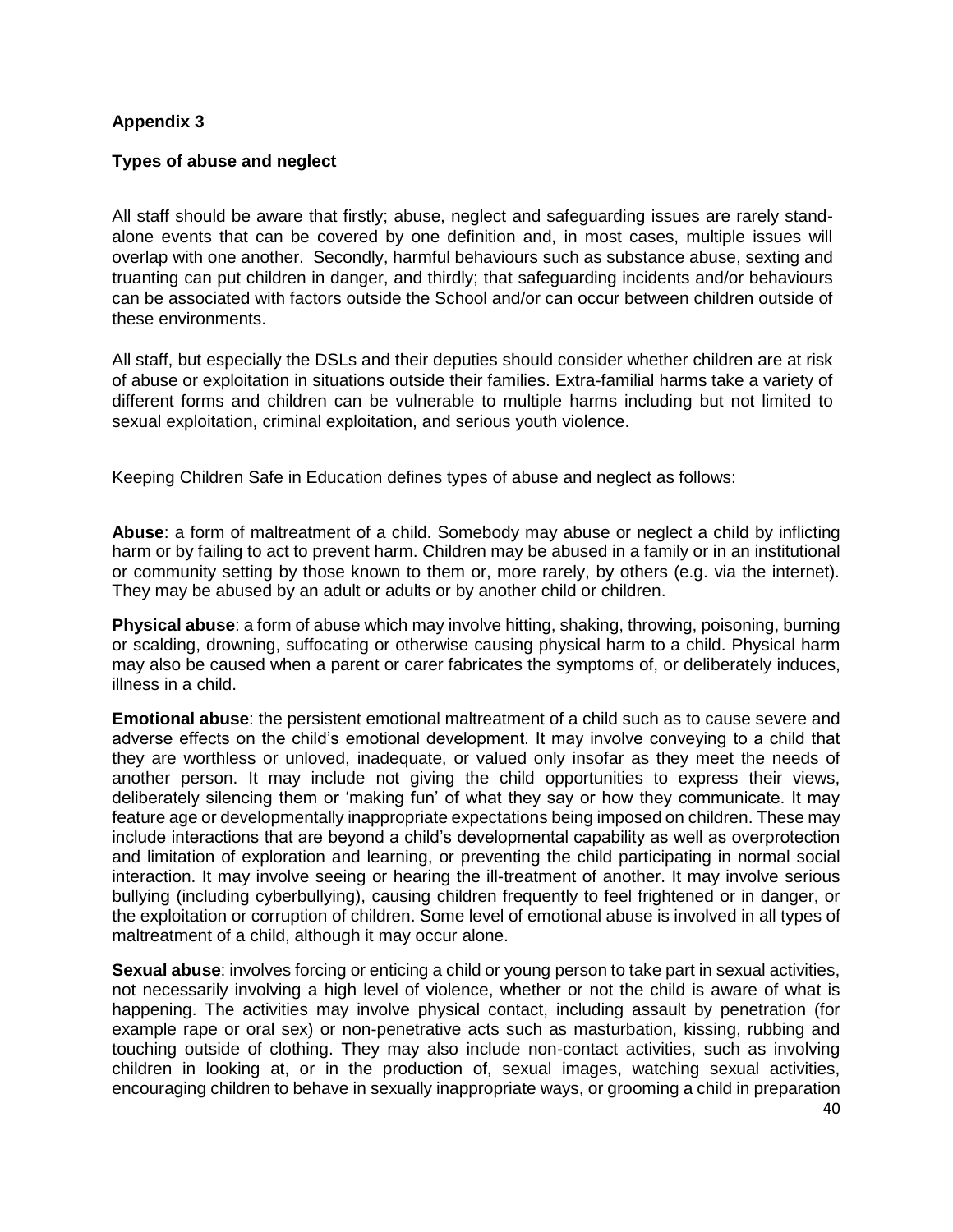for abuse (including via the internet). Sexual abuse is not solely perpetrated by adult males. Women can also commit acts of sexual abuse, as can other children.

**Neglect**: the persistent failure to meet a child's basic physical and/or psychological needs, likely to result in the serious impairment of the child's health or development. Neglect may occur during pregnancy as a result of maternal substance abuse. Once a child is born, neglect may involve a parent or carer failing to: provide adequate food, clothing and shelter (including exclusion from home or abandonment); protect a child from physical and emotional harm or danger; ensure adequate supervision (including the use of inadequate care-givers); or ensure access to appropriate medical care or treatment. It may also include neglect of, or unresponsiveness to, a child's basic emotional needs.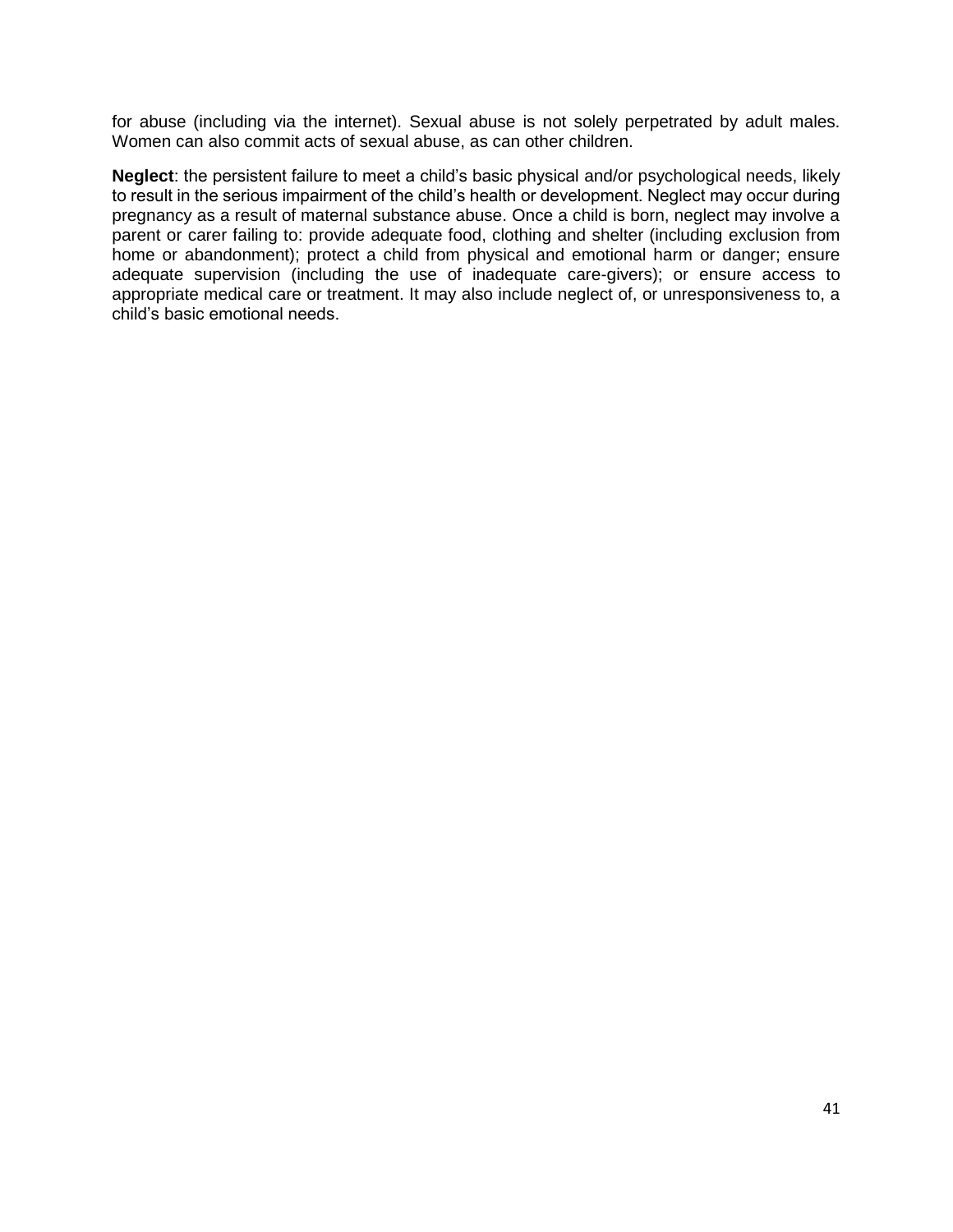#### **Appendix 4**

#### **Actions where there are concerns about a child**